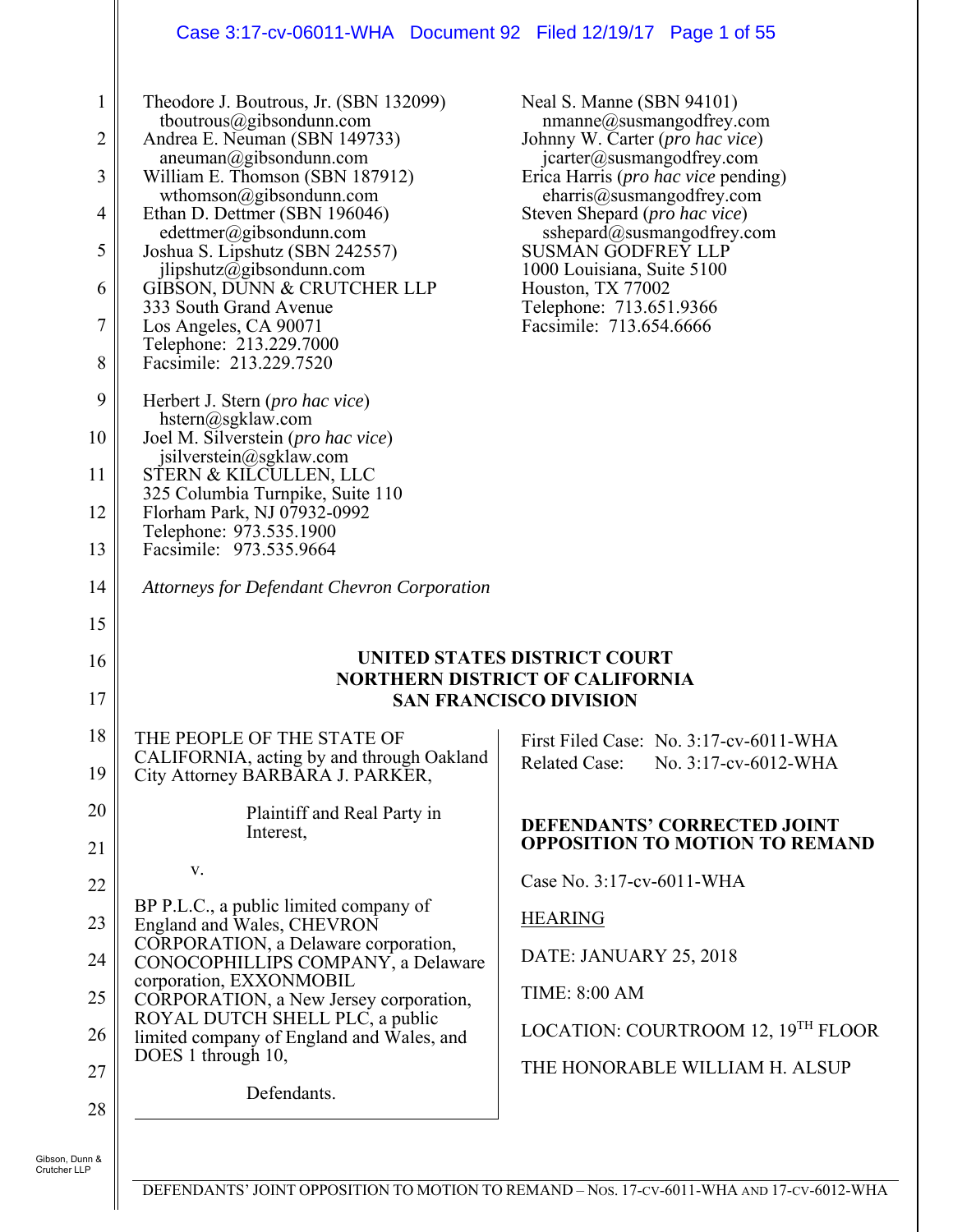|                                | Case 3:17-cv-06011-WHA  Document 92  Filed 12/19/17  Page 2 of 55                                                        |                                                                                         |
|--------------------------------|--------------------------------------------------------------------------------------------------------------------------|-----------------------------------------------------------------------------------------|
| $\mathbf{1}$<br>$\overline{2}$ | THE PEOPLE OF THE STATE OF<br>CALIFORNIA, acting by and through the San<br>Francisco City Attorney DENNIS J.<br>HERRERA, | Case No. 3:17-cv-6012-WHA                                                               |
| $\mathfrak{Z}$                 | Plaintiff and Real Party in                                                                                              |                                                                                         |
| $\overline{4}$                 | Interest,                                                                                                                |                                                                                         |
| $\mathfrak s$                  | $\mathbf{V}$ .                                                                                                           |                                                                                         |
| 6                              | BP P.L.C., a public limited company of<br>England and Wales, CHEVRON                                                     |                                                                                         |
| $\boldsymbol{7}$               | CORPORATION, a Delaware corporation,<br>CONOCOPHILLIPS COMPANY, a Delaware                                               |                                                                                         |
| 8                              | corporation, EXXONMOBIL<br>CORPORATION, a New Jersey corporation,                                                        |                                                                                         |
| 9                              | ROYAL DUTCH SHELL PLC, a public<br>limited company of England and Wales, and                                             |                                                                                         |
| 10                             | DOES 1 through 10,                                                                                                       |                                                                                         |
| 11                             | Defendants.                                                                                                              |                                                                                         |
| 12                             |                                                                                                                          |                                                                                         |
| 13                             |                                                                                                                          |                                                                                         |
| 14                             | [Additional Counsel Listed on Signature Page]                                                                            |                                                                                         |
| 15                             |                                                                                                                          |                                                                                         |
| 16                             |                                                                                                                          |                                                                                         |
| $17\,$                         |                                                                                                                          |                                                                                         |
| 18                             |                                                                                                                          |                                                                                         |
| 19                             |                                                                                                                          |                                                                                         |
| 20                             |                                                                                                                          |                                                                                         |
| 21                             |                                                                                                                          |                                                                                         |
| 22                             |                                                                                                                          |                                                                                         |
| 23<br>24                       |                                                                                                                          |                                                                                         |
| 25                             |                                                                                                                          |                                                                                         |
|                                |                                                                                                                          |                                                                                         |
| 26<br>27                       |                                                                                                                          |                                                                                         |
| 28                             |                                                                                                                          |                                                                                         |
|                                |                                                                                                                          |                                                                                         |
| Gibson, Dunn &<br>Crutcher LLP |                                                                                                                          |                                                                                         |
|                                |                                                                                                                          | DEFENDANTS' JOINT OPPOSITION TO MOTION TO REMAND - Nos. 17-CV-6011-WHA AND 17-CV-6012-W |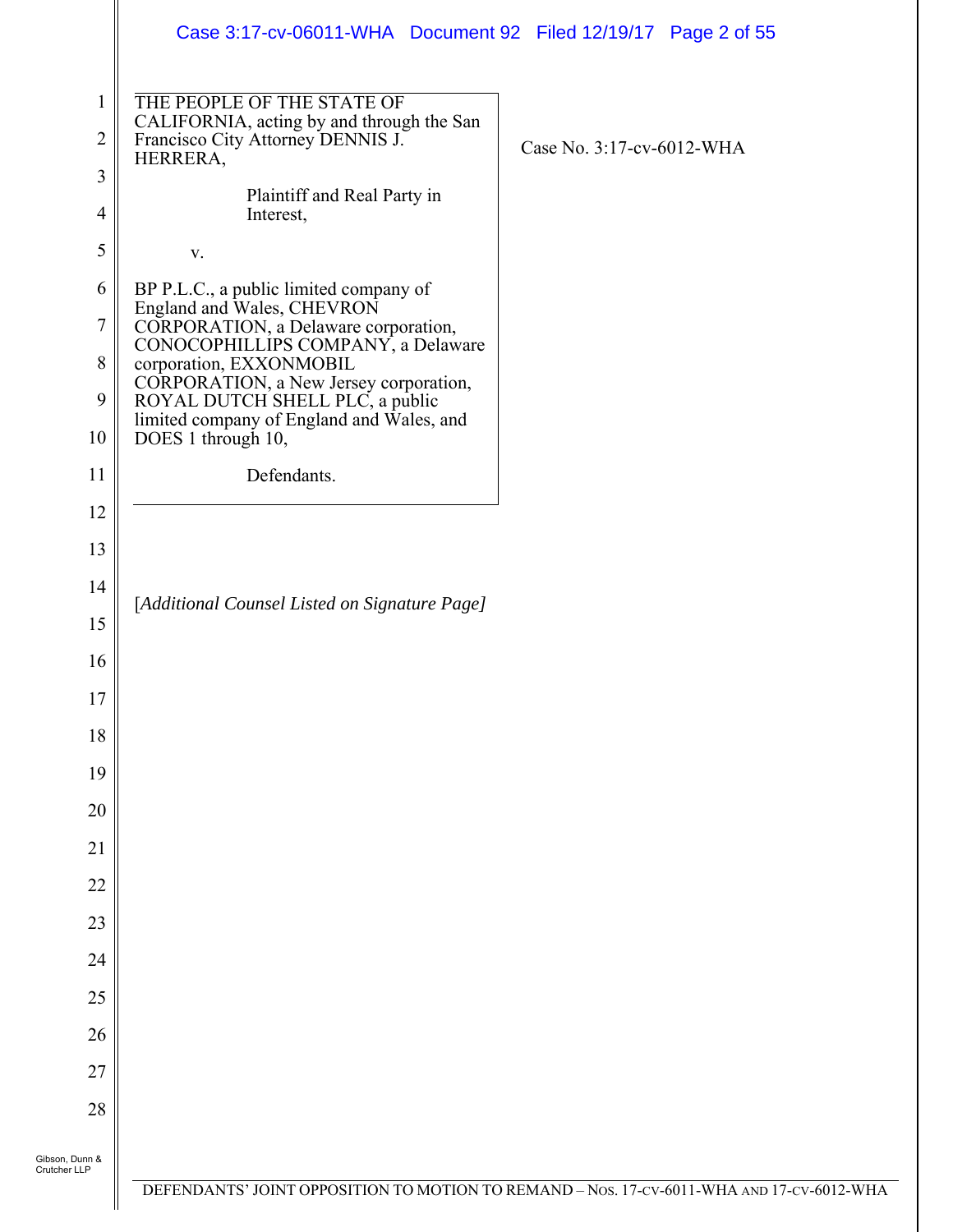| 1<br>$\overline{2}$  |           |               | <b>TABLE OF CONTENTS</b>                                                                                                                         |             |
|----------------------|-----------|---------------|--------------------------------------------------------------------------------------------------------------------------------------------------|-------------|
| $\mathfrak{Z}$       |           |               |                                                                                                                                                  | <u>Page</u> |
| Ι.<br>$\overline{4}$ |           |               |                                                                                                                                                  |             |
| П.<br>5              |           |               |                                                                                                                                                  |             |
| Ш.<br>6              |           |               |                                                                                                                                                  |             |
| $\overline{7}$       | A.        |               |                                                                                                                                                  |             |
| 8                    | 1.        |               | Under AEP and Kivalina, Public Nuisance Claims Based on Global                                                                                   |             |
| 9<br>10              | 2.        |               |                                                                                                                                                  |             |
| 11                   | 3.        |               | Plaintiffs' Efforts to Distinguish AEP and Kivalina Are Unavailing  8                                                                            |             |
| 12                   | 4.        |               | Federal Common Law Is Not an "Ordinary Preemption Defense"; It<br>Provides an Independent Basis for Federal-Question Jurisdiction  11            |             |
| 13<br>14             | 5.        |               | Even If Federal Common Law Has Been Displaced by Statute, that                                                                                   |             |
| 15                   | <b>B.</b> |               | These Cases Raise Disputed, Substantial Federal Interests Under Grable  13                                                                       |             |
| 16                   | 1.        |               | Plaintiffs' Claims Necessarily Raise Multiple Federal Issues  14                                                                                 |             |
| $17\,$<br>18         |           | a.            | Plaintiffs' Claims Have a Significant Impact on Foreign                                                                                          |             |
| 19                   |           | $\mathbf b$ . | Plaintiffs' Claims Require Federal-Law-Based Cost-Benefit                                                                                        |             |
| 20<br>21             |           | c.            | Plaintiffs' Claims Are a Collateral Attack on Federal                                                                                            |             |
| 22<br>23             |           | d.            | Plaintiffs' Promotion Claims Implicate Federal Law Duties to                                                                                     |             |
| 24                   | 2.        |               |                                                                                                                                                  |             |
| 25                   | 3.        |               |                                                                                                                                                  |             |
| 26                   | $C$ .     |               | The Actions Are Removable Because They Are Completely Preempted by                                                                               |             |
| 27<br>28             | D.        |               | The Actions Are Removable Because They Are Based on Defendants'<br>Activities on Federal Lands and at the Direction of the Federal Government 29 |             |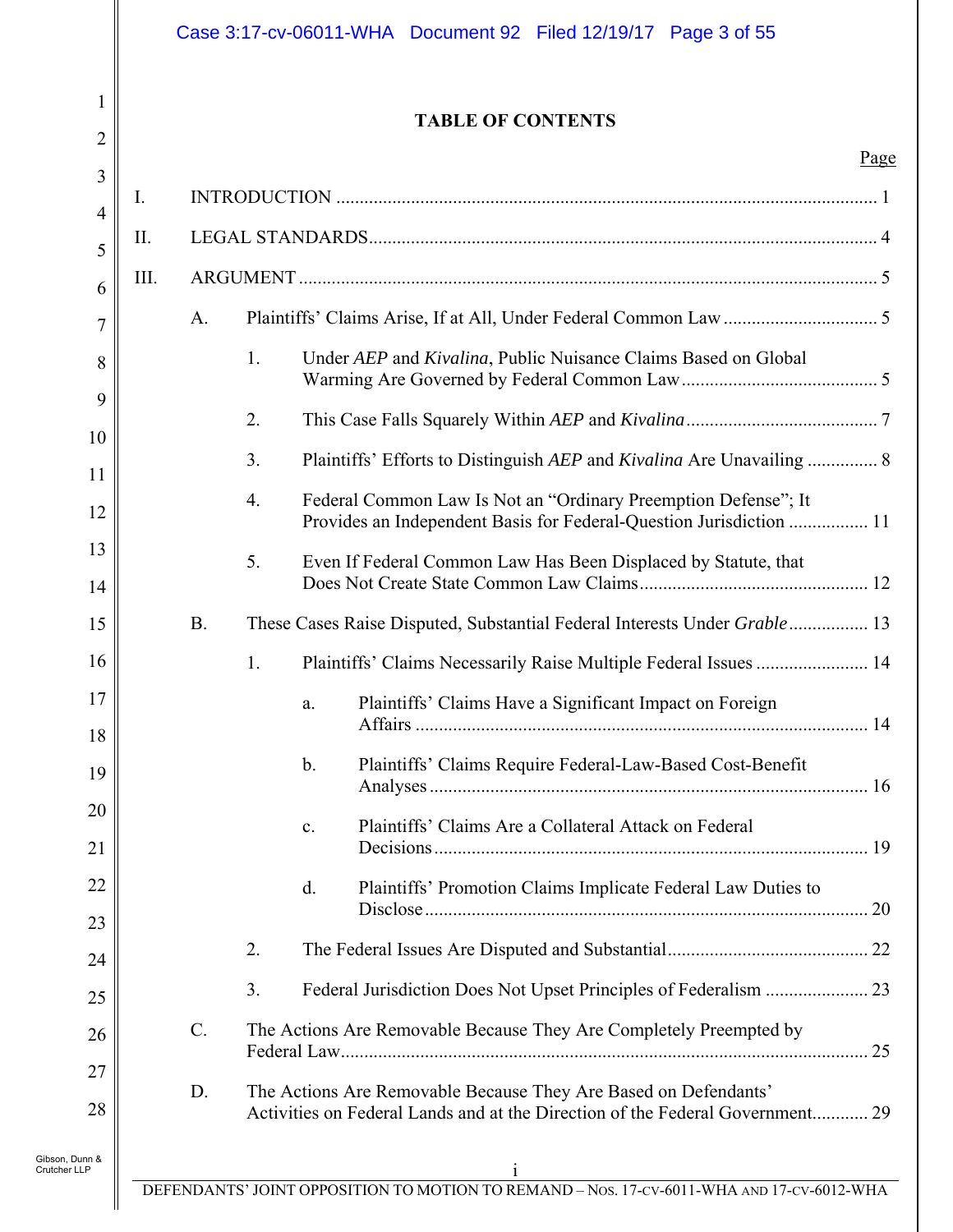|                                |     | Case 3:17-cv-06011-WHA Document 92 Filed 12/19/17 Page 4 of 55                            |  |
|--------------------------------|-----|-------------------------------------------------------------------------------------------|--|
| 1                              | 1.  | The Actions Are Removable Under the Outer Continental Shelf Lands                         |  |
| $\overline{2}$<br>3            | 2.  | The Actions Are Removable As Arising From Acts on Federal                                 |  |
| 4<br>5                         | 3.  | The Actions Are Removable Under the Federal Officer Removal                               |  |
| 6                              | E.  | The Actions Are Removable Under the Bankruptcy Removal Statute 38                         |  |
| $\overline{7}$                 | IV. |                                                                                           |  |
| 8                              |     |                                                                                           |  |
| 9                              |     |                                                                                           |  |
| 10                             |     |                                                                                           |  |
| 11                             |     |                                                                                           |  |
| 12                             |     |                                                                                           |  |
| 13                             |     |                                                                                           |  |
| 14                             |     |                                                                                           |  |
| 15                             |     |                                                                                           |  |
| 16                             |     |                                                                                           |  |
| 17                             |     |                                                                                           |  |
| 18                             |     |                                                                                           |  |
| 19                             |     |                                                                                           |  |
| 20                             |     |                                                                                           |  |
| 21                             |     |                                                                                           |  |
| 22                             |     |                                                                                           |  |
| 23                             |     |                                                                                           |  |
| 24                             |     |                                                                                           |  |
| 25                             |     |                                                                                           |  |
| 26                             |     |                                                                                           |  |
| 27                             |     |                                                                                           |  |
| 28                             |     |                                                                                           |  |
| Gibson, Dunn &<br>Crutcher LLP |     | 11                                                                                        |  |
|                                |     | DEFENDANTS' JOINT OPPOSITION TO MOTION TO REMAND - Nos. 17-CV-6011-WHA AND 17-CV-6012-WHA |  |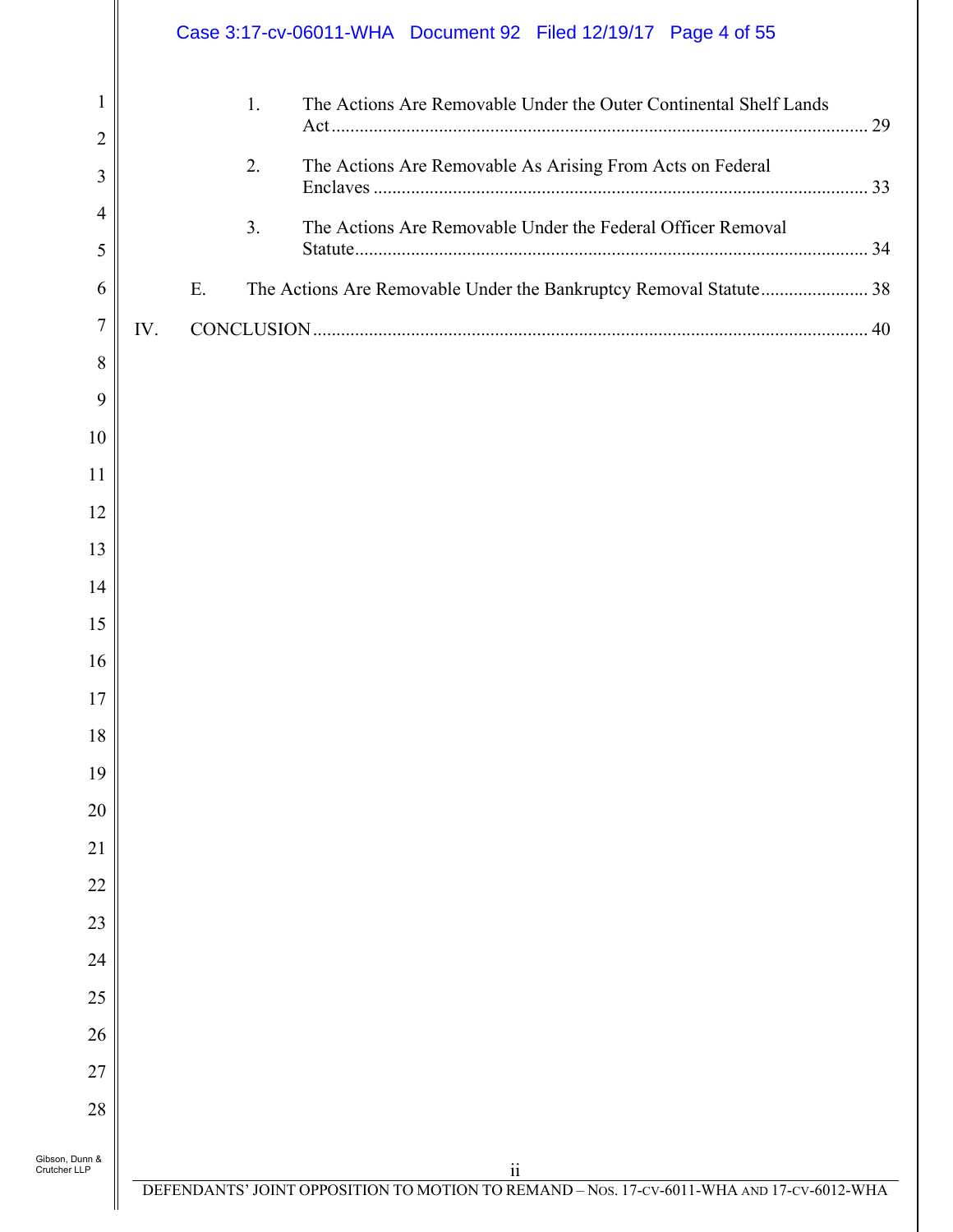|                                | Case 3:17-cv-06011-WHA Document 92 Filed 12/19/17 Page 5 of 55                            |
|--------------------------------|-------------------------------------------------------------------------------------------|
| 1<br>2                         | <b>TABLE OF AUTHORITIES</b>                                                               |
| 3                              | Page(s)<br>Cases                                                                          |
| 4                              | Aetna Health Inc. v. Davila,                                                              |
| 5                              | Am. Elec. Power Co. v. Connecticut,                                                       |
| 6                              |                                                                                           |
| $\overline{7}$                 | Am. Ins. Ass'n v. Garamendi,                                                              |
| 8                              | Am. Motorcycle Ass'n v. Superior Court,                                                   |
| 9                              |                                                                                           |
| 10                             | Amoco Prod. Co. v. Sea Robin Pipeline Co.,                                                |
| 11                             | Ange v. Templer,                                                                          |
| 12                             | ANR Pipeline Co. v. Conoco, Inc.,                                                         |
| 13                             |                                                                                           |
| 14                             | ARCO Envtl. Remediation L.L.C. v. Dep't of Health & Envtl. Quality,                       |
| 15                             | Arizona v. Manypenny,                                                                     |
| 16                             | Asante Techs., Inc. v. PMC-Sierra, Inc.,                                                  |
| 17                             |                                                                                           |
| 18                             | Azhocar v. Coastal Marine Servs., Inc.,                                                   |
| 19                             | Bader Farms, Inc. v. Monsanto Co.,                                                        |
| 20                             |                                                                                           |
| 21                             | Ballard v. Ameron Int'l Corp.,                                                            |
| 22                             | Banco Nacional de Cuba v. Sabbatino,                                                      |
| 23                             | Bd. of Comm'rs of the Se. La. Flood Prot. Auth.-E. v. Tenn. Gas Pipeline Co.,             |
| 24                             |                                                                                           |
| 25                             | Bd. of Comm'rs of the Se. La. Flood Prot. Auth.-E. v. Tenn. Gas Pipeline Co., LLC,        |
| 26                             | Beneficial Nat'l Bank v. Anderson,                                                        |
| 27                             | Bennett v. Sw. Airlines Co.,                                                              |
| 28                             |                                                                                           |
| Gibson, Dunn &<br>Crutcher LLP | 111                                                                                       |
|                                | DEFENDANTS' JOINT OPPOSITION TO MOTION TO REMAND - Nos. 17-CV-6011-WHA AND 17-CV-6012-WHA |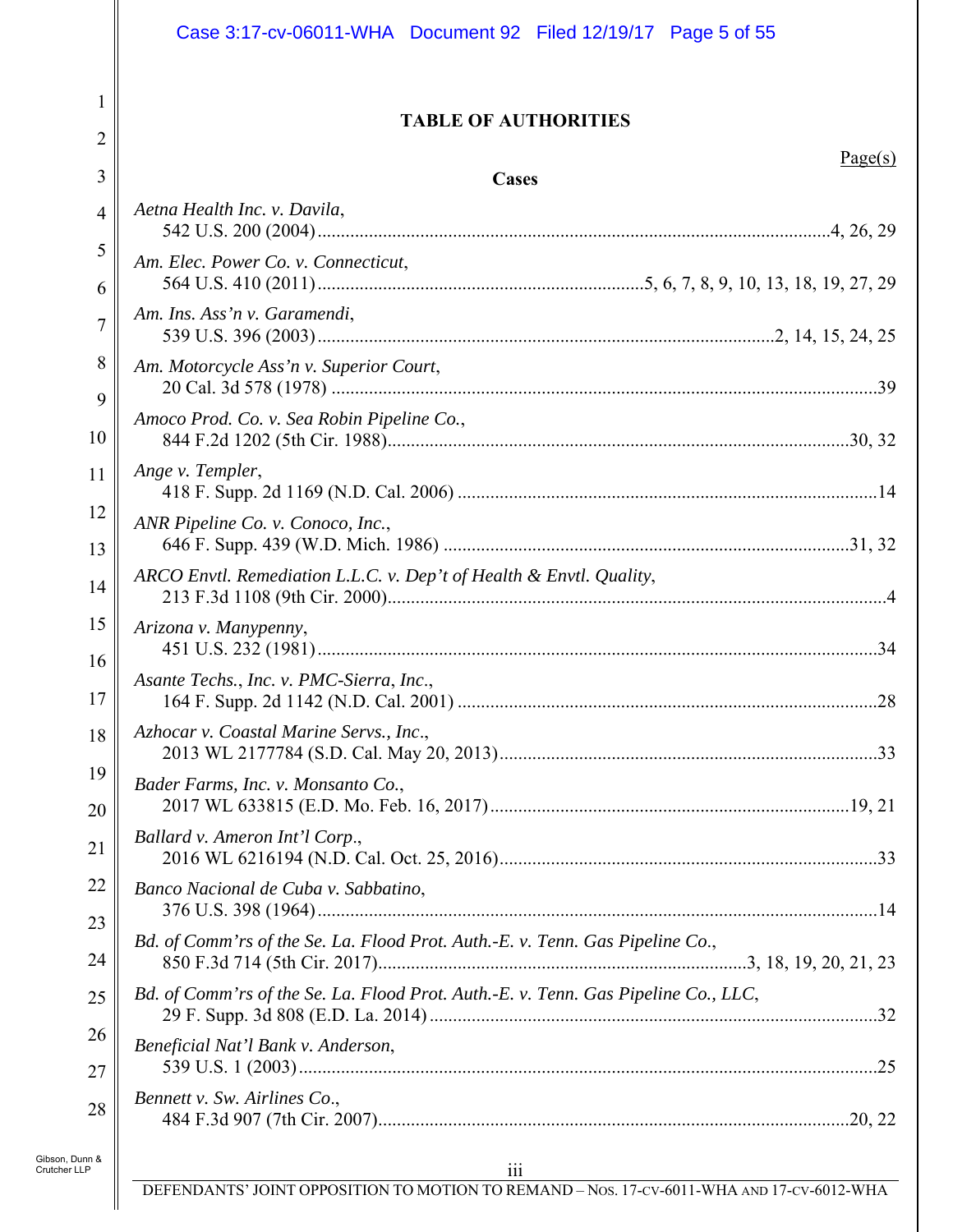### Case 3:17-cv-06011-WHA Document 92 Filed 12/19/17 Page 6 of 55

| 1              | Benson v. Russell's Cuthand Creek Ranch, Ltd.,         |
|----------------|--------------------------------------------------------|
| 2<br>3         | Botsford v. Blue Cross & Blue Shield of Mont. Inc.,    |
| $\overline{4}$ | Boyeson v. S.C. Elec. & Gas Co.,                       |
| 5<br>6         | Boyle v. United Techs. Corp.,                          |
| 7              | Buckman Co. v. Pls.' Legal Comm.,                      |
| 8              | Cal. Dump Truck Owners Ass'n v. Nichols,               |
| 9<br>10        | Cal. Shock Trauma Air Rescue v. State Comp. Ins. Fund, |
| 11             | California v. Gen. Motors Corp.,                       |
| 12<br>13       | California v. Watt,                                    |
| 14             | Cerny v. Marathon Oil Corp.,                           |
| 15             | Chevron U.S.A., Inc. v. United States,                 |
| 16<br>17       | In re Circular Thermostat,                             |
| 18             | City & Cty. of S.F. v. $PG\&E$ Corp.,                  |
| 19<br>20       | City of Milwaukee v. Illinois,                         |
| 21             | Connecticut v. Am. Elec. Power Co.,                    |
| 22             | Cont'l Ins. Co. v. Kawasaki Kisen Kasha Ltd.,          |
| 23<br>24       | N.C. ex rel. Cooper v. Tenn. Valley Auth.,             |
| 25             | Crosby v. Nat'l Foreign Trade Council,                 |
| 26<br>27       | Cty. of Santa Clara v. Astra USA, Inc.,                |
| 28             | In re Deepwater Horizon,                               |
| n &            |                                                        |

Gibson, Dunn & Crutcher LLP

 $\parallel$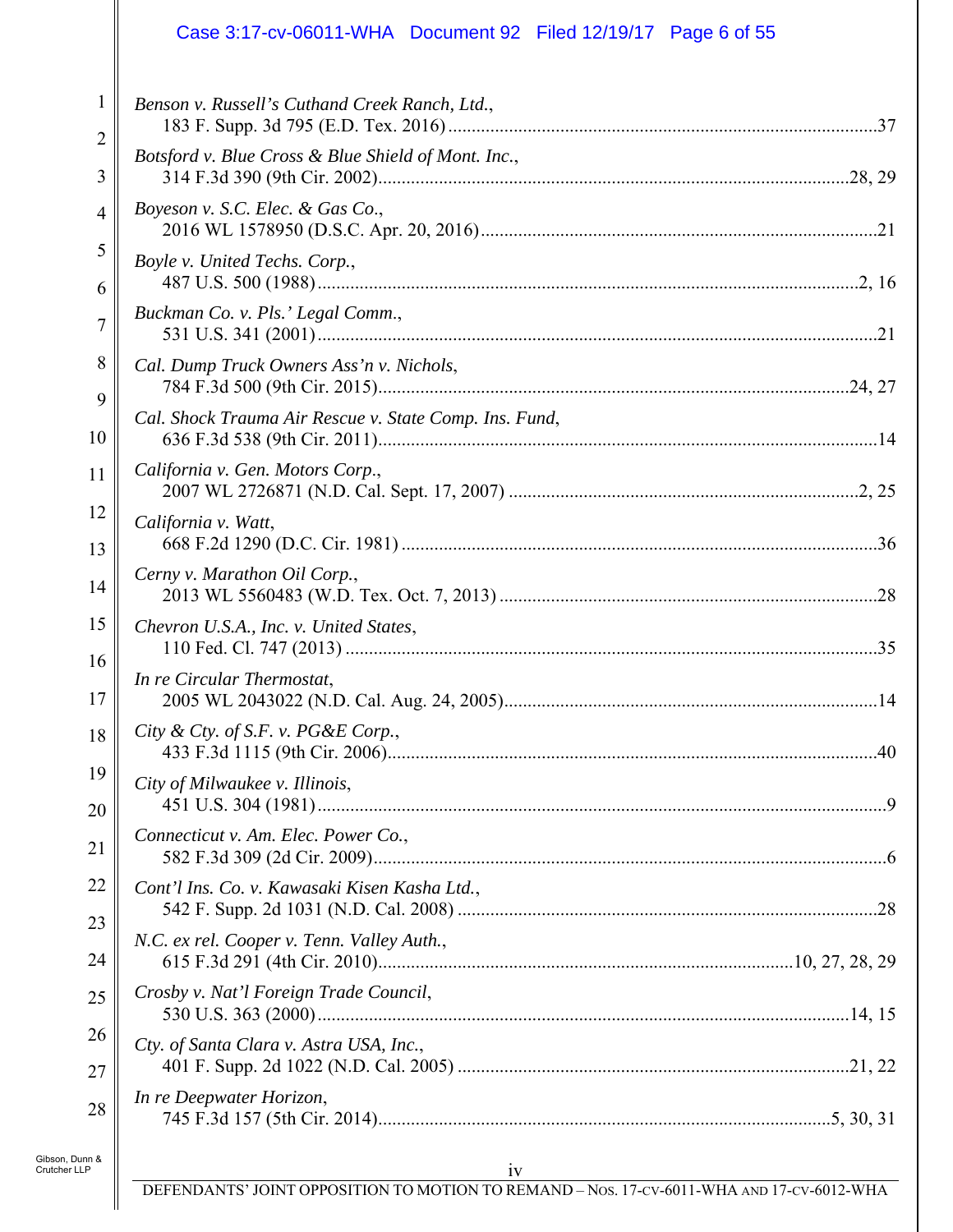### Case 3:17-cv-06011-WHA Document 92 Filed 12/19/17 Page 7 of 55

| $\mathbf{1}$   | Durham v. Lockheed Martin Corp.,                                                 |
|----------------|----------------------------------------------------------------------------------|
| 2<br>3         | EP Operating Ltd. P'ship v. Placid Oil Co.,                                      |
| $\overline{4}$ | Erie R.R. Co. v. Tompkins,                                                       |
| 5<br>6         | Ethridge v. Harbor House Rest.,                                                  |
| 7              | Evangelatos v. Superior Court,                                                   |
| 8              | Exxon Mobil Corp. v. Allapattah Servs., Inc.,                                    |
| 9<br>10        | Fadhliah v. Societe Air Fr.,                                                     |
| 11             | In re Fietz,                                                                     |
| 12<br>13       | Fossen v. Blue Cross & Blue Shield of Mont., Inc.,                               |
| 14             | Franchise Tax Bd. of State of Cal. v. Constr. Laborers Vacation Tr. for S. Cal., |
| 15<br>16       | Gaus v. Miles, Inc.,                                                             |
| 17             | Gingery v. City of Glendale,                                                     |
| 18             | Goncalves By & Through Goncalves v. Rady Children's Hosp. San Diego,             |
| 19<br>20       | Grable & Sons Metal Prods., Inc. v. Darue Eng'g & Mfg.,                          |
| 21             | Grynberg Prod. Corp. v. British Gas, p.l.c.,                                     |
| 22             | Gully v. First Nat'l Bank in Meridian,                                           |
| 23<br>24       | Gunn v. Minton,                                                                  |
| 25             | Gutierrez v. Mobil Oil Corp.,                                                    |
| 26<br>27       | Hall v. N. Am. Van Lines, Inc.,                                                  |
| 28             | Her Majesty the Queen in Right of the Province of Ontario v. City of Detroit,    |
|                |                                                                                  |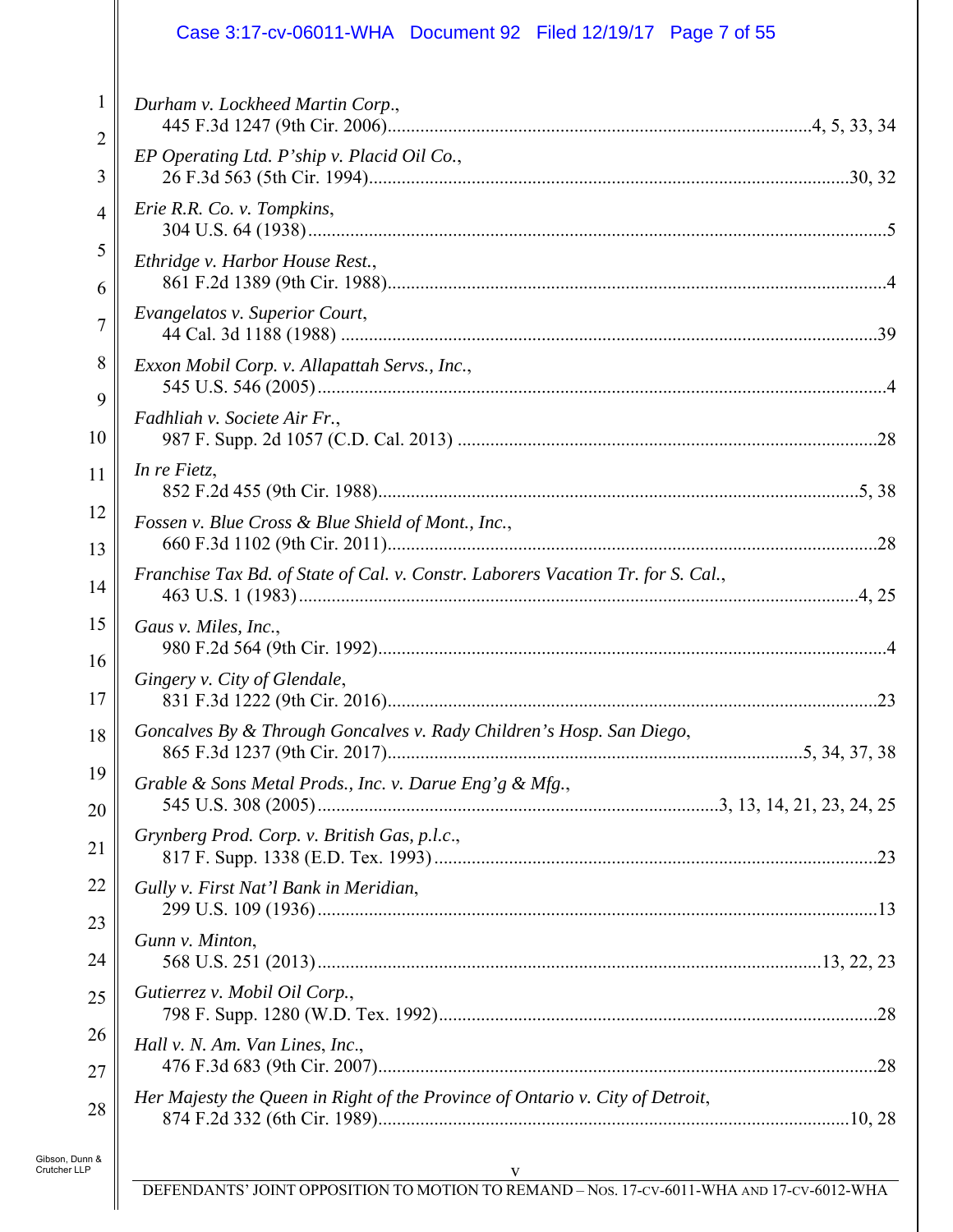### Case 3:17-cv-06011-WHA Document 92 Filed 12/19/17 Page 8 of 55

| 1<br>2   | In re High-Tech Emp. Antitrust Litig.,                 |
|----------|--------------------------------------------------------|
| 3        | Hines v. Davidowitz,                                   |
| 4        | Illinois v. City of Milwaukee,                         |
| 5<br>6   | Int'l Paper Co. v. Ouellette,                          |
| 7        | Jones v. Union Pac. R.R. Co.,                          |
| 8        | K2 Am. Corp. v. Roland Oil & Gas, LLC,                 |
| 9<br>10  | Klausner v. Lucas Film Entm't Co., Ltd.,               |
| 11       | Or. ex rel. Kroger v. Johnson & Johnson,               |
| 12       | Kurns v. R.R. Friction Prods. Corp.,                   |
| 13<br>14 | Laredo Offshore Constructors, Inc. v. Hunt Oil Co.,    |
| 15       | Legg v. Wyeth,                                         |
| 16<br>17 | Leite v. Crane Co.,                                    |
| 18       | Cal. ex rel. Lockyer v. Dynegy, Inc.,                  |
| 19       | Cal. ex rel. Lockyer v. Powerex Corp.,                 |
| 20<br>21 | Luther v. Countrywide Home Loans Servicing LP,         |
| 22       | Marin Gen. Hosp. v. Modesto & Empire Traction Co.,     |
| 23<br>24 | Massachusetts v. EPA,                                  |
| 25       | McKay v. City & Cty. of S.F.,                          |
| 26       | Merrell Dow Pharms. Inc. v. Thompson,                  |
| 27<br>28 | In re Methyl Tertiary Butyl Ether Prods. Liab. Litig., |
|          |                                                        |

Gibson, Dunn & Crutcher LLP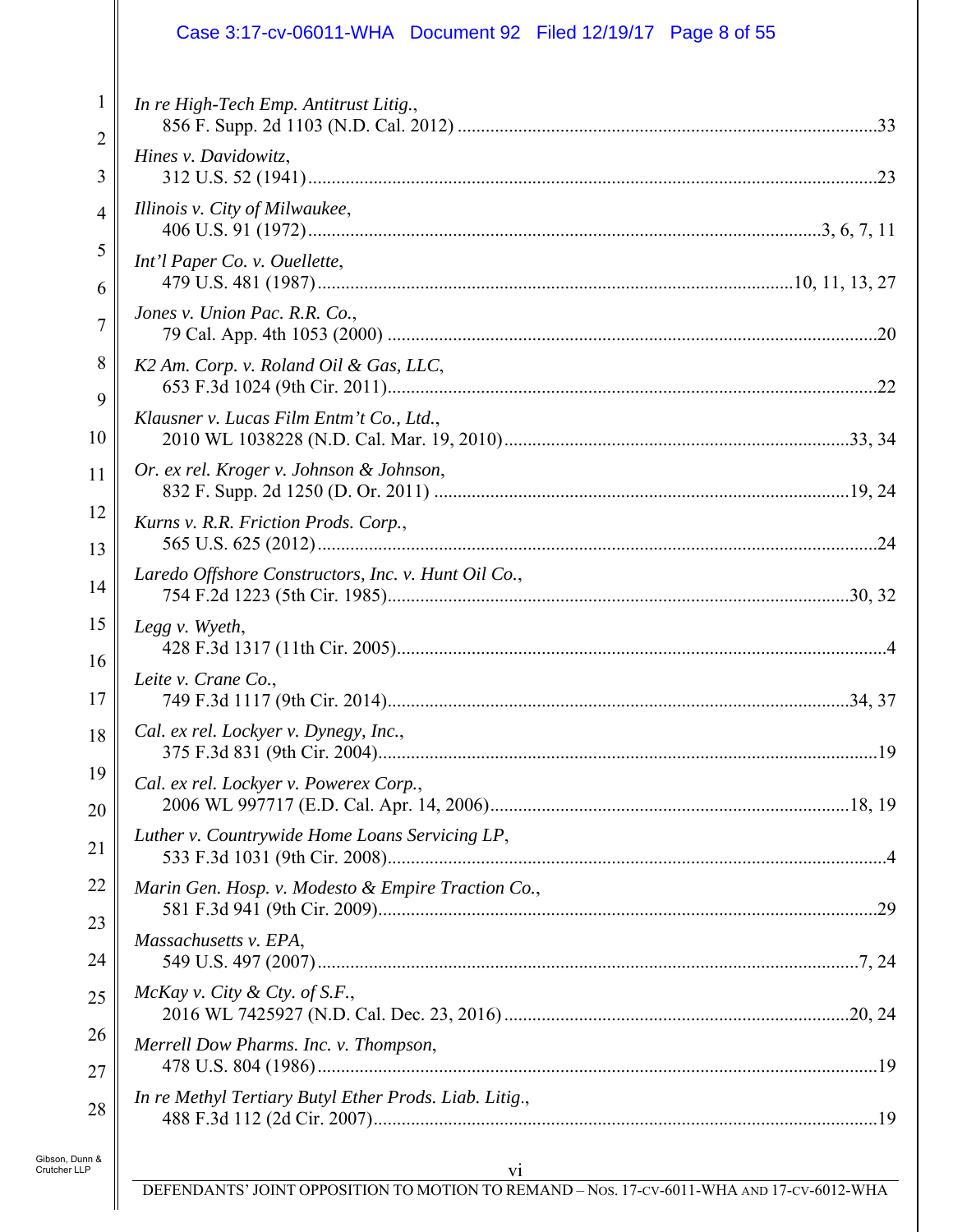### Case 3:17-cv-06011-WHA Document 92 Filed 12/19/17 Page 9 of 55

| $\mathbf{1}$        | Metro. Life Ins. Co. v. Taylor,                         |
|---------------------|---------------------------------------------------------|
| $\overline{2}$<br>3 | In re Miles,                                            |
| $\overline{4}$      | Nat. Res. Def. Council, Inc. v. Hodel,                  |
| 5<br>6              | Nat'l Audubon Soc'y v. Dep't of Water & Power,          |
| 7                   | Nat'l Farmers Union Ins. Cos. v. Crow Tribe of Indians, |
| 8                   | Native Vill. of Kivalina v. ExxonMobil Corp.,           |
| 9<br>10             | Native Vill. of Kivalina v. ExxonMobil Corp.,           |
| 11                  | Nevada v. Bank of Am. Corp.,                            |
| 12<br>13            | New Eng. Legal Found. v. Costle,                        |
| 14                  | New SD, Inc. v. Rockwell Int'l Corp.,                   |
| 15                  | In re NSA Telecomms. Records Litig.,                    |
| 16<br>17            | Parke v. Cardsystems Sols., Inc.,                       |
| 18                  | Parra v. PacifiCare of Ariz., Inc.,                     |
| 19<br>20            | Patrickson v. Dole Food Co.,                            |
| 21                  | People v. ConAgra Grocery Prods. Co.,                   |
| 22                  | Perez v. Consol. Tribal Health Project, Inc.,           |
| 23<br>24            | Pet Quarters, Inc. v. Depository Tr. & Clearing Corp.,  |
| 25                  | Provincial Gov't of Marinduque v. Placer Dome, Inc.,    |
| 26<br>27            | Ronquille v. Aminoil Inc.,                              |
| 28                  | Rosseter v. Indus. Light & Magic,                       |
| n &                 |                                                         |

 $\parallel$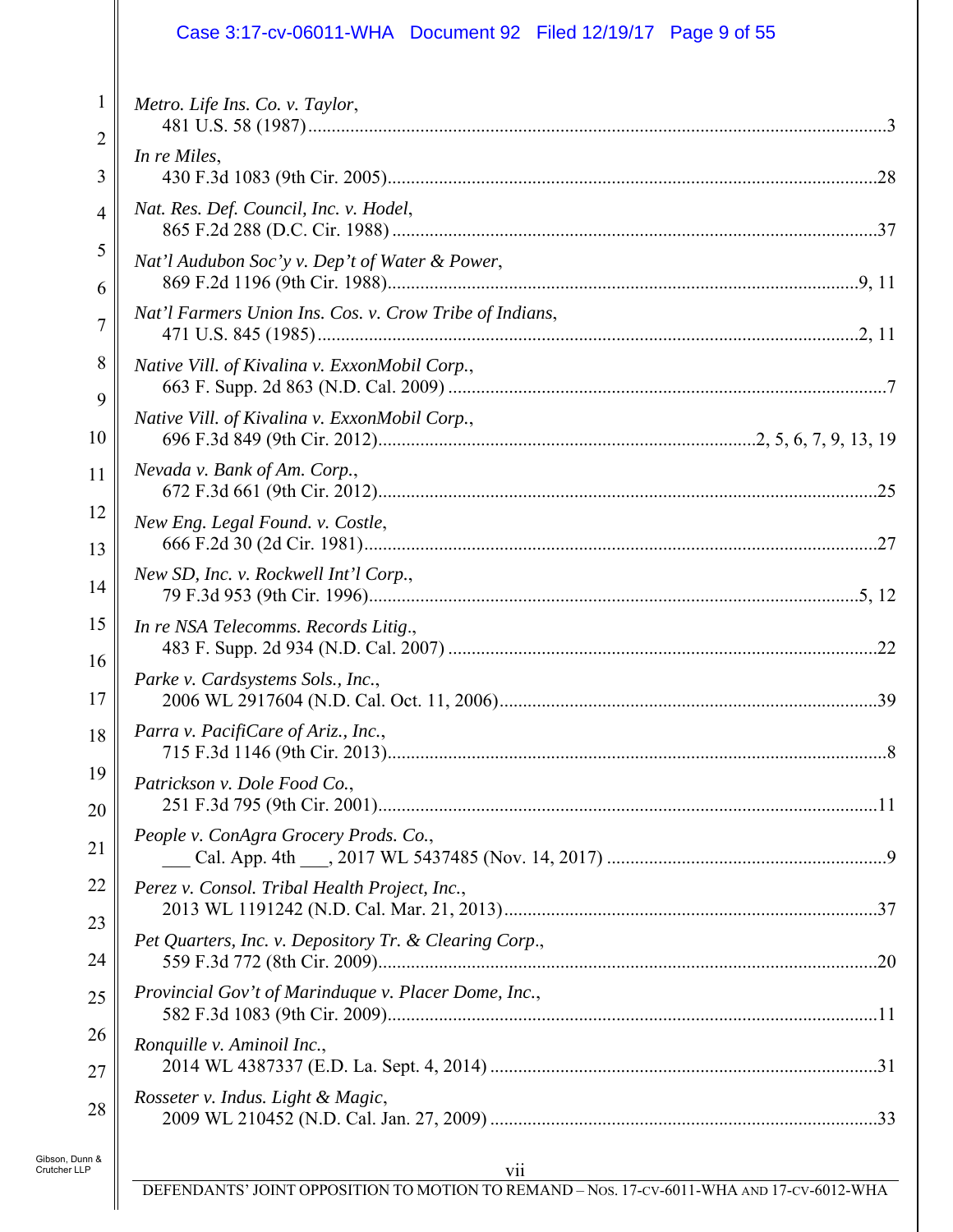### Case 3:17-cv-06011-WHA Document 92 Filed 12/19/17 Page 10 of 55

| $\mathbf{1}$   | Ruppel v. CBS Corp.,                              |
|----------------|---------------------------------------------------|
| 2<br>3         | S. Coast Air Quality Mgmt. Dist. v. EPA,          |
| $\overline{4}$ | Sam L. Majors Jewelers v. ABX, Inc.,              |
| 5<br>6         | San Diego Gas & Elec. Co. v. Super. Ct.,          |
| 7              | Sasson v. Sokoloff (In re Sasson),                |
| 8              | Savoie v. Huntington Ingalls, Inc.,               |
| 9<br>10        | Shanks v. Dressel,                                |
| 11             | Smallwood v. Ill. Cent. R. Co.,                   |
| 12             | Sprint Commc'ns, Inc. v. Jacobs,                  |
| 13<br>14       | Stiefel v. Bechtel Corp.,                         |
| 15             | Stutes v. Gulfport Energy Corp.,                  |
| 16<br>17       | Sullivan v. First Affiliated Sec., Inc.,          |
| 18             | Tenn. Gas Pipeline v. Hous. Cas. Ins. Co.,        |
| 19             | Tex. Indus., Inc. v. Radcliff Materials, Inc.,    |
| 20<br>21       | United Offshore Co. v. S. Deepwater Pipeline Co., |
| 22             | United States v. Pink,                            |
| 23<br>24       | United States v. Standard Oil Co.,                |
| 25             | United States v. Standard Oil Co. of Cal.,        |
| 26             | Virginia v. United States,                        |
| 27<br>28       | Washington v. Monsanto Co.,                       |
| n &            |                                                   |

Gibson, Dunn & Crutcher LLP

 $\parallel$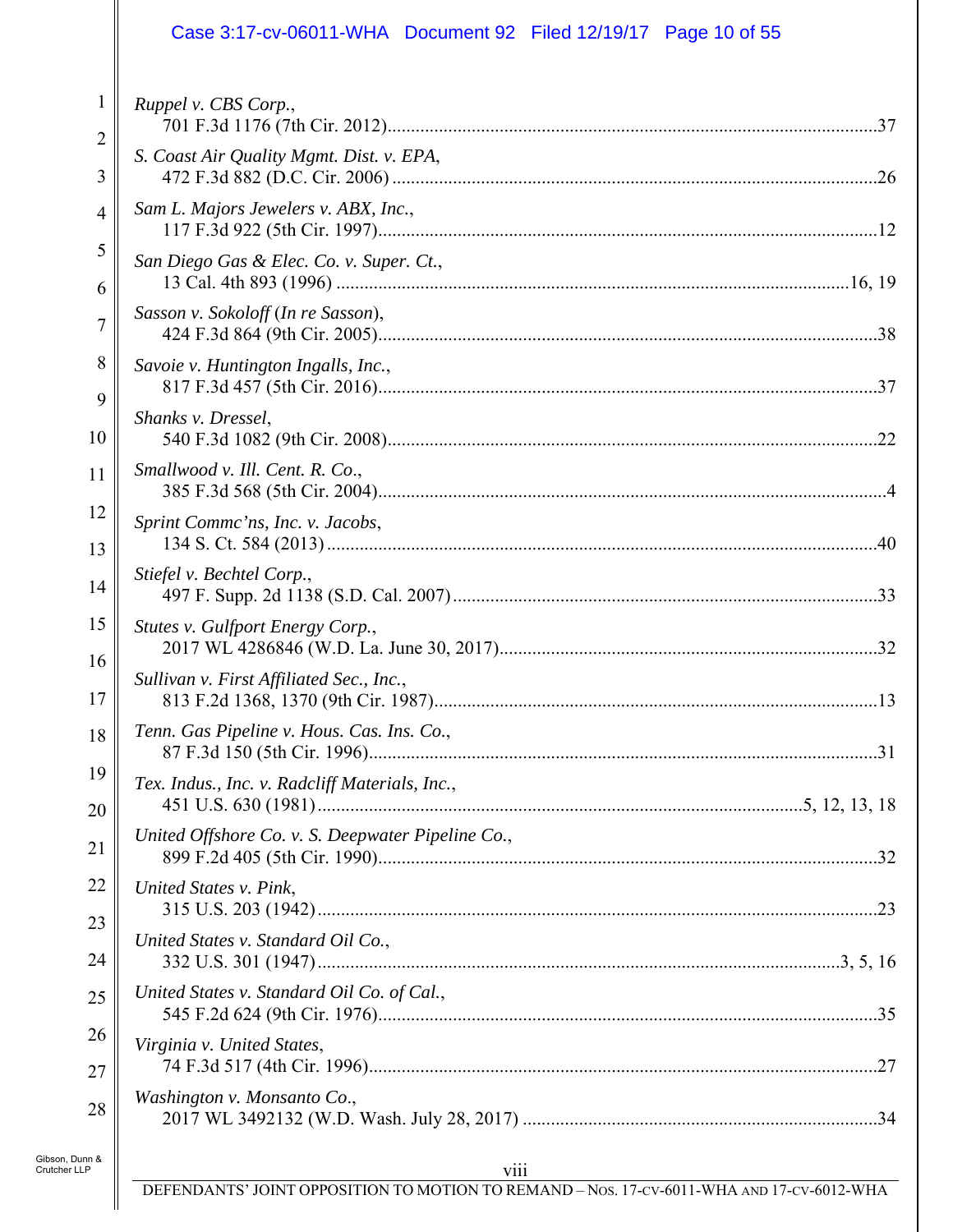### Case 3:17-cv-06011-WHA Document 92 Filed 12/19/17 Page 11 of 55

| $\mathbf{1}$        | Watson v. Philip Morris Cos., Inc,                         |    |
|---------------------|------------------------------------------------------------|----|
| $\overline{2}$<br>3 | Wayne v. DHL Worldwide Express,                            |    |
| $\overline{4}$      | Willingham v. Morgan,                                      |    |
| 5                   | In re Wilshire Courtyard,                                  |    |
| 6<br>7              | Wilson v. S. Cal. Edison Co.,                              |    |
| 8                   | Woodward Governor Co. v. Curtiss Wright Flight Sys., Inc., |    |
| 9<br>10             | Worth v. Universal Pictures, Inc.,                         |    |
|                     | <b>Statutes</b>                                            |    |
| 11                  |                                                            |    |
| 12                  |                                                            |    |
| 13                  |                                                            |    |
| 14                  |                                                            |    |
| 15                  |                                                            |    |
| 16                  |                                                            |    |
|                     |                                                            |    |
| 17                  |                                                            |    |
| 18                  |                                                            |    |
| 19                  |                                                            | 17 |
| 20                  |                                                            |    |
| 21                  |                                                            |    |
|                     |                                                            |    |
| $\overline{22}$     |                                                            |    |
| 23                  |                                                            |    |
| 24                  |                                                            |    |
| 25                  |                                                            |    |
| 26                  |                                                            |    |
| 27                  |                                                            |    |
|                     |                                                            |    |
| 28                  |                                                            |    |
|                     |                                                            |    |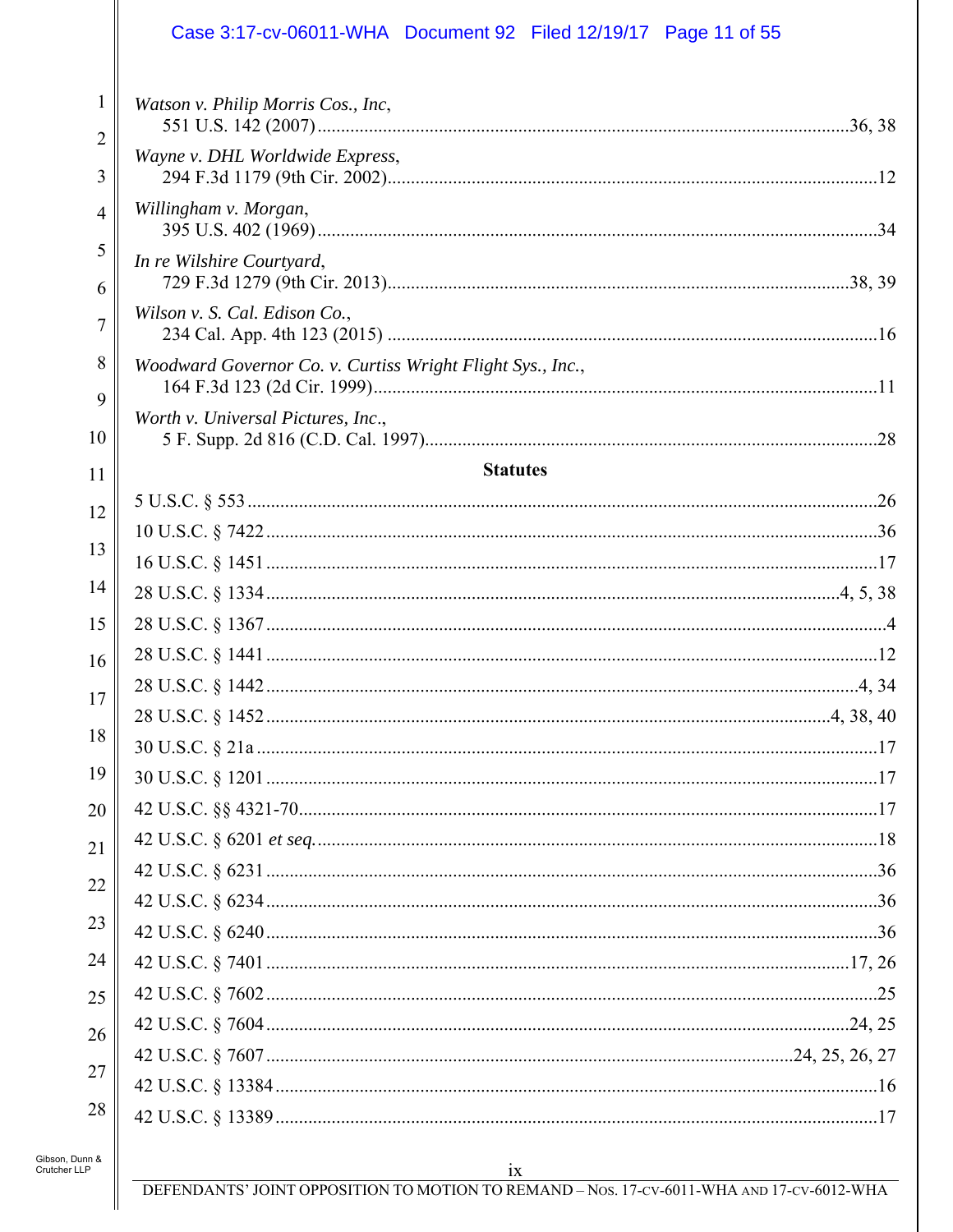### Case 3:17-cv-06011-WHA Document 92 Filed 12/19/17 Page 12 of 55

| $\mathbf{1}$                   |                                                                           |
|--------------------------------|---------------------------------------------------------------------------|
|                                |                                                                           |
| $\overline{2}$                 |                                                                           |
| 3                              |                                                                           |
| $\overline{4}$                 |                                                                           |
| 5                              |                                                                           |
| 6                              |                                                                           |
|                                |                                                                           |
| 7                              |                                                                           |
| 8                              |                                                                           |
| 9                              |                                                                           |
| 10                             | <b>Regulations</b>                                                        |
| 11                             |                                                                           |
|                                |                                                                           |
| 12                             |                                                                           |
| 13                             |                                                                           |
| 14                             |                                                                           |
| 15                             |                                                                           |
| 16                             | <b>Constitutional Provisions</b>                                          |
|                                |                                                                           |
| 17                             | <b>Other Authorities</b>                                                  |
| 18                             | CACI 2022 Private Nuisance-Balancing-Test Factors-Seriousness of Harm and |
| 19                             |                                                                           |
| 20                             |                                                                           |
| 21                             |                                                                           |
|                                |                                                                           |
| 22                             |                                                                           |
| 23                             |                                                                           |
| 24                             |                                                                           |
| 25                             |                                                                           |
| 26                             |                                                                           |
| 27                             |                                                                           |
|                                |                                                                           |
| 28                             |                                                                           |
| Gibson, Dunn &<br>Crutcher LLP |                                                                           |

 $\parallel$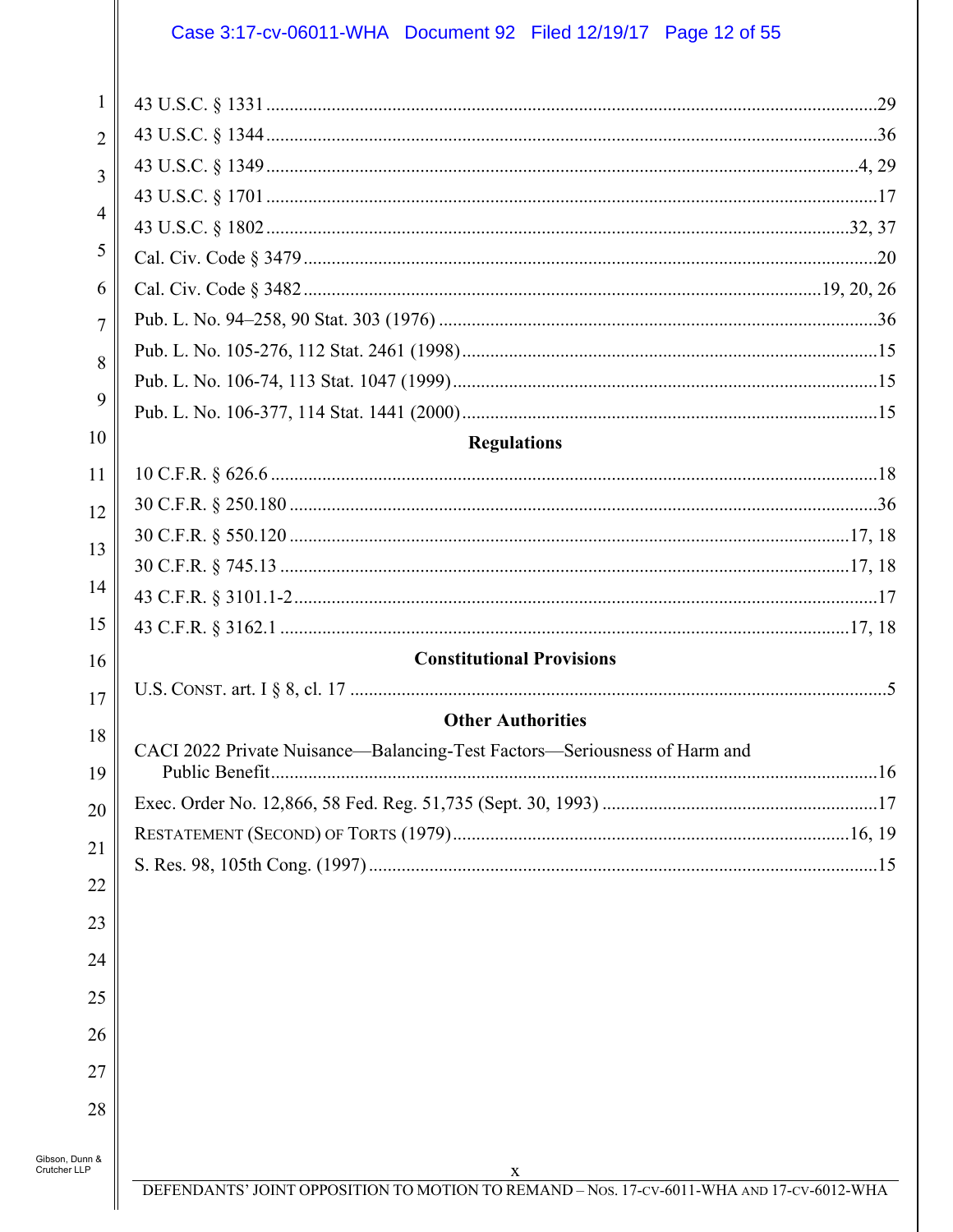### **I. INTRODUCTION**

1

2

3

4

5

6

7

8

These cases belong in federal court. At their core, they are federal lawsuits that necessarily raise federal questions. Plaintiffs—two California cities represented by the same private law firm seek to reshape the Nation's longstanding national economic and foreign policies by holding five energy producers liable for harms alleged to have been caused by worldwide fossil fuel production and global greenhouse gas emissions by countless nonparties. Through selective pleading and strategic omission, Plaintiffs endeavor to deprive Defendants of a federal forum. But Plaintiffs cannot avoid the comprehensive role federal law plays in their core allegations.<sup>1</sup>

9 10 11 12 13 14 15 16 17 18 19 20 21 22 23 24 These cases implicate longstanding federal government policies, concerning matters of uniquely national importance, including the Nation's supply of energy and the global environment. Because a stable energy supply is critical for the preservation of our general welfare, economy, and national security, Congress since the nineteenth century has enacted laws to promote the production of fossil fuels. For nearly half a century, the federal government has aimed to decrease our country's reliance on foreign oil imports.<sup>2</sup> The federal government has opened up federal lands and coastal areas to fossil fuel extraction, established strategic petroleum reserves, contracted with fossil fuel providers to develop those resources, and consumed a large volume of fossil fuels, with the Department of Defense being the largest consumer of fossil fuels in the United States. During this time, the U.S. has enacted a series of environmental statutes and regulations designed to strike the appropriate—and evolving—balance between protecting the environment and ensuring the energy supply needed to serve our economic and national security needs. The U.S. has also engaged in extensive, ongoing negotiations with other countries to craft a workable international framework for responding to global warming, carefully researching and evaluating how government regulation and international commitments could affect the economy, national security, and foreign relations without crippling economic growth. Yet this lawsuit takes issue with all of these federal decisions, threatening to upend the fed-

25 26

27

28

<sup>2</sup> *See, e.g.*, Thomson Decl.  $\P$  $\P$  8–17 & Exs. 6–15 (excerpting and attaching exemplar statements).

 $\overline{a}$ 1 A number of Defendants contend that personal jurisdiction is lacking over them and that process and service of process were insufficient. These Defendants do not waive these objections, and will move to dismiss on these grounds at the appropriate time.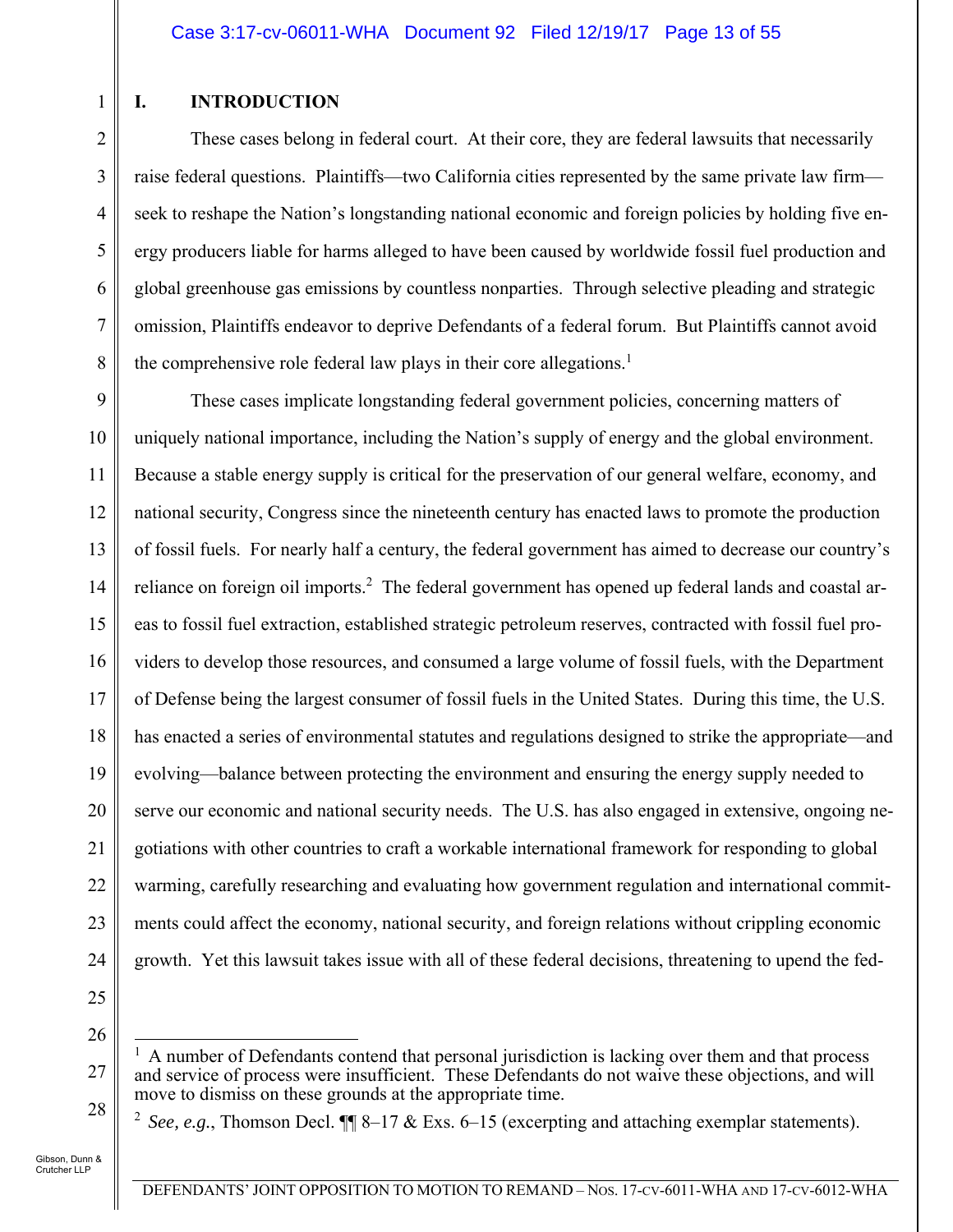#### Case 3:17-cv-06011-WHA Document 92 Filed 12/19/17 Page 14 of 55

eral government's longstanding energy and environmental policies and "compromis[ing] the very capacity of the President to speak for the Nation with one voice in dealing with other governments" on the issue of climate change. *Am. Ins. Ass'n v. Garamendi*, 539 U.S. 396, 424 (2003).

4 5 6 7 8 9 10 11 12 13 14 15 16 17 18 19 20 21 At bottom, this case is about *global* emissions. Plaintiffs allege that the worldwide use of fossil fuels is "the primary source of the greenhouse gas pollution that causes global warming" and that "the inevitable emissions of greenhouse gases from the fossil fuels" produced by Defendants, "among others," "result in dangerous levels of global warming with grave harms for coastal cities." Compl. **[14** 2, 95.<sup>3</sup> Importantly, Plaintiffs' claims are not limited to harms caused by fossil fuels extracted, sold, marketed, or used in California. Instead, their claims depend on Defendants' nationwide and global activities, as well as the activities of billions of fossil fuel consumers, including not only entities such as the U.S. government and military, but also hospitals, schools, manufacturing facilities, and individual households. Moreover, adjudicating these claims requires ruling on whether the benefits of using fossil fuels are outweighed by the costs, not just to Plaintiffs' local jurisdictions, or even to California, but throughout the U.S. and worldwide. Plaintiffs are thus wrong to suggest their claims do not "require construction of any of the litany of federal laws" addressing fossil fuel exploration, production, promotion, and use. Motion to Remand ("Mot.") 3. After all, Plaintiffs target *global* warming, and the transnational conduct that term entails, which is why earlier, similar lawsuits were brought in federal court under federal law, and why, when they were dismissed, those plaintiffs did not pursue the claims in state courts. *See, e.g.*, *Native Vill. of Kivalina v. ExxonMobil Corp.*, 696 F.3d 849 (9th Cir. 2012); *California v. Gen. Motors Corp*., 2007 WL 2726871 (N.D. Cal. Sept. 17, 2007). Removal here was proper.

1

2

3

*First,* **federal common law necessarily governs Plaintiffs' claims***.* Even "[p]ost-*Erie*, federal common law includes the general subject of environmental law and specifically includes ambient or interstate air and water pollution." *Kivalina*, 696 F.3d at 855. Decades of Supreme Court law hold that cases like this one, which raise "uniquely federal interests," "are governed exclusively by federal law." *Boyle v. United Techs. Corp.*, 487 U.S. 500, 504 (1988). Federal courts have original jurisdiction over "'claims founded upon federal common law,'" and so removal is proper. *Nat'l Farmers* 

Gibson, Dunn & Crutcher LLP

<sup>3</sup> Citations to "Compl." refer to the Complaint filed in No. 17-cv-6011, unless otherwise noted.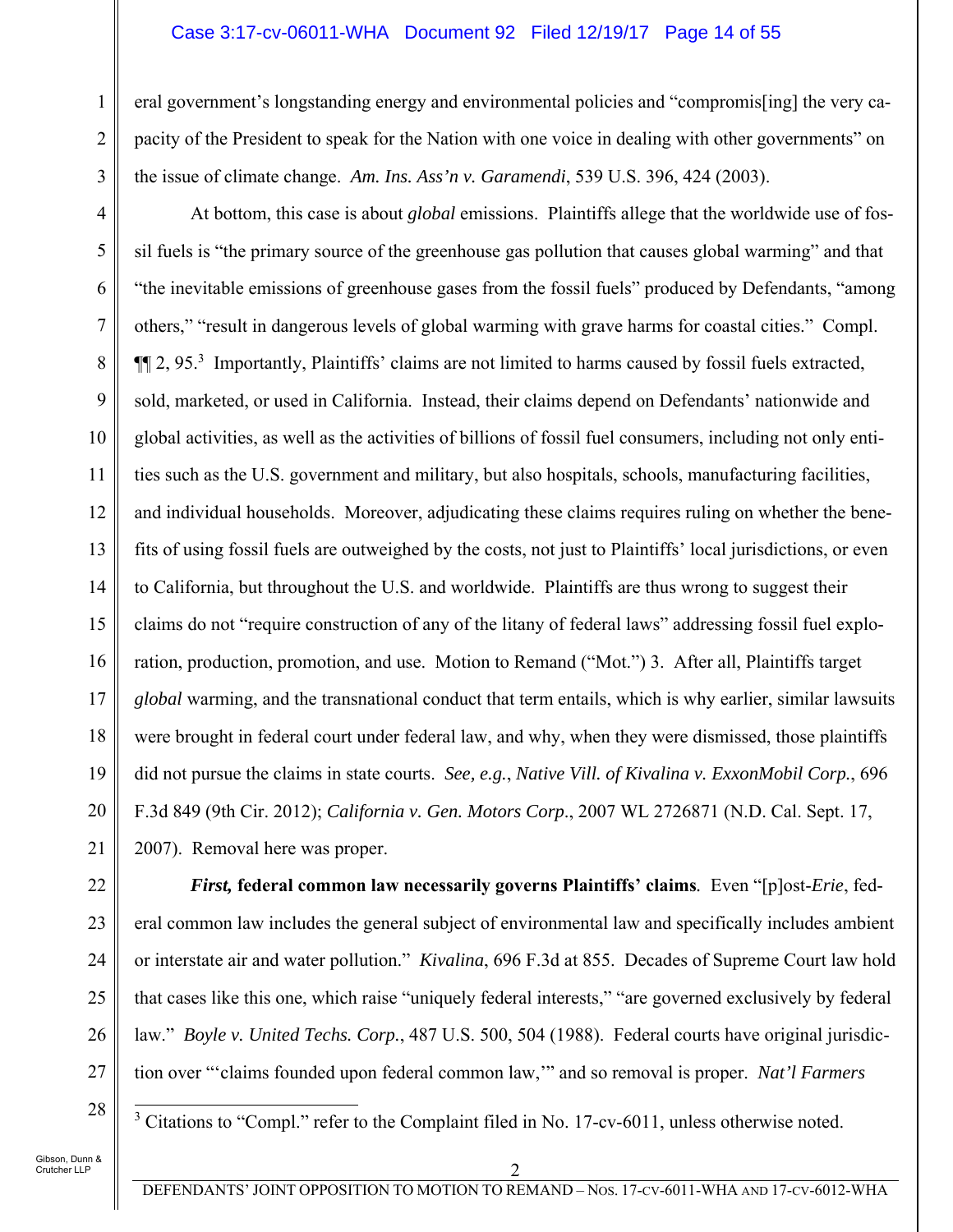*Union Ins. Cos. v. Crow Tribe of Indians*, 471 U.S. 845, 850 (1985) (quoting *Illinois v. City of Milwaukee*, 406 U.S. 91, 100 (1972) ("*Milwaukee I*")). That is true regardless whether these claims are ultimately viable; for now, the only question before this Court is whether this uniquely federal case belongs in federal court. *See United States v. Standard Oil Co.*, 332 U.S. 301, 309–10 (1947) ("state law" cannot "control" where "the question is one of federal policy," due to "considerations of federal supremacy in the performance of federal functions, [and] of the need for uniformity")

7 8 9 10 11 12 13 14 15 16 17 18 19 20 *Second***, suits facially alleging only state-law claims "arise under" federal law if the "state-law claim[s] necessarily raise a stated federal issue,** actually disputed and substantial, which a federal forum may entertain without disturbing any congressionally approved balance of federal and state judicial responsibilities." *Grable & Sons Metal Prods., Inc. v. Darue Eng'g & Mfg.*, 545 U.S. 308, 314 (2005). Plaintiffs seek to supplant federal domestic and foreign policy on greenhouse gas emissions to hold a handful of energy producers liable for the alleged consequences of rising ocean levels on a discrete portion of the U.S. coast. As a result, an element of their state-law nuisance claim unavoidably questions the reasonableness of the balance struck by federal law between carbon-producing and non-carbon-producing energy sources. Moreover, greenhouse gas emissions, global warming, and sea level rise are not unique to Plaintiffs, California, or even the United States. Thus, "the scope and limitations of a complex federal regulatory framework are at stake in this case, and disposition of . . . whether that framework may give rise to state law claims as an initial matter will ultimately have implications for the federal docket one way or the other." *Bd. of Comm'rs of the Se. La. Flood Prot. Auth.-E. v. Tenn. Gas Pipeline Co*., 850 F.3d 714, 725 (5th Cir. 2017).

21 22 23 24 25 26 27 28 *Third***, Plaintiffs' claims are completely preempted by the Clean Air Act ("CAA") and other federal statutes**, which provide an exclusive federal remedy for stricter regulation of nationwide and worldwide greenhouse gas emissions. Federal courts have jurisdiction over state-law claims where "the extraordinary preemptive power [of federal law] converts an ordinary state common law complaint into one stating a federal claim for purposes of the well-pleaded complaint rule." *Metro. Life Ins. Co. v. Taylor*, 481 U.S. 58, 65 (1987). Congress allows parties to seek stricter nationwide emission standards by petitioning EPA, the exclusive means by which a party can seek such relief. But Plaintiffs' claims go far beyond the authority the CAA reserves to the states to regulate

Gibson, Dunn & Crutcher LLP

1

2

3

4

5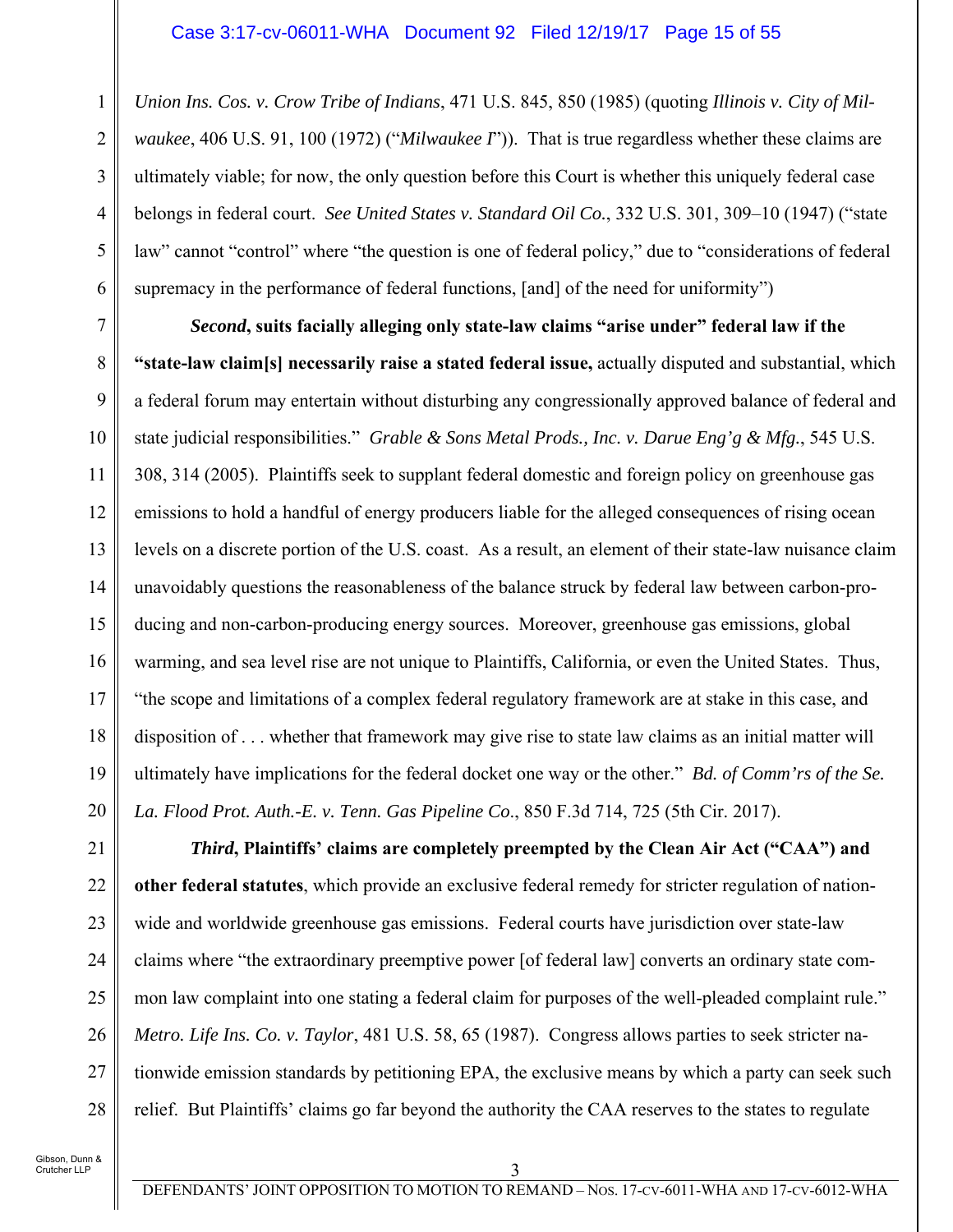certain emissions within their own borders, and they seek to impose liability for worldwide or national emissions. Because these claims would "duplicate[], supplement[], or supplant[]" federal law, they are completely preempted. *Aetna Health Inc. v. Davila*, 542 U.S. 200, 209, 217 (2004).

*Fourth***, this Court has jurisdiction under various jurisdiction-granting statutes and doctrines**, including (1) the Outer Continental Shelf Lands Act ("OCSLA"), 43 U.S.C. § 1349(b); (2) the Federal Officer Removal Statute, 28 U.S.C. § 1442(a)(1); (3) federal enclave jurisdiction, *Durham v. Lockheed Martin Corp*., 445 F.3d 1247, 1250 (9th Cir. 2006); and (4) the bankruptcy removal statutes, 28 U.S.C. §§ 1334(b) and 1452(a).

9

1

2

3

4

5

6

7

8

### **II. LEGAL STANDARDS**

10 11 12 13 14 15 16 17 18 19 20 21 "The removal process was created by Congress to protect defendants." *Legg v. Wyeth*, 428 F.3d 1317, 1325 (11th Cir. 2005). "[T]he Federal courts should not sanction devices intended to prevent the removal to a Federal court where one has that right, and should be equally vigilant to protect the right to proceed in the Federal court as to permit the state courts, in proper cases, to retain their own jurisdiction." *Smallwood v. Ill. Cent. R.R. Co*., 385 F.3d 568, 573 (5th Cir. 2004) (en banc). A removing party has the initial burden of showing that removal is proper. *Gaus v. Miles, Inc.*, 980 F.2d 564, 566 (9th Cir. 1992) (per curiam). But once the defendant makes that showing, it is the plaintiff's "burden to prove that an express exception to removal exists." *Luther v. Countrywide Home Loans Servicing LP*, 533 F.3d 1031, 1034 (9th Cir. 2008). Because district courts have supplemental jurisdiction over related claims, 28 U.S.C. § 1367(a), all that is required for proper removal is federal jurisdiction over a single claim. *Exxon Mobil Corp. v. Allapattah Servs., Inc.*, 545 U.S. 546, 563 (2005).

22 23 24 25 26 27 28 A plaintiff "cannot defeat removal by masking or 'artfully pleading' a federal claim as a state claim." *Ethridge v. Harbor House Rest.*, 861 F.2d 1389, 1395, 1403 (9th Cir. 1988). Under the artful-pleading doctrine, federal jurisdiction exists "(1) where federal law completely preempts state law; (2) where the claim is necessarily federal in character; or (3) where the right to relief depends on the resolution of a substantial, disputed federal question." *ARCO Envtl. Remediation L.L.C. v. Dep't of Health & Envtl. Quality*, 213 F.3d 1108, 1114 (9th Cir. 2000) (citations omitted); *see also Franchise Tax Bd. of State of Cal. v. Constr. Laborers Vacation Tr. for S. Cal.*, 463 U.S. 1, 9–11 (1983).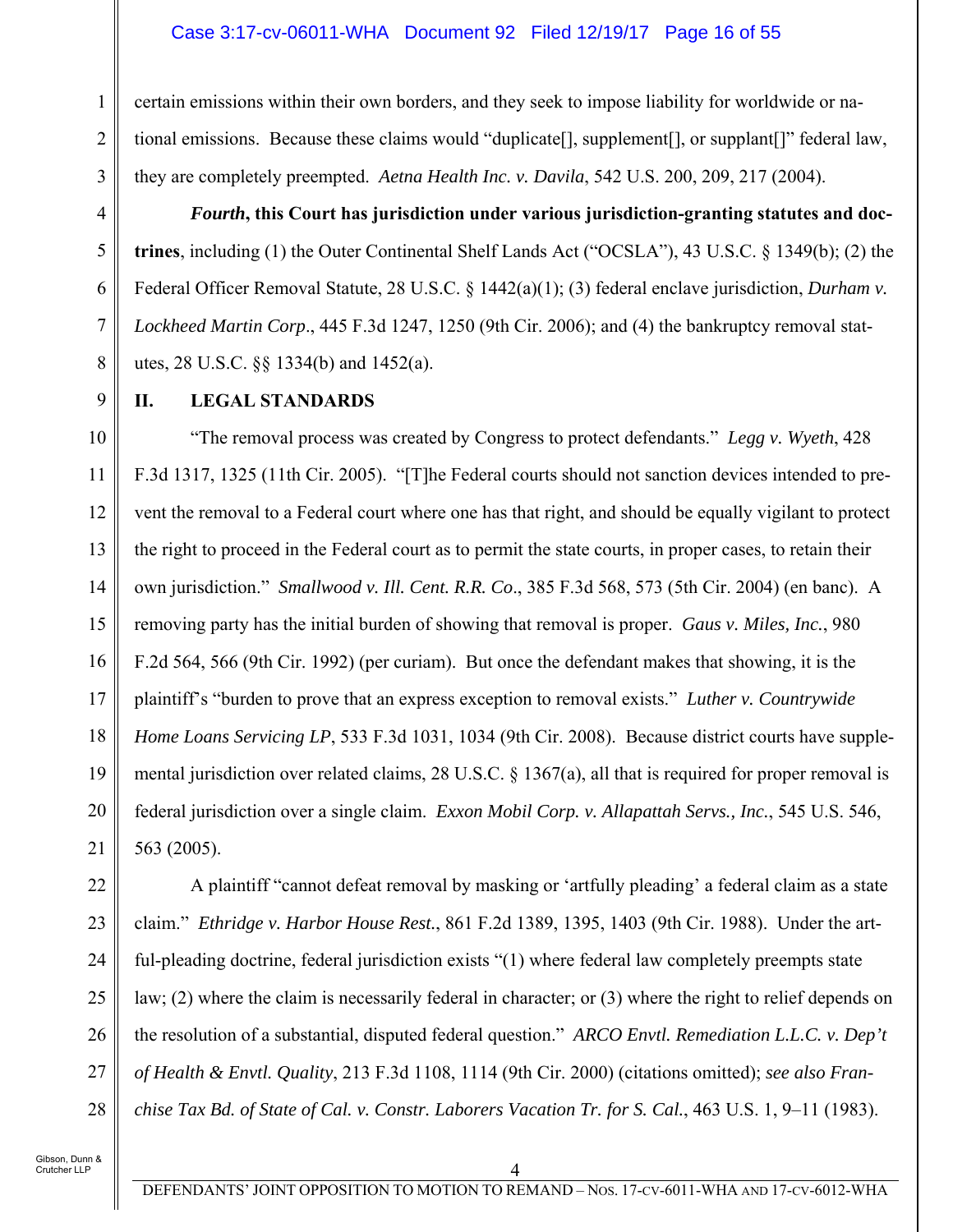### Case 3:17-cv-06011-WHA Document 92 Filed 12/19/17 Page 17 of 55

As a consequence, removal jurisdiction exists over what a complaint labels "purely state law claims" if federal common law actually governs the dispute, because "[w]hen federal law applies, . . . it follows that the question arises under federal law, and federal question jurisdiction exists." *New SD, Inc. v. Rockwell Int'l Corp.*, 79 F.3d 953, 954–55 (9th Cir. 1996).

Further, various statutes have their own removal standards. Courts broadly construe the right to removal under OCSLA, the federal officer removal statute, and the federal enclave doctrine. *See, e.g.*, *In re Deepwater Horizon*, 745 F.3d 157, 163 (5th Cir. 2014) (breadth of federal OCSLA jurisdiction reflects the Act's "expansive substantive reach"); *Goncalves By & Through Goncalves v. Rady Children's Hosp. San Diego*, 865 F.3d 1237, 1244 (9th Cir. 2017) (federal officer removal "interpret[ed] . . . broadly in favor of removal"); *Durham*, 445 F.3d at 1250 (federal enclave); *see also* U.S. CONST. art. I § 8, cl. 17. And 28 U.S.C. § 1334(b) confers jurisdiction over proceedings "related to" bankruptcy which "could conceivably have any effect on the estate being administered in bankruptcy." *In re Fietz*, 852 F.2d 455, 456–57 (9th Cir. 1988) (emphasis omitted).

### **III. ARGUMENT**

15

1

2

3

4

5

6

7

8

9

10

11

12

13

14

16

17

18

19

20

21

22

23

24

25

26

27

28

## **A. Plaintiffs' Claims Arise, If at All, Under Federal Common Law**

Supreme Court and Ninth Circuit precedent confirm that Plaintiffs' global-warming-based public nuisance claims are governed by federal common law. *See Am. Elec. Power Co. v. Connecticut*, 564 U.S. 410, 421–22 (2011) ("*AEP*"); *Kivalina*, 696 F.3d at 855–56; *see also Standard Oil*, 332 U.S. at 305–06. Because federal common law governs these claims regardless how they are pleaded, these actions are within this Court's original jurisdiction.

#### **1. Under** *AEP* **and** *Kivalina***, Public Nuisance Claims Based on Global Warming Are Governed by Federal Common Law**

Although "[t]here is no federal general common law," *Erie R.R. Co. v. Tompkins*, 304 U.S. 64, 78 (1938), there remain "some limited areas" in which the governing legal rules will be supplied, not by state law, but by "what has come to be known as 'federal common law.'" *Tex. Indus., Inc. v. Radcliff Materials, Inc.*, 451 U.S. 630, 640 (1981) (quoting *Standard Oil*, 332 U.S. at 308). One such area is where "our federal system does not permit the controversy to be resolved under state law" because the subject matter implicates "uniquely federal interests," including where "*the interstate or international nature of the controversy makes it inappropriate for state law to control*." *Id.* at 640–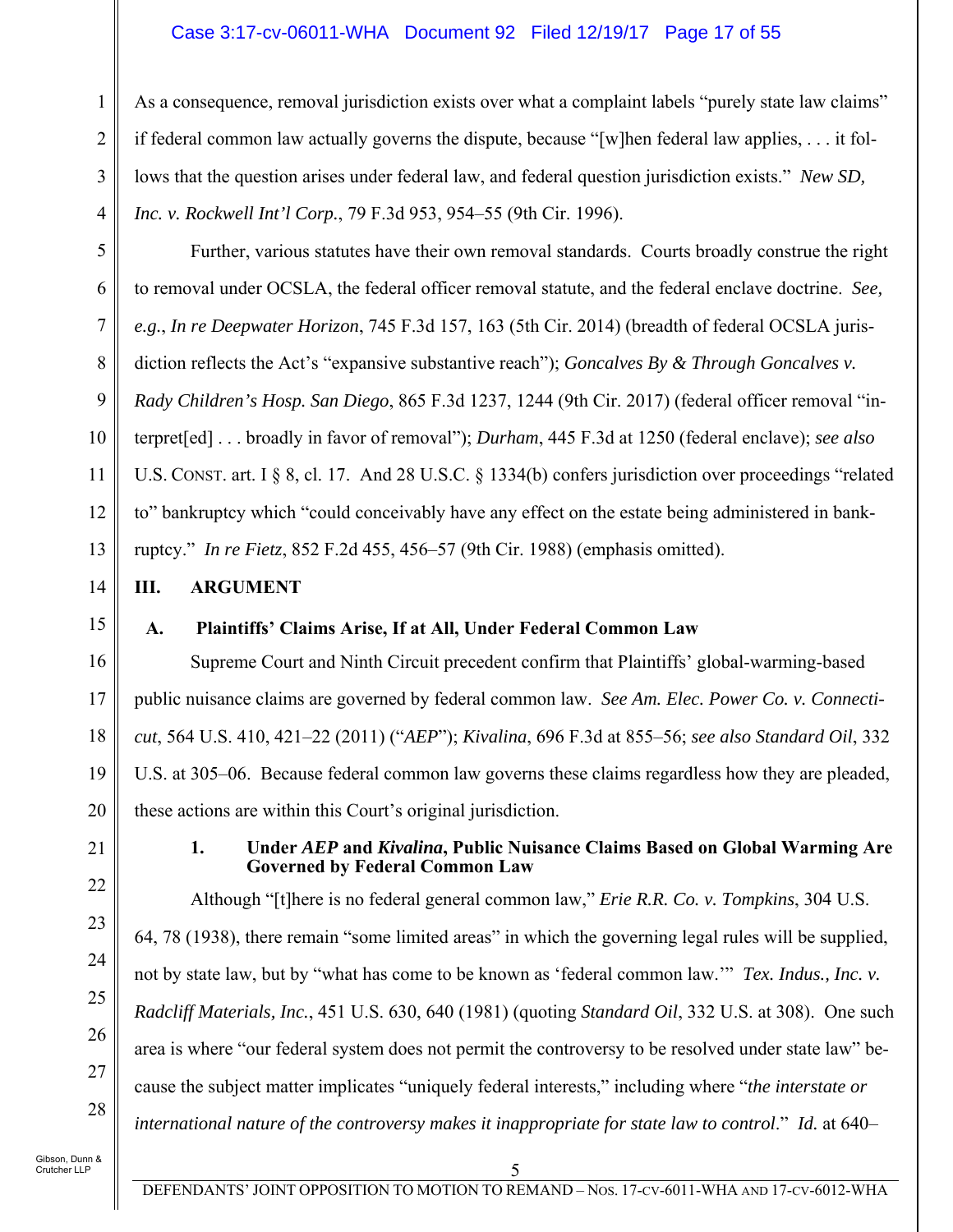#### Case 3:17-cv-06011-WHA Document 92 Filed 12/19/17 Page 18 of 55

41 (emphasis added). Common law actions involving "'air and water in their ambient or interstate aspects,'" such as this one, are thus governed by "'federal common law,'" and, indeed, federal common law defines the underlying cause of action. *AEP*, 564 U.S. at 421 (quoting *Milwaukee I*, 406 U.S. at 103).

Public nuisance claims asserting global-warming-related injuries necessarily arise from activities or emissions in all 50 states and globally, and thus the Supreme Court and Ninth Circuit have found them to be governed by federal common law. *See AEP*, 564 U.S. at 421–22 (states' globalwarming public nuisance claim); *Kivalina*, 696 F.3d at 855–56 (Alaskan village's public nuisance claim for global-warming related injuries). As the Supreme Court explained, a public nuisance claim alleging pollution from multiple states involves "an overriding federal interest in the need for a uniform rule of decision" and calls "for applying federal law." *Milwaukee I*, 406 U.S. at 105 n.6. Thus, such claims arise under federal common law, which defines the elements for asserting any such cause of action. *See Kivalina*, 696 F.3d at 855–56 (outlining several of the elements that would be required to plead and prove a "public nuisance" claim "[u]nder federal common law").

*AEP.* In *AEP*, plaintiffs, including eight states, sued five electric utilities, contending that "defendants' carbon-dioxide emissions" substantially contributed to global warming and "created a 'substantial and unreasonable interference with public rights,' in violation of the federal common law of interstate nuisance, or, in the alternative, of state tort law." 564 U.S. at 418. Like Plaintiffs here, the *AEP* plaintiffs "alleged that public lands, infrastructure, and health were at risk from climate change," and they sought to hold defendants liable for contributing to climate change. *Id.* The district court dismissed the claims as raising nonjusticiable political questions, but the Second Circuit reversed, holding that federal common law governed and that plaintiffs had stated a claim. *Id*. at 419; *see also Connecticut v. Am. Elec. Power Co.*, 582 F.3d 309, 321–32, 350–71 (2d Cir. 2009).

The Supreme Court agreed that "federal common law" governs a public nuisance claim involving "'air and water in their ambient or interstate aspects,'" and it flatly rejected the notion that global-warming nuisance claims could be governed by state law rather than uniform federal law: "[B]orrowing the law of a particular State would be inappropriate." *AEP*, 564 U.S. at 421–22.

Gibson, Dunn & .<br>Crutcher LLP

1

2

3

4

5

6

7

8

9

10

11

12

13

14

15

16

17

18

19

20

21

22

23

24

25

26

27

28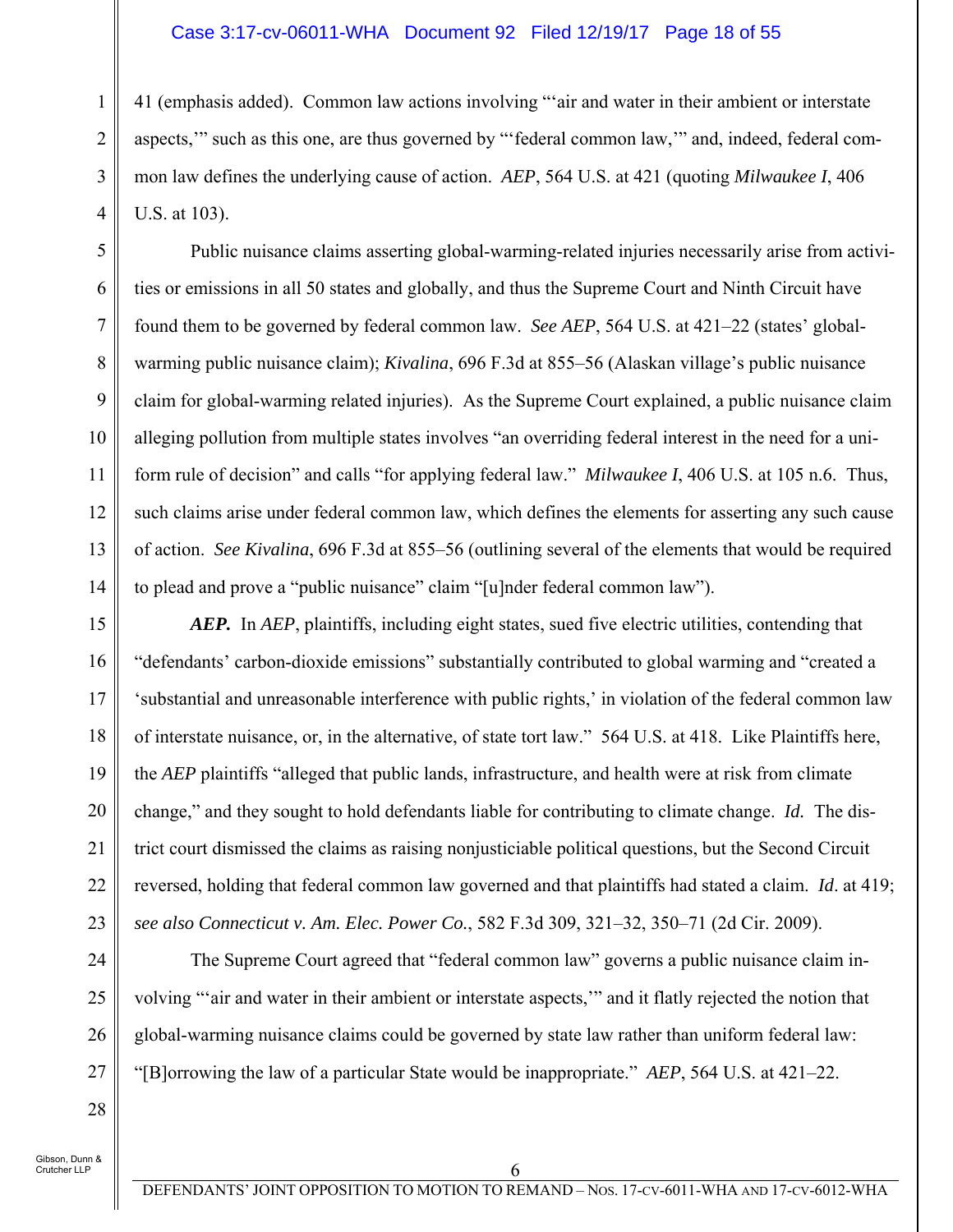#### Case 3:17-cv-06011-WHA Document 92 Filed 12/19/17 Page 19 of 55

*Kivalina.* In *Kivalina*, the Ninth Circuit held that federal common law governed a public nuisance claim nearly identical to Plaintiffs' here. 696 F.3d at 855–56. An Alaskan village asserted a public nuisance claim for damages to village property and infrastructure as a result of "sea levels ris[ing]" and other impacts allegedly resulting from the defendant energy companies' "emissions of large quantities of greenhouse gases." *Id*. at 853–54. The village asserted this public nuisance claim under federal common law and, in the alternative, state law. *Native Vill. of Kivalina v. ExxonMobil Corp.*, 663 F. Supp. 2d 863, 869 (N.D. Cal. 2009). The district court dismissed the federal claims and declined to exercise supplemental jurisdiction over the state law claims. 696 F.3d at 854–55.

On appeal, a threshold issue was whether federal common law applied to plaintiffs' nuisance case. The Ninth Circuit, relying on *AEP*, held that it did: "[F]ederal common law includes the general subject of environmental law and specifically includes ambient or interstate air and water pollution." *Id*. at 855 (citing *AEP* and *Milwaukee I*). Given the interstate and transnational character of any claim asserting damage from the worldwide accumulation of carbon dioxide emissions, the suit fell within the rule that "transboundary pollution suits" are governed by "federal common law." *Id*.

15

16

17

18

19

20

21

22

23

24

25

26

27

1

2

3

4

5

6

7

8

9

10

11

12

13

14

#### **2. This Case Falls Squarely Within** *AEP* **and** *Kivalina*

Under *AEP* and *Kivalina*, federal common law governs Plaintiffs' public nuisance claims. *Kivalina* confirmed that claims like these are governed by federal common law because they inherently implicate interstate and international concerns that invoke uniquely federal interests and responsibilities. *Kivalina*, 696 F.3d at 855–56; *see also Massachusetts v. EPA*, 549 U.S. 497, 519–20 (2007) (holding that the sovereign prerogatives to force other states' reductions in greenhouse gas emissions, negotiate emissions treaties, and in some circumstances exercise the police power to reduce motorvehicle emissions are lodged in the federal government).

Plaintiffs' public nuisance claims, which inherently require a global assessment of the reasonableness of Defendants' worldwide production, sale, and use of fossil fuels, are quintessential "transboundary pollution suits," *Kivalina*, 696 F.3d at 855, and are therefore governed by federal common law. Indeed, Plaintiffs' global-warming-related claims are facially based on the worldwide accumulation of greenhouse gas emissions over the course of decades and even centuries, resulting in part

28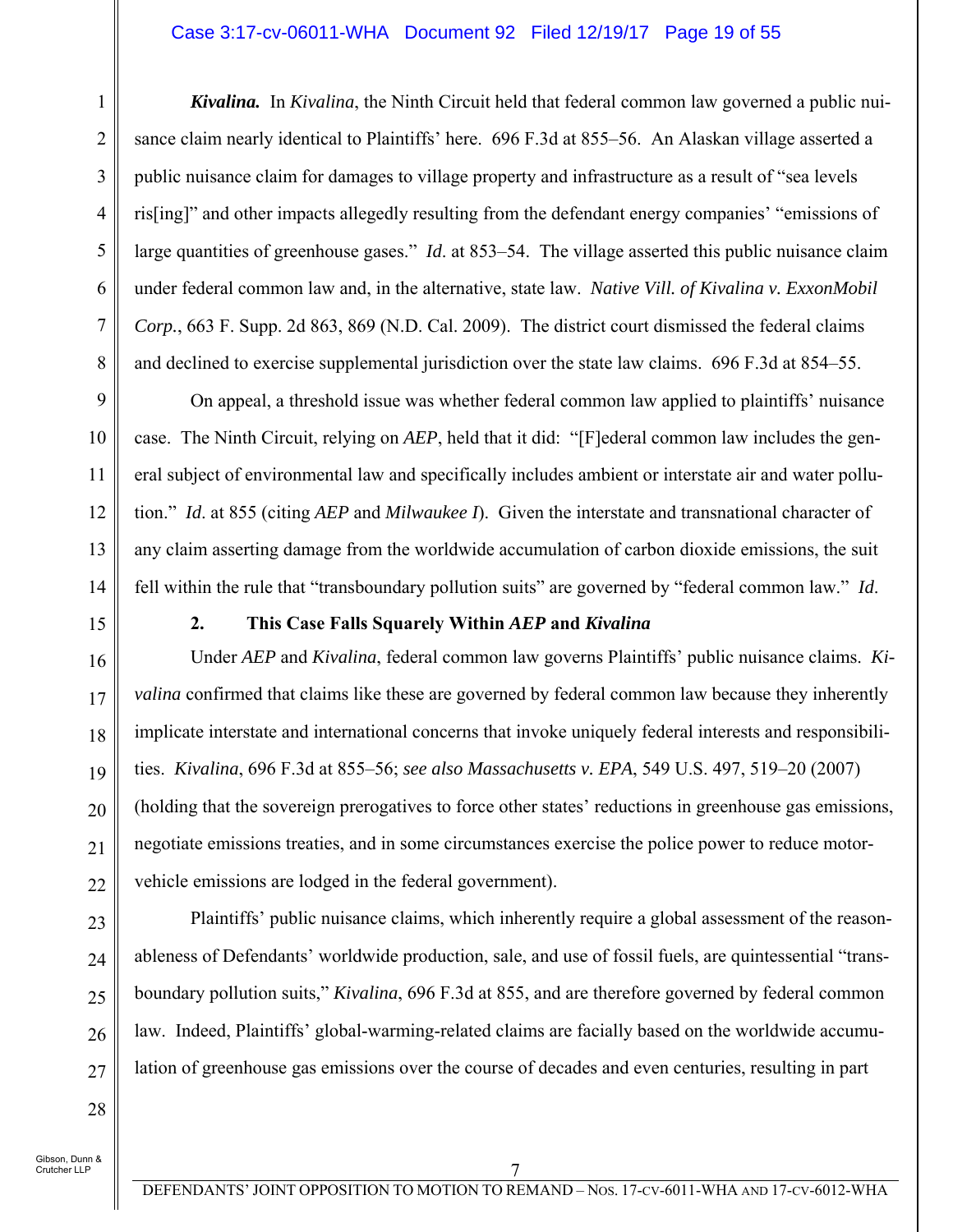from the use of fossil fuel products extracted by Defendants anywhere in the world and consumed anywhere in the world. *See, e.g.*, Compl. ¶¶ 2, 10, 15–29, 32, 52, 53.4

Adjudicating Plaintiffs' claims would necessarily require determining "what amount of carbon dioxide emissions is unreasonable" in light of what is "practical, feasible and economically viable." *See AEP*, 564 U.S. at 428. Given the nature of the phenomena at the crux of Plaintiffs' claims and the boundless scope of potential defendants and plaintiffs, this is a task different from a viable "abatement" action under state nuisance law. Any judgment as to whether Defendants' contribution to worldwide emissions constitutes "a substantial and unreasonable interference with and obstruction of public rights and property," Compl. ¶ 95, raises an inherently federal question implicating the federal government's unique interests and role in setting national and international policy regarding energy, the environment, the economy, and national security. *See AEP*, 564 U.S. at 427.

12

1

2

3

4

5

6

7

8

9

10

11

13

14

15

16

17

18

19

20

21

22

23

24

### **3. Plaintiffs' Efforts to Distinguish** *AEP* **and** *Kivalina* **Are Unavailing**

Plaintiffs contend that federal common law cannot govern their claims because they assert that Defendants are *indirectly* liable for the worldwide emissions of other persons who used Defendants' fossil fuel products, Mot. 8–10, and no federal common law precedent has ever recognized any such indirect liability claim. This contention fails for the simple reason that it mixes up the threshold question whether federal common law standards *govern* Plaintiffs' claims with the separate and subsequent question whether, under those standards, Plaintiffs have stated a viable cause of action. *AEP* draws precisely this distinction, by first deciding that the interstate nature of the controversy required application of federal common law (and that it would be "inappropriate" to borrow state law as the federal rule of decision), before turning to the separate question of whether the defendants were correct that the plaintiffs had failed to state a claim for relief under federal common law standards. 564 U.S. at 421–23. Here, as in *AEP*, federal common law governs Plaintiffs' public nuisance claims be-

25

<sup>26</sup> 27 28  $\overline{a}$ <sup>4</sup> Defendants do not concede that, as a substantive matter, Plaintiffs have adequately pleaded that each Defendant is liable for the actions of its separate subsidiaries and affiliates. For purposes of assessing this Court's *jurisdiction*, however, the substantive adequacy of the Complaints is irrelevant. *See Parra v. PacifiCare of Ariz., Inc.*, 715 F.3d 1146, 1151 (9th Cir. 2013). Accordingly, for purposes of this motion only, Defendants assume *arguendo* Plaintiffs' theory and, in describing the actions of "Defendants" herein, Defendants include the actions of their subsidiaries and affiliates.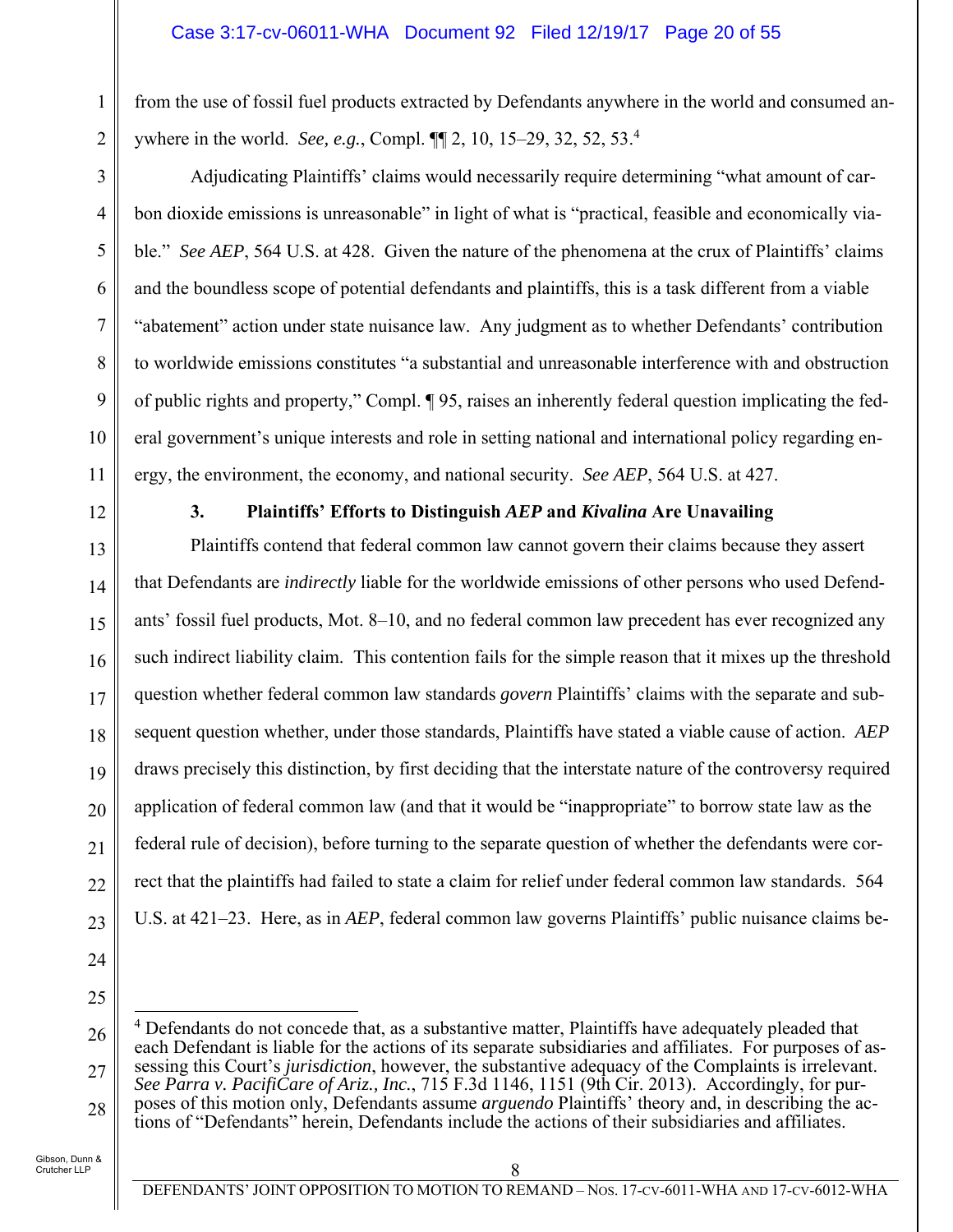#### Case 3:17-cv-06011-WHA Document 92 Filed 12/19/17 Page 21 of 55

cause they rest on the inherently transnational phenomenon of *global* warming, to which the worldwide emissions resulting from Defendants' fossil fuel products have allegedly substantially contributed. *See id*. at 421–22. That Plaintiffs seek to apply a novel theory of indirect liability to this interstate and international pollution controversy does not change its inherently federal character.

*Kivalina* confirms this point. There, the plaintiff alleged that the defendants were indirectly liable for each other's emissions under the theory that the defendants had "conspir[ed] to mislead the public about the science of global warming." 696 F.3d at 854. The Ninth Circuit held—and the plaintiff conceded—that this derivative theory of indirect liability was "dependent upon the success" of the underlying public nuisance claim. *Id*. at 858. Accordingly, both claims were equally governed by federal common law, and the failure of the substantive nuisance claim on displacement grounds therefore meant that the "civil conspiracy claim falls with the substantive claim." *Id.* As here, the fact that no federal common law precedent had yet recognized the plaintiffs' novel theory of indirect liability did not eliminate the controversy's inherently transboundary nature.<sup>5</sup>

14 15 16 17 18 Plaintiffs also try to distinguish *AEP* and *Kivalina* on the ground that neither decision expressly addressed the plaintiffs' contentions that they had viable *alternative* remedies under state common law. Mot. 12. Plaintiffs contend that *AEP* and *Kivalina* leave open the possibility that *some* global-warming-based public nuisance claims might be governed by state law. *Id.* 10–13. For many reasons, Plaintiffs are wrong.

19 20 21 22 23 *First*, the decision that federal common law applies to a particular cause of action *necessarily* reflects a determination that state law does *not* apply. "[I]f federal common law exists, it is because state law cannot be used." *City of Milwaukee v. Illinois*, 451 U.S. 304, 313 n.7 (1981); *see also Nat'l Audubon Soc'y v. Dep't of Water & Power*, 869 F.2d 1196, 1204 (9th Cir. 1988) (same); *id*. at 1204– 05 ("true interstate disputes [concerning pollution] *require* application of federal common law," to

Gibson, Dunn & Crutcher LLP

1

2

3

4

5

6

7

8

9

10

11

12

<sup>24</sup> 25 26 27 28  $\overline{a}$ <sup>5</sup> Plaintiffs cite cases recognizing state-law nuisance claims for the promotion and sales of "dangerous" products, Mot. 8, but these cases are inapposite because Plaintiffs' claims and injuries are based on much more. It is the uniquely federal interests in interstate pollution that give rise to federal common law here. In the lead paint cases, for example, there was no claim that application of lead paint in buildings in other states combined with the application of lead paint in California to create a worldwide phenomenon akin to global warming; on the contrary, the claim was simply that the defendants were ultimately liable for applications of lead paint in California buildings that created noxious conditions in those very same California buildings. *People v. ConAgra Grocery Prods. Co.*, Cal. App. 4th . 2017 WL 5437485, at \*1 (Nov. 14, 2017).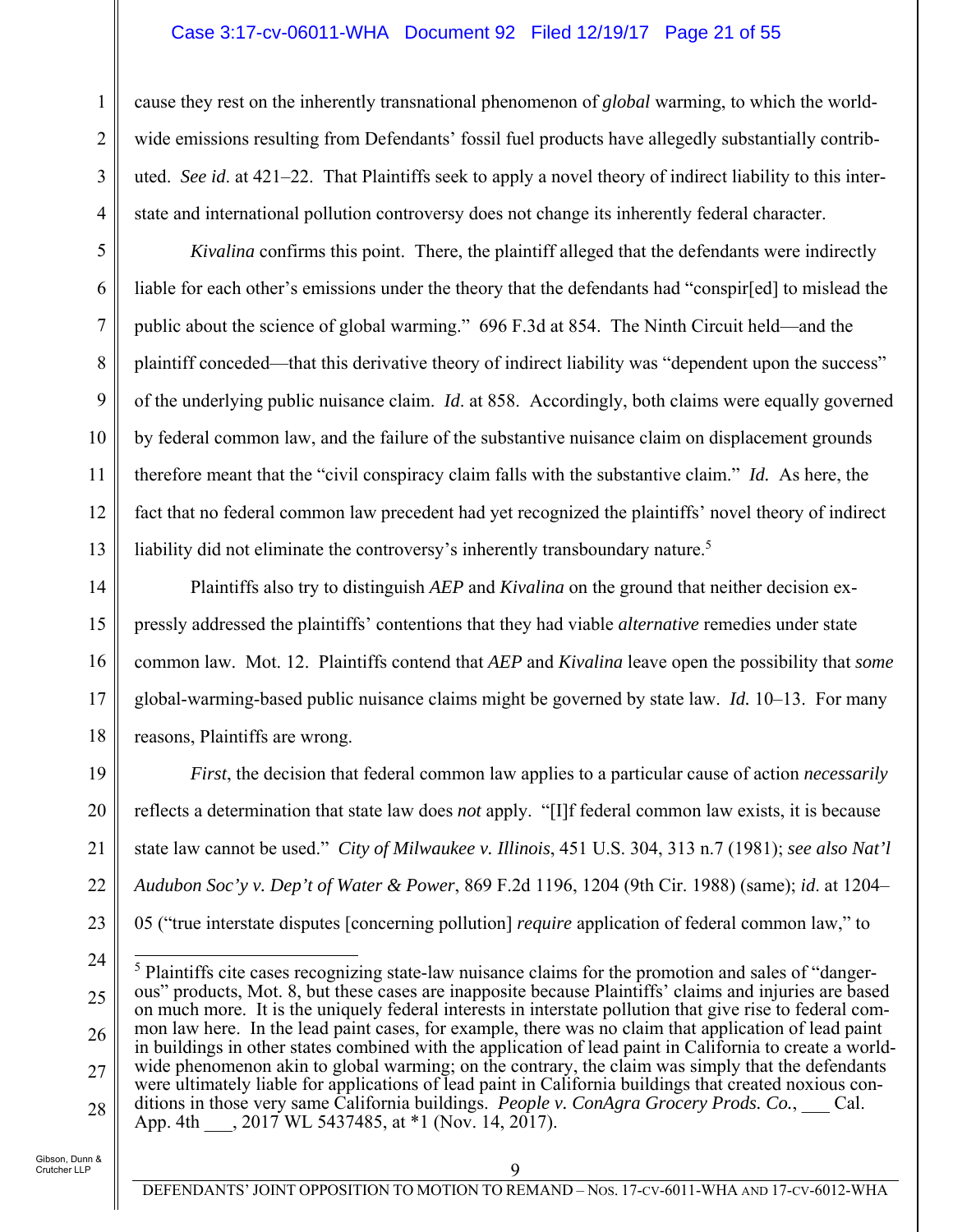"the exclusion of state law") (emphasis added). Accordingly, by holding that a global-warming-related public nuisance claim was governed by federal common law, *AEP* and *Kivalina* necessarily establish that state law *cannot* be applied. Thus, despite the state-law label Plaintiffs put on their claims, they are *necessarily* governed by federal common law.

*Second*, *AEP* held that "borrowing the law of a particular State would be *inappropriate*" to adjudicate an interstate and transnational global-warming public nuisance claim; such a claim could *only* be governed by a uniform "*federal* rule of decision." 564 U.S. at 422 (emphasis added).

8 9 10 11 12 13 14 15 16 17 18 *Third*, insofar as the Court in *AEP* declined to address whether plaintiffs could assert separate state-law claims under "the law of each State where the defendants operate power plants," 564 U.S. at 429, that theory is not viable here. *AEP* referenced a narrow theory based on *International Paper Co. v. Ouellette*, 479 U.S. 481, 492–94 (1987), which held that, in displacing federal common law remedies, the Clean Water Act ("CWA") preserved the possibility that state common law could be applied to further limit a defendant's emissions *within that source state*. *See also N.C. ex rel. Cooper v. Tenn. Valley Auth.*, 615 F.3d 291, 306 (4th Cir. 2010) (*Ouellette* analysis applies to the CAA). But "the CWA precludes a court from applying the law of an affected State against an out-of-state source." *Ouellette*, 479 U.S. at 494. Moreover, because "interstate pollution is primarily a matter of federal law," *id.* at 492, no other state common law remedies (beyond regulation of in-state sources) were permissible.

19 20 21 22 23 24 25 Plaintiffs have not pleaded a claim falling within *Ouellette*'s narrow confines—nor could they. Plaintiffs do not allege that they were injured as a result of localized conduct to which they seek to apply the law of the source state. Rather, Plaintiffs have pleaded *omnibus* public nuisance claims uniformly addressing all production and emissions in all jurisdictions—*i.e.*, they have pleaded *precisely* the claim that *AEP* and *Kivalina* held must be governed by federal common law.6 Nor could they do otherwise given the nature of the phenomena at issue. Plaintiffs' claims rest on allegations that "[t]he cumulative greenhouse gases in the atmosphere attributable to each Defendant"

Gibson, Dunn & Crutcher LLP

1

2

3

4

5

6

<sup>26</sup> 27 28  $\overline{a}$ <sup>6</sup> For the same reason, *Her Majesty the Queen in Right of the Province of Ontario v. City of Detroit,* 874 F.2d 332 (6th Cir. 1989) (cited at Mot. 14), is inapposite. There, the plaintiff sought only to apply non-preempted Michigan state law to emissions made by Michigan entities in Michigan that then flowed into Canada, *id*. at 343–44, thereby bringing the case within the narrow ambit for state-law regulation of in-state source emissions permitted by *Ouellette*.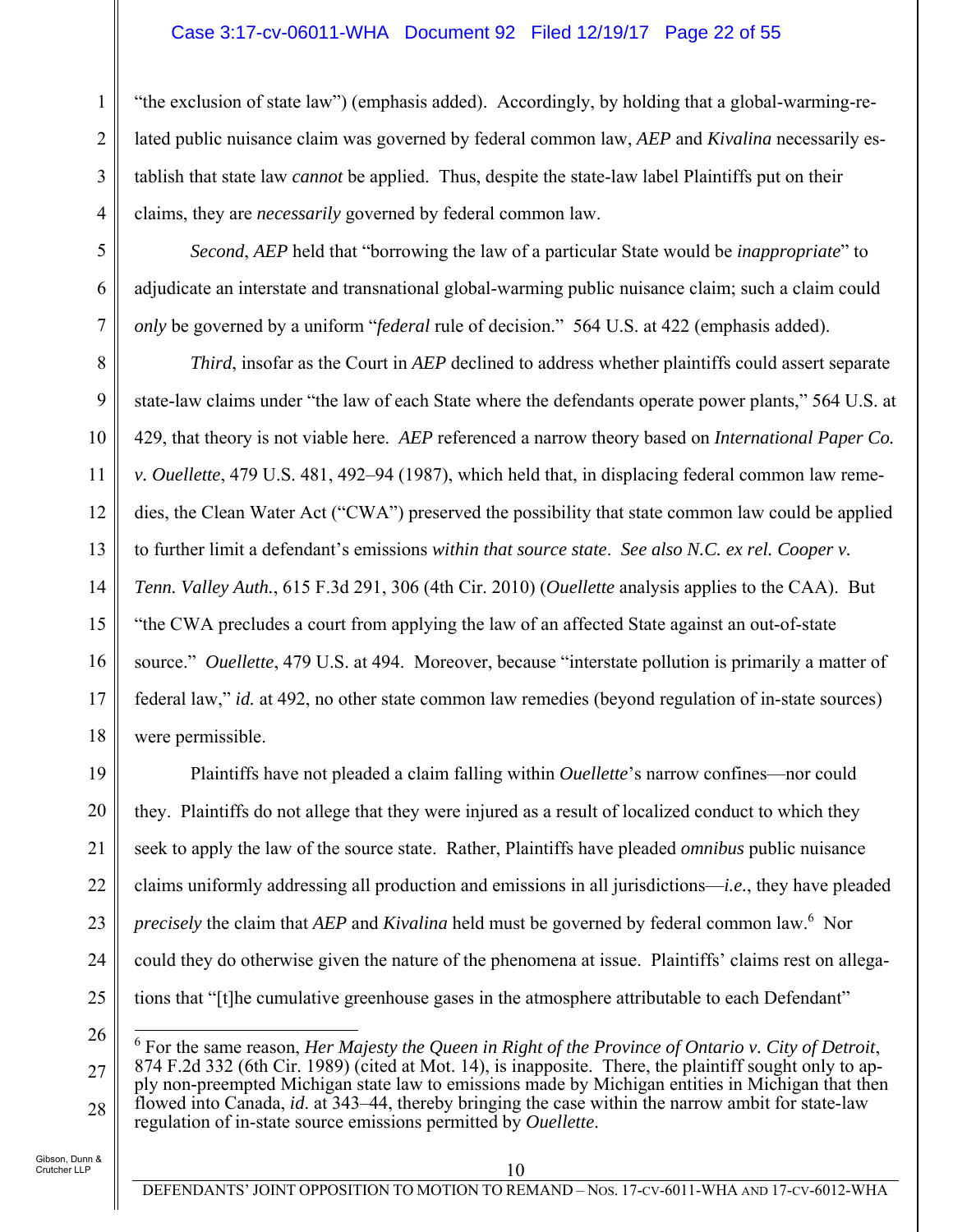### Case 3:17-cv-06011-WHA Document 92 Filed 12/19/17 Page 23 of 55

caused by their "worldwide" extraction and production of fossil fuels "has increased the global temperature and contributed to sea level rise" in Oakland and San Francisco. Compl. ¶¶ 10, 32, 52. Their claimed injuries necessarily hinge on the collective effect of worldwide emissions, thereby implicating the kind of "interstate dispute previously recognized as requiring resolution under federal law," such that it is "inappropriate for state law to control." *Nat'l Audubon*, 869 F.2d at 1204.7

1

2

3

4

5

6

7

8

9

10

11

12

13

14

15

16

17

18

25

#### **4. Federal Common Law Is Not an "Ordinary Preemption Defense"; It Provides an Independent Basis for Federal-Question Jurisdiction**

Because Plaintiffs' public nuisance claims are governed by federal common law, it is well established that those claims "aris[e] under the 'laws' of the United States within the meaning of § 1331(a)." *Milwaukee I*, 406 U.S. at 99; *see also Nat'l Farmers*, 471 U.S. at 850 (citations omitted) (§ 1331 grants federal courts original jurisdiction over "claims founded upon federal common law as well as those of a statutory origin"); *Woodward Governor Co. v. Curtiss Wright Flight Sys., Inc.*, 164 F.3d 123, 126 (2d Cir. 1999) ("It is beyond dispute that if federal common law governs a case, that case presents a federal question within the subject matter jurisdiction of the federal courts  $\dots$ .").<sup>8</sup>

Plaintiffs' contention that Defendants' argument is a non-jurisdictional "ordinary preemption defense," Mot. 13, that does not support removal under the "well-pleaded complaint rule" misunderstands the nature of that rule and federal common law more generally, Mot. 14–15. The well-pleaded complaint rule provides that "federal jurisdiction exists only when a federal question is presented on

<sup>19</sup> 20 21 22 23 24  $\overline{a}$  $<sup>7</sup>$  Moreover, allowing Plaintiffs' claims to be governed by state law would permit every other plaintiff</sup> alleging injury due to global warming to proceed under one or all of the nation's fifty different state laws. Such a result would run counter to *Ouellette*, which warned against subjecting out-of-state sources "to a variety of" "vague and indeterminate" state common law "nuisance standards" and allowing states to "do indirectly what they could not do directly—regulate the conduct of out-of-state sources." *Ouellette*, 479 U.S. at 495–96 (citations omitted). As the Solicitor General explained in *AEP*, "resolving such claims would require each court to consider numerous and far-reaching technological, economic, scientific, and policy issues" to decide "whether and to what extent each defendant should be deemed liable under general principles of nuisance law for some share of the injuries associated with global climate change." Br. for the TVA as Resp't. Supporting Pet'rs, *Am. Elec. Power* 

*Co. v. Connecticut*, 564 U.S. 410 (2011) (No. 10-174), 2011 WL 317143, at \*37. Such consideration could lead to "widely divergent results" based on "different assessments of what is 'reasonable.'" *Id.* <sup>8</sup> Plaintiffs wrongly invoke inapposite cases in which federal common law merely could have applied

<sup>26</sup> to a specific *defense*, but did not based on the facts of the case. *See, e.g.*, Mot. 14–15 (citing *Provincial Gov't of Marinduque v. Placer Dome, Inc.*, 582 F.3d 1083, 1089 (9th Cir. 2009) (act of state doc-

<sup>27</sup> 28 trine was insufficient, without more, to support removal where none of the referenced conduct of foreign sovereign was actually part of plaintiff's claims); *Patrickson v. Dole Food Co.*, 251 F.3d 795, 800 (9th Cir. 2001) (same). By contrast, here, as in *Milwaukee I*, the *cause of action* arises (if at all)

under federal common law and therefore supports federal question jurisdiction. 406 U.S. at 99.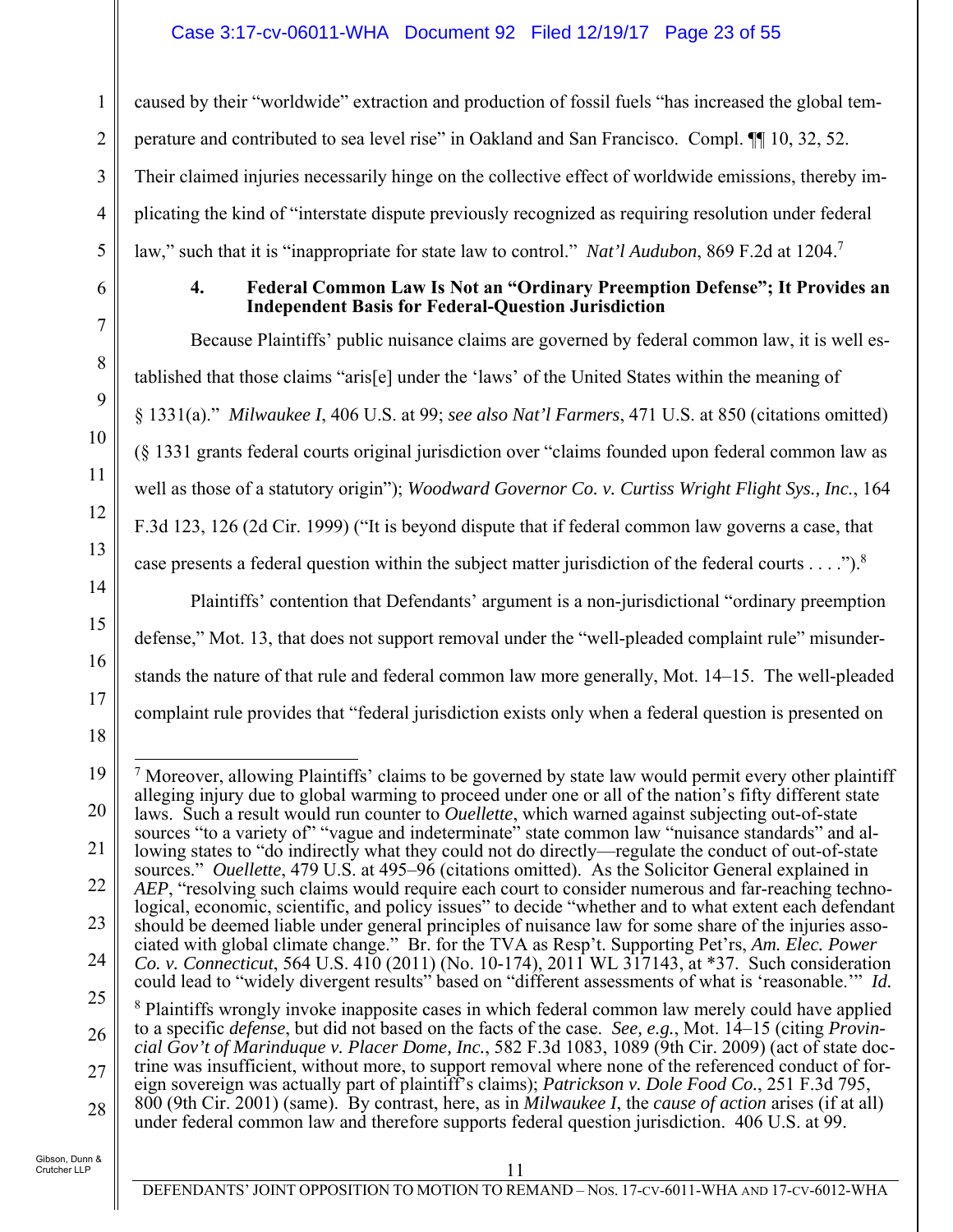#### Case 3:17-cv-06011-WHA Document 92 Filed 12/19/17 Page 24 of 55

the face of the plaintiff's properly pleaded complaint." *Wayne v. DHL Worldwide Express*, 294 F.3d 1179, 1183 (9th Cir. 2002) (citation omitted). But that doctrine does not prevent removal here because a federal question *is* presented on the face of Plaintiffs' complaint. *See id.* at 1184–85 (recognizing that a claim "for loss of or damage to goods by interstate common carriers by air" would "arise under federal common law" but concluding that the plaintiff's "package was not lost or damaged"). As explained above, Plaintiffs' claims, which seek to use state courts to adjudicate claimed injuries from interstate, transboundary greenhouse gas emissions, sound only in federal law. Accordingly, these actions may be removed. 28 U.S.C.  $\frac{1441(a)}{a}$ .

9 10 11 12 13 14 15 16 17 Plaintiffs' efforts to cloak this interstate and transboundary emissions suit with an erroneous state-law label are of no moment. The Ninth Circuit has held that a federal common law claim improperly labeled as a state law claim is subject to removal. *See, e.g.*, *New SD*, 79 F.3d at 954–55 (holding that removal jurisdiction existed over plaintiff's purported "purely state law claims" because "[w]hen federal law applies, . . . it follows that the question arises under federal law"); *Wayne*, 294 F.3d at 1184 (noting that despite pleading state law claims, "[f]ederal jurisdiction would exist in this case if the claims arise under federal common law"); *Sam L. Majors Jewelers v. ABX, Inc.*, 117 F.3d 922, 928–29 (5th Cir. 1997) (removal of state-law negligence claim was appropriate because "federal common law governed the liability of air carriers for lost or damaged goods").

18

19

20

21

22

23

24

25

26

27

28

1

2

3

4

5

6

7

8

#### **5. Even If Federal Common Law Has Been Displaced by Statute, that Does Not Create State Common Law Claims**

Plaintiffs wrongly assert that, because *AEP* and *Kivalina* held that federal common law remedies were displaced by the comprehensive remedial scheme of the CAA, state law may fully take the place of the now-displaced federal common law. Mot. 10–14. This argument would turn *Erie* on its head. A claim is governed by federal common law when, *inter alia*, it implicates "uniquely federal interests" that make it "inappropriate for state law to control." *Tex. Indus.*, 451 U.S. at 640–41*.* The fact that Congress then enacts a statutory scheme that so comprehensively addresses the subject as to leave no room for federal common law innovation does not somehow mean that *state* common law is now appropriately applied. If anything, enactment of a comprehensive federal statutory framework in an area already recognized as being governed by federal common law underscores the federal character of the field, reinforcing the notion that it is "inappropriate for state law to control" except to the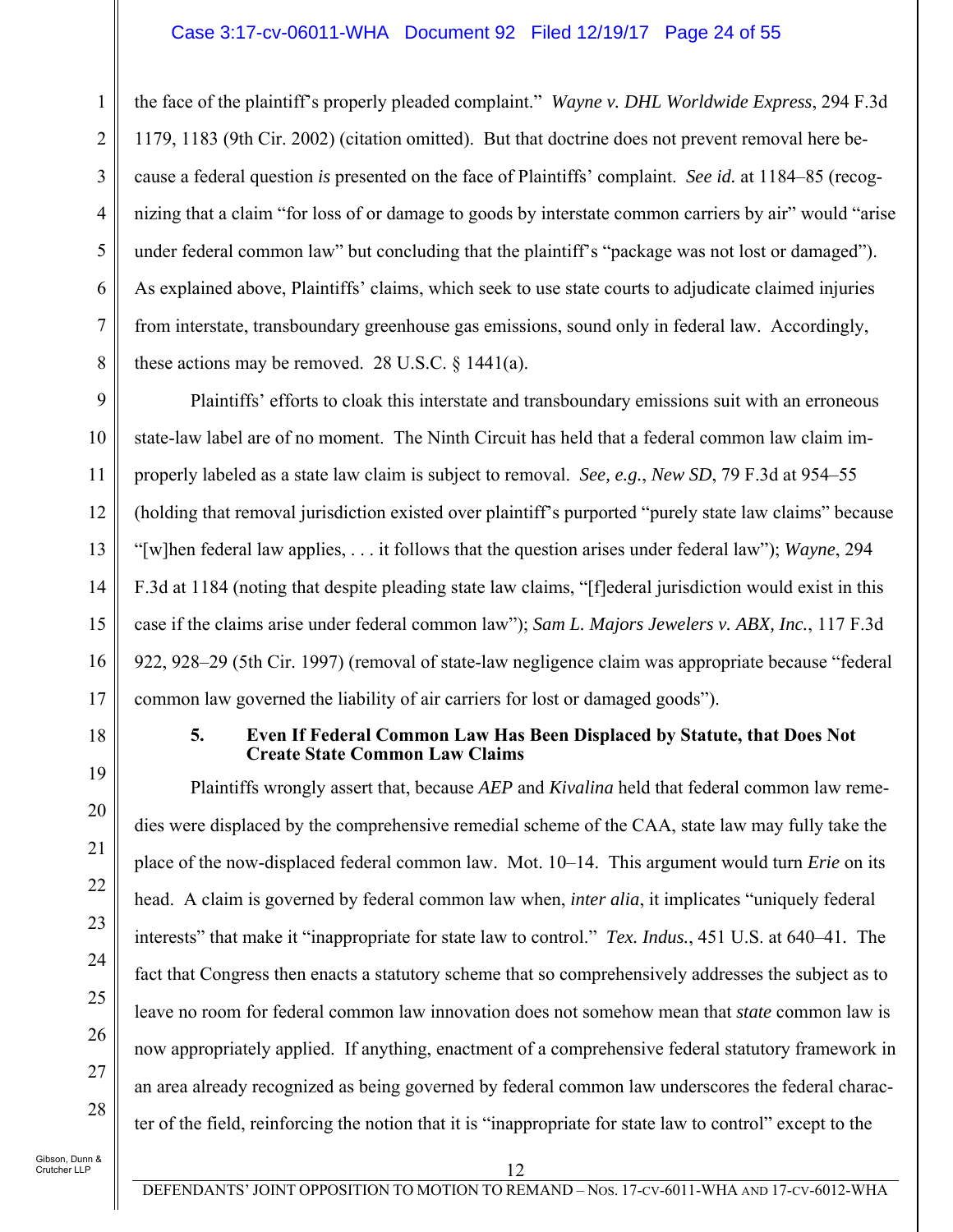### Case 3:17-cv-06011-WHA Document 92 Filed 12/19/17 Page 25 of 55

extent that Congress authorizes it. *Id*.<sup>9</sup> As noted in *Ouellette*, "it is clear that the only state suits that remain available are those specifically preserved by the Act." 479 U.S. at 492. Plaintiffs' reliance on inapposite cases in which Congress creates a federal statutory scheme that occupies an area previously governed by *state* law only underscores Plaintiffs' error. Mot. 11 (quoting *Sullivan v. First Affiliated Sec., Inc.*, 813 F.2d 1368, 1370, 1372–73 (9th Cir. 1987) (securities regulation)). Accordingly, Plaintiffs' nuisance claims can arise only under federal common law—not state law.

1

2

3

4

5

6

7

8

9

10

11

12

#### **B. These Cases Raise Disputed, Substantial Federal Interests Under** *Grable*

The Court should deny Plaintiffs' remand motion because the claims depend on the resolution of substantial, disputed federal questions relating to the extraction, processing, promotion, and consumption of global energy resources. The Supreme Court has "recognized for nearly 100 years that in certain cases federal-question jurisdiction will lie over state-law claims that implicate significant federal issues." *Grable*, 545 U.S. at 312.

13 14 15 16 17 18 19 20 21 22 23 24 "[F]ederal jurisdiction over a state law claim will lie if a federal issue is: (1) necessarily raised, (2) actually disputed, (3) substantial, and (4) capable of resolution in federal court without disrupting the federal-state balance approved by Congress." *Gunn v. Minton*, 568 U.S. 251, 258 (2013) (citing *Grable*, 545 U.S. at 313–14). Applying this test "calls for a 'common-sense accommodation of judgment to [the] kaleidoscopic situations' that present a federal issue" and thus "justify resort to the experience, solicitude, and hope of uniformity that a federal forum offers on federal issues." *Grable*, 545 U.S. at 312–13 (quoting *Gully v. First Nat'l Bank in Meridian*, 299 U.S. 109, 117 (1936)); *see also* R.H. Fallon, Jr. et al*.*, Hart & Wechsler's The Federal Courts & the Federal System 832 (7th ed. 2015) (under *Grable*, the Court exercises discretion "to tailor jurisdiction to the practical needs of the particular situation"). Plaintiffs' claims are inextricably bound up with uniquely federal interests involving national security, foreign affairs, energy policy, and environmental regulation. If these cases do not "justify resort to the experience, solicitude, and hope of uniformity that a federal forum

25

26

27

28

 $\overline{a}$ 9 Contrary to Plaintiffs' insinuation, Mot. 12–13, neither *AEP* nor *Kivalina* adopted Plaintiffs' novel position. The *AEP* Court merely noted that the scope of the claims available under state law, if any, had not been briefed and would not be addressed. *See* 564 U.S. at 429. Nothing in the Court's opinion suggests that state law may *substitute* for federal common law whenever Congress displaces federal common law. Judge Pro's comment that the village could try to "pursue whatever remedies it may have under state law to the extent their claims are not preempted" says nothing about the actual existence and scope of any state law remedies. *Kivalina*, 696 F.3d at 866 (Pro, J., concurring).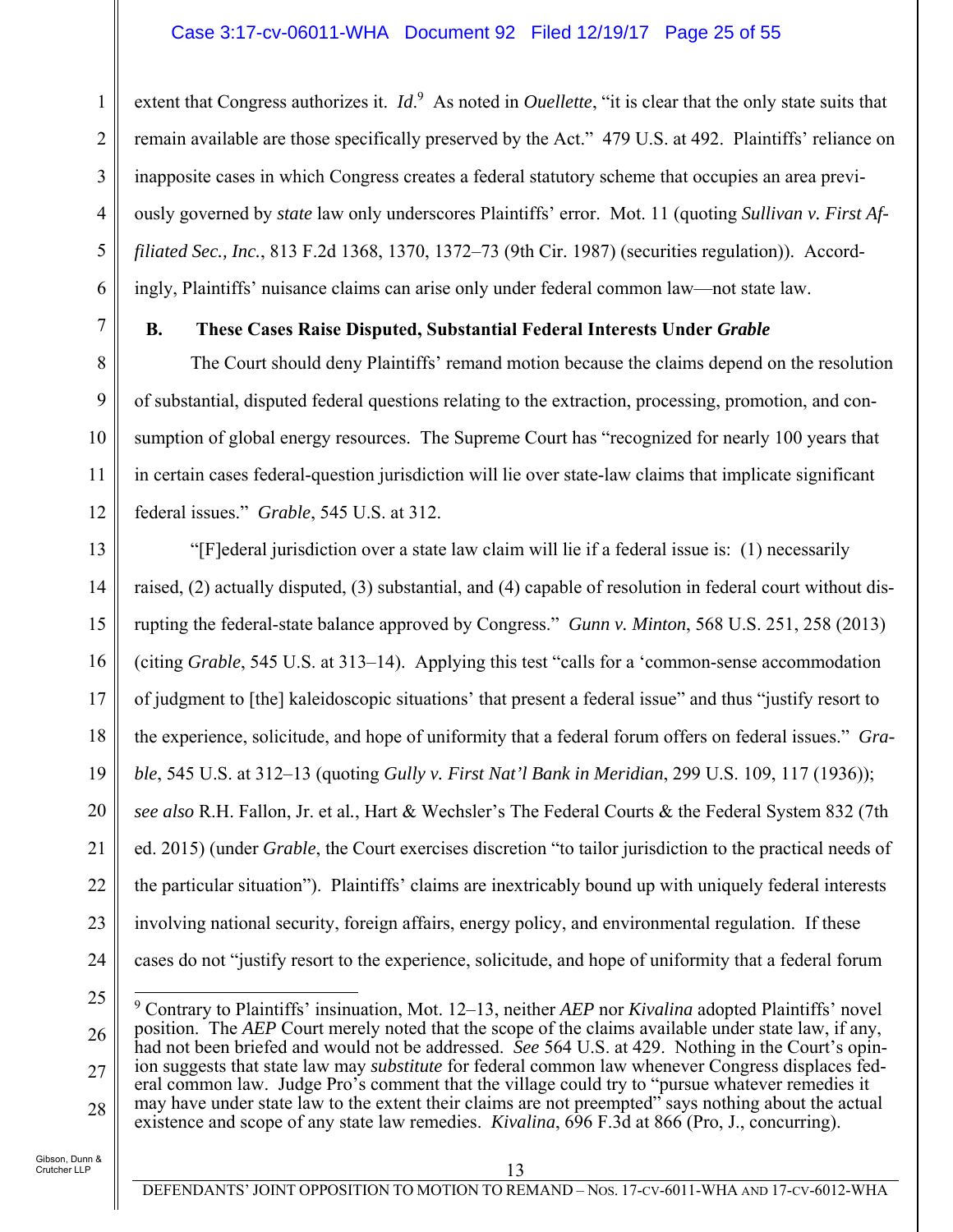offers on federal issues," *Grable*, 545 U.S. at 312, it is hard to imagine one that does.

1

2

3

4

5

6

7

8

9

10

11

12

13

14

15

16

17

18

19

20

21

22

23

24

25

# **1. Plaintiffs' Claims Necessarily Raise Multiple Federal Issues**

Plaintiffs argue that their claims concerning the extraction and promotion of fossil fuel energy do not necessarily raise federal issues because, supposedly, federal law is not "part of [Plaintiffs'] affirmative claim." Mot. 19. But Plaintiffs' claims have a significant impact on foreign affairs, necessarily depend on the reasonableness of Defendants' actions under federal cost-benefit analyses, are thinly veiled attacks on federal foreign relations and regulatory decisions, and implicate duties to disclose imposed by federal statutes and regulations.10 Any one of these issues suffices under *Grable*.

### **a. Plaintiffs' Claims Have a Significant Impact on Foreign Affairs**

Plaintiffs' claims raise substantial federal issues because they have far "more than incidental effect on foreign affairs." *Garamendi*, 539 U.S. at 418; *see also Crosby v. Nat'l Foreign Trade Council*, 530 U.S. 363, 375–81 (2000). Because Plaintiffs' claims implicate the "exercise of state power that touches on foreign relations" in a significant way, the state law basis "must yield to the National Government's policy, given the 'concern for uniformity in this country's dealings with foreign nations' that animated the Constitution's allocation of the foreign relations power to the National Government in the first place." *Garamendi*, 539 U.S. at 413 (quoting *Banco Nacional de Cuba v. Sabbatino*, 376 U.S. 398, 427 n.25 (1964)).

How to address climate change has been the subject of international negotiations for decades, from the adoption of the United Nations Framework Convention on Climate Change in 1992 through the adoption of the Paris Agreement in 2016, and to this day. As President Obama declared in 2013: Just as no country is immune from the impacts of climate change, no country can meet this challenge alone. That is why it is imperative for the United States to couple action

at home with leadership internationally. America must help forge a truly global solution to this global challenge by galvanizing international action to significantly reduce emissions, prepare for climate impacts, and drive progress through the international negotiations. $11$ 

The United States's role in these delicate negotiations has evolved over time but has always

 $11$  Thomson Decl., Ex. 16.

<sup>26</sup> 27 28  $\overline{a}$  $10$  That the Complaints raise these important federal issues renders inapt the cases on which Plaintiffs rely. *See* Mot. 16–18 (citing *Cal. Shock Trauma Air Rescue v. State Comp. Ins. Fund*, 636 F.3d 538, 541 (9th Cir. 2011) ("potential response to a defense" not sufficient); *Ange v. Templer*, 418 F. Supp. 2d 1169 (N.D. Cal. 2006); *In re Circular Thermostat*, 2005 WL 2043022 (N.D. Cal. Aug. 24, 2005)).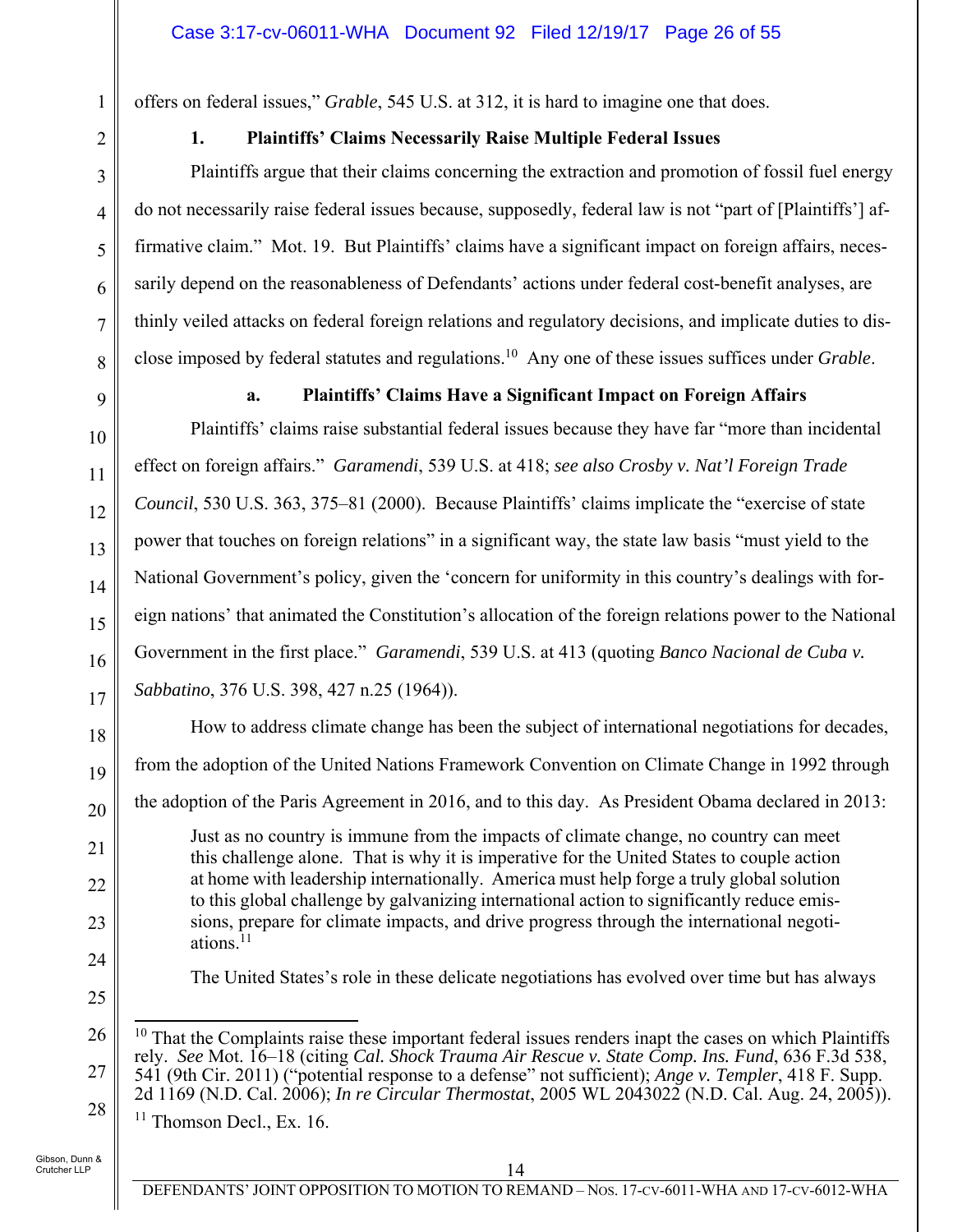#### Case 3:17-cv-06011-WHA Document 92 Filed 12/19/17 Page 27 of 55

sought to balance environmental policy with robust economic growth. After President Clinton signed the Kyoto Protocol in 1997, for example, the U.S. Senate rejected it 95-0, out of concern it would cause serious harm to the economy and did not regulate the emissions of developing nations. *See* S. Res. 98, 105th Cong. (1997). Congress enacted a series of laws barring EPA from implementing the Protocol. *See* Pub. L. No. 105-276, 112 Stat. 2461, 2496 (1998); Pub. L. No. 106-74, 113 Stat. 1047, 1080 (1999); Pub. L. No. 106-377, 114 Stat. 1441, 1441A-41 (2000). President Trump cited similar economic concerns when he withdrew the U.S. from the Paris Agreement. Thomson Decl., Ex. 17.

Plaintiffs here seek to replace these international negotiations and Congressional and Executive decisions with their own preferred foreign policy, using the ill-suited tools of California common law and private litigation. Indeed, Plaintiffs' claims not only ignore corporate separateness but purport to reach all of Defendants' (and their affiliated companies') production, the majority of which takes place overseas and certainly outside of California. *See* Thomson Decl. ¶¶ 3–7 & Exs. 1–5. Even when *states* have made similar efforts, enacting laws seeking to supplant or supplement foreign policy, the Supreme Court has held that state law can play no such role.

15 16 17 18 19 20 21 22 23 24 25 26 27 28 In *Crosby*, for example, Massachusetts passed a law barring state entities from transacting with companies doing business in Burma—an effort to spur that country to improve its human rights record. 530 U.S. at 366–70. But because the law "undermine[d] the President's capacity . . . for effective diplomacy" by "compromis[ing] the very capacity of the President to speak for the Nation," the Supreme Court struck it down. *Id.* at 381, 388. As the Court explained, "the President's maximum power to persuade rests on his capacity to bargain for the benefits of access to the entire national economy without exception for enclaves fenced off willy-nilly by inconsistent political tactics." *Id.* In other words, the Court held, "the President's effective voice" on matters of foreign affairs must not "be obscured by state or local action." *Id.* Likewise, in *Garamendi*, the Court invalidated California's statutory effort to encourage Holocaust reparations by European insurance carriers based on "the likelihood that state legislation will produce . . . more than incidental effect in conflict with express foreign policy of the National Government...." 539 U.S. at 420. "Quite simply," the Court explained, "if the California law is enforceable the President has less to offer and less economic and diplomatic leverage as a consequence." *Id.* at 424 (alterations omitted).

Gibson, Dunn & .<br>Crutcher LLP

1

2

3

4

5

6

7

8

9

10

11

12

13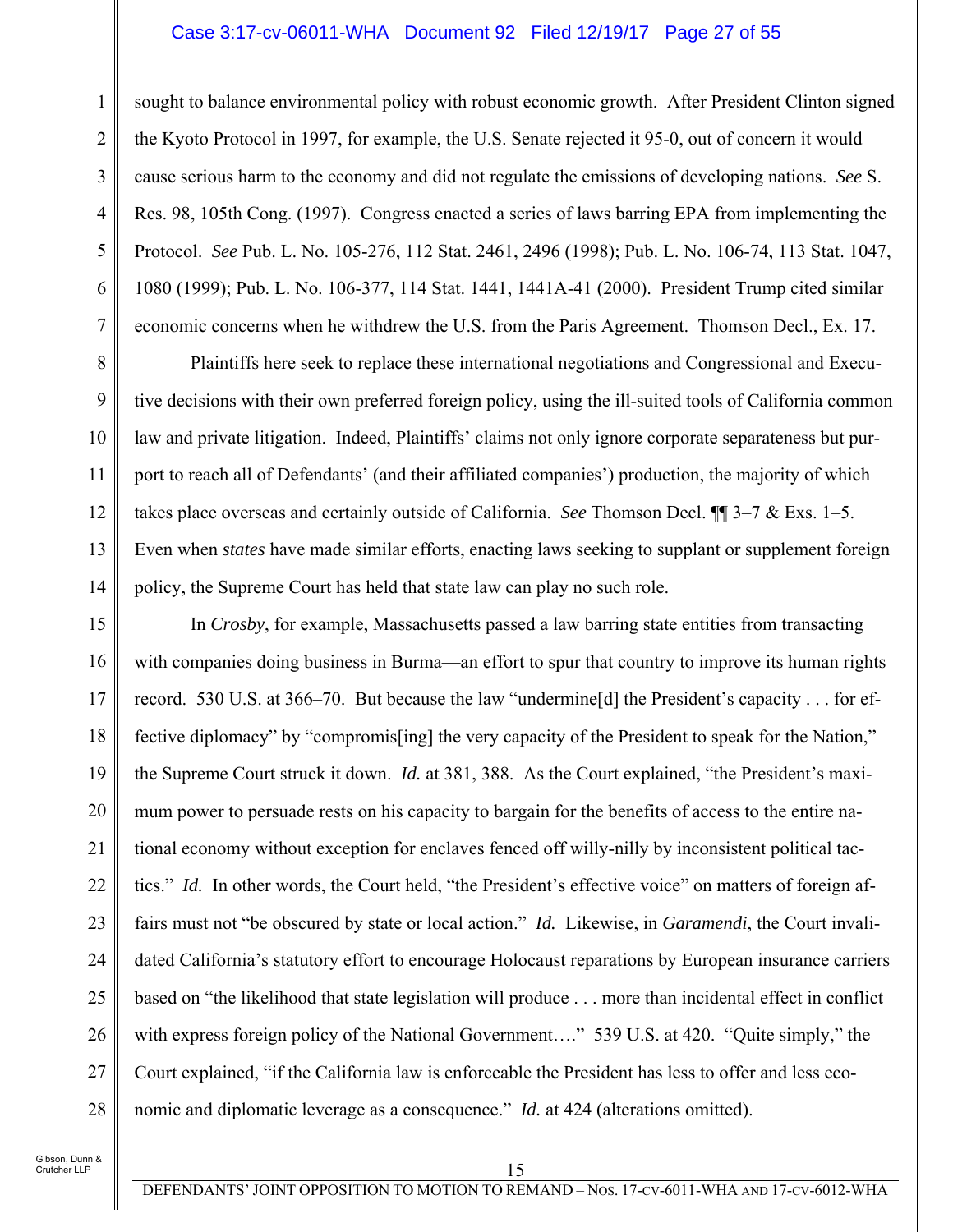#### Case 3:17-cv-06011-WHA Document 92 Filed 12/19/17 Page 28 of 55

States and local governments have roles to play in combatting climate change. *See infra* Section III.C. But where, as here, state common law is used in litigation against private companies in a way that may substantially affect U.S. foreign policy, there is no denying the "uniquely federal" nature of the lawsuit. *Boyle*, 487 U.S. at 504. The "federal judicial power" must remain "unimpaired for dealing independently, wherever necessary or appropriate, with essentially federal matters" like the ones at issue here. *See Standard Oil*, 332 U.S. at 307.

1

2

3

4

5

6

7

8

 $\mathbf Q$ 

10

11

12

13

14

#### **b. Plaintiffs' Claims Require Federal-Law-Based Cost-Benefit Analyses**

Plaintiffs' nuisance claims also require determining whether the harms caused by Defendants' conduct in extracting, refining, and promoting fossil fuels outweigh the benefits of that conduct to society. *See San Diego Gas & Elec. Co. v. Super. Ct.*, 13 Cal. 4th 893, 938 (1996) (an element of a nuisance claim is that the defendant's conduct was "unreasonable" because "the gravity of the harm outweighs the social utility of the defendant's conduct") (citing RESTATEMENT (SECOND) OF TORTS §§ 826–31 (1979)) ("Restmt."); *see also* Compl. ¶ 95 (claiming that "Defendants' conduct constitutes a substantial and unreasonable interference with and obstruction of public rights and property").<sup>12</sup>

15 16 17 18 19 But Congress has *already* weighed the costs and benefits of fossil fuels, directing federal agencies to permit—and even promote—maximum production of fossil fuels while balancing environmental protection, including protection from greenhouse gas impacts. For decades, federal law has required agencies to weigh the costs and benefits of fossil fuel extraction. *See, e.g.*, 42 U.S.C. § 13384 ("[T]he Secretary shall transmit a report to Congress containing a comparative assessment of

<sup>20</sup>

<sup>21</sup> 22 23 24 25 26 27 28  $\overline{1}$ <sup>12</sup> Plaintiffs are incorrect that California law has an "alternate" test for unreasonableness—whether the harm is "severe and greater than the [plaintiff] should be required to bear without compensation"—that does not require cost-benefit analysis. Mot. 31 (quoting *Wilson v. S. Cal. Edison Co.*, 234 Cal. App. 4th 123, 162 (2015)). As the Restatement makes clear, this "alternate" test is just another iteration of the "general rules . . . established for the guidance of trial courts and juries in weighing gravity against utility"—the necessarily federal inquiry at play here. Restmt. § 826 cmt. e. Indeed, no California court has ever applied this supposed "alternate" test, nor has any court ever found any alleged harm to be so severe that it did not need to weigh the utility of a defendant's conduct in making a determination of reasonableness. *Wilson* is not to the contrary. It is a private nuisance case that did not even adopt the "alternate" test proposed by Plaintiffs, but instead required the trial court to adopt jury instructions that balanced the gravity of the harm against the utility of the defendant's conduct. *See Wilson*, 234 Cal. App. 4th at 163–64. Indeed, California's standard Civil Jury Instructions cite *Wilson* as authority *requiring* courts to give a balancing instruction to juries in nuisance cases. *See* CACI 2022 Private Nuisance—Balancing-Test Factors—Seriousness of Harm and Public Benefit.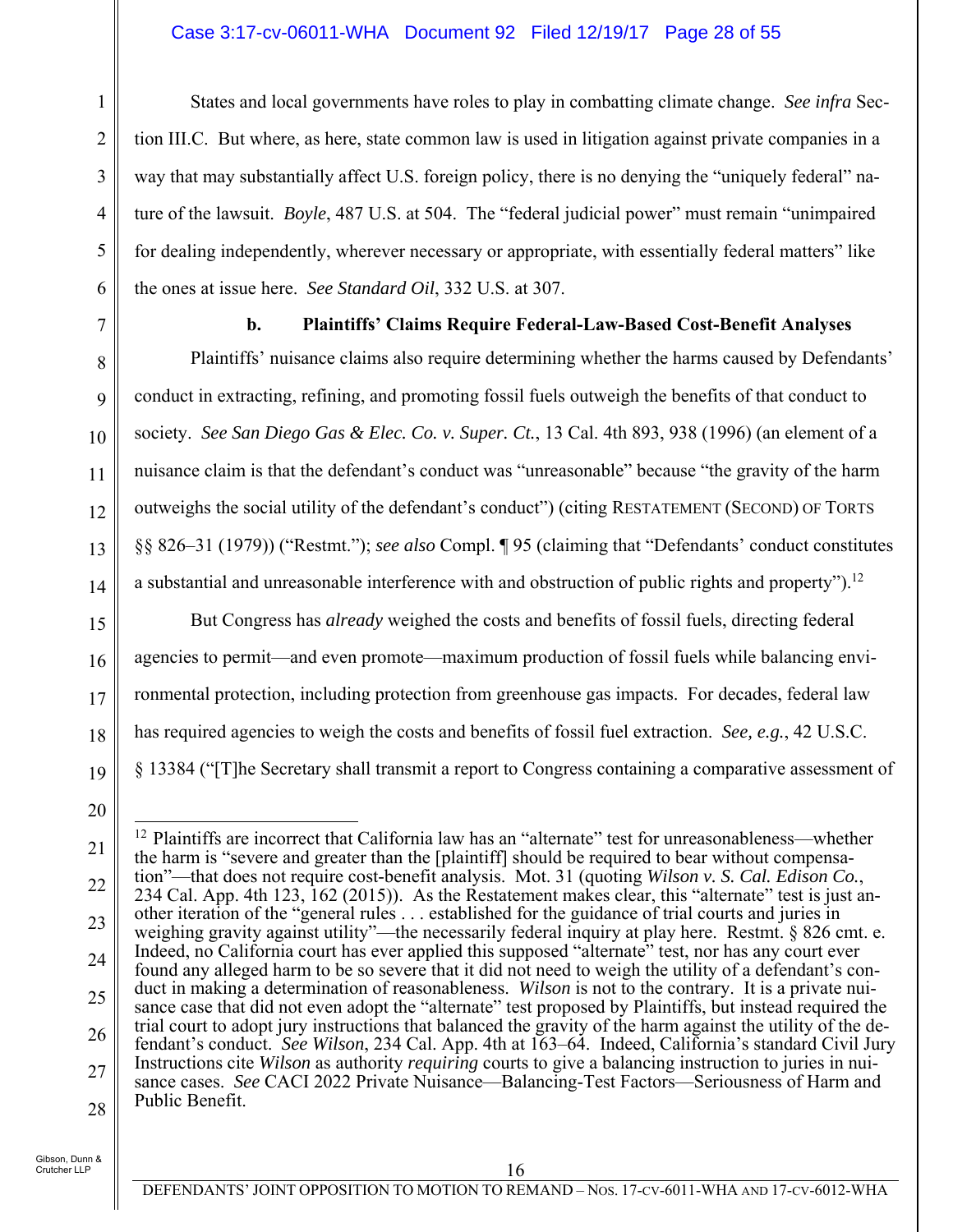#### Case 3:17-cv-06011-WHA Document 92 Filed 12/19/17 Page 29 of 55

alternative policy mechanisms for reducing the generation of greenhouse gases. Such assessment shall include a short-run and long-run analysis of the social, economic, energy, environmental, competitive, and agricultural costs and benefits, including costs and benefits for jobs and competition, and the practicality" of various "mechanisms" for reducing greenhouse gases); *id.* § 13389(c)(1).<sup>13</sup> Thus, federal law requires exactly the kind of cost-benefit analysis Plaintiffs would have the state court do.

6 7 8 9 10 11 12 13 14 15 16 17 18 And these Congressional directives have regulatory teeth. All federal agencies must assess the costs and benefits of significant regulations, where applicable, and impose a regulation "only upon a reasoned determination that the benefits . . . justify its costs." Exec. Order No. 12,866, 58 Fed. Reg. 51,735 (Sept. 30, 1993). But energy production regulation has even more detailed costbenefit analysis standards. For example, the Bureau of Land Management requires federal oil and gas lessees to drill "in a manner which . . . results in maximum ultimate economic recovery of oil and gas with minimum waste," 43 C.F.R. § 3162.1(a), but reserves the power to impose "reasonable measures" to "minimize adverse impacts to other resource values," including ecological values, *id*. § 3101.1-2. Likewise, regulations governing offshore oil and gas drilling require regulation of leases to maximize recovery of energy resources and prevent waste, while minimizing damage to the environment. *See* 30 C.F.R. § 550.120. And the Interior Secretary must seek "maximum economic recovery" from federal leases, *id*. § 745.13(j), and must also ensure state mining agencies' compliance with federal laws and regulations, including environmental laws like the CAA, *id*. § 745.13(b).

Moreover, the federal government actively participates in promoting fossil fuel exploration and use through its regulatory, taxing, and purchasing powers. For example, as noted above, several

21

 $\overline{a}$ 

20

19

1

2

3

4

<sup>22</sup> 23 24 25 26 27 28 <sup>13</sup> A non-exhaustive list of federal laws calling for this balancing include: Clean Air Act, 42 U.S.C. § 7401(c) (intent "to encourage or otherwise promote reasonable . . . governmental actions . . . for pollution prevention"); Mining and Minerals Policy Act, 30 U.S.C. § 21a (intent to encourage "economic development of domestic mineral resources<sup>35</sup> including oil and gas balanced with "environmental needs"); Coastal Zone Management Act, 16 U.S.C. § 1451 (balancing "[t]he national objective of attaining a greater degree of energy self-sufficiency" with "[i]mportant ecological . . . values in the coastal zone"); Federal Lands Policy Management Act, 43 U.S.C. § 1701(a) (requiring "the public lands be managed in a manner which recognizes the Nation's need for domestic sources of minerals" including oil and gas while "protect [ing] the quality of . . . ecological, environmental, air and atmospheric, water resource, and archeological values"); Surface Mining Control and Reclamation Act, 30 U.S.C. § 1201 (finding that coal mining is "essential to the national interest" but must be balanced by "effort[s] . . . to prevent or mitigate adverse environmental effects"); National Environmental Policy Act, 42 U.S.C. §§ 4321–70 (requiring disclosure and evaluation of known or foreseeable environmental impacts of federal action, including permitting of private conduct).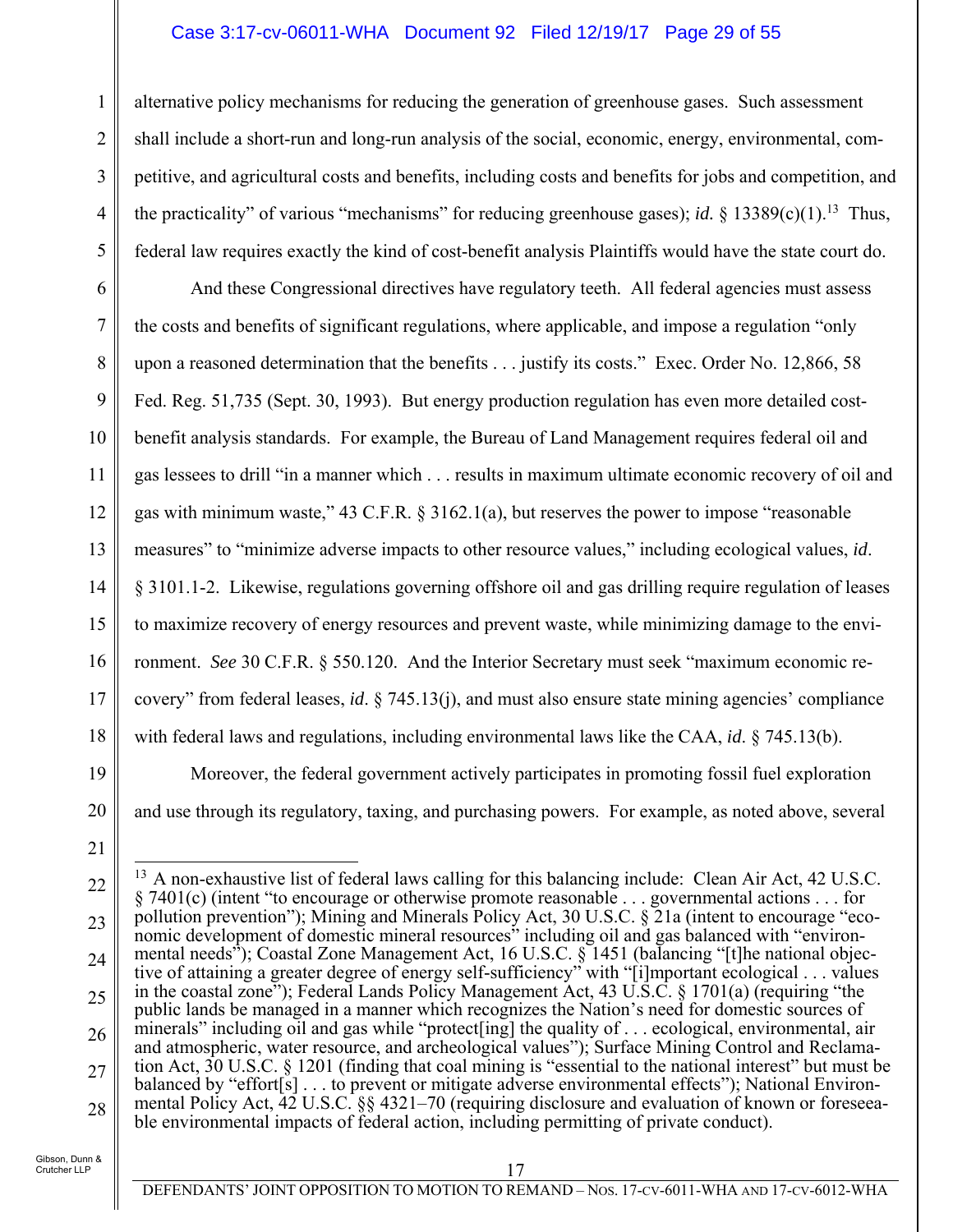#### Case 3:17-cv-06011-WHA Document 92 Filed 12/19/17 Page 30 of 55

5 federal regulatory regimes require maximum economic recovery, or minimization of waste, of regulated energy resources. *See, e.g*., 43 C.F.R. § 3162.1; 30 C.F.R. § 745.13(j); *id*. § 550.120. The government also maintains the Strategic Petroleum Reserve, purchasing fuel from producers, including some Defendants here. *See* 10 C.F.R. § 626.6. It loans fuel to consumer-facing distributors, again including some Defendants here, to ensure adequacy of domestic fuel supplies. *See* Energy Policy and Conservation Act of 1975, 42 U.S.C. § 6201 *et seq.*; Thomson Decl., Ex. 18.

7 8 9 10 11 12 13 14 15 16 17 18 19 20 21 22 23 Federal law would necessarily govern the cost-benefit analysis required by Plaintiffs' nuisance claims. Adjudicating these claims would require interpretation of federal regulations and federal agencies' balance between energy and environmental needs, and assessment of Defendants' compliance with the same. The Fifth Circuit recently held that similar claims give rise to federal jurisdiction. *See Tenn. Gas.*, 850 F.3d at 720. The Fifth Circuit determined that a state agency's "state law causes of action" against energy companies for alleged ecological harms "necessarily raise federal issues sufficient to justify federal jurisdiction." *Id.* at 721, 725–26. There, as here, the plaintiff argued that its claims rested on state law that "set[] forth" requirements that were "apparently similar" to federal standards. *Id.* at 722–23. The Fifth Circuit rejected that argument, as the plaintiff cited no case in which a state court had used the state law on which the plaintiff relied "as the basis for the tort liability that the Board would need to establish." *Id.* at 723. Plaintiffs' effort to distinguish this case, Mot. 17 n.6, fails because they identify no basis for concluding that California law does or could supply adequate standards for determining which persons in the world may be held liable for the effects of global warning. And, as explained above, *supra* at 9 n.5, the California Court of Appeal's decision in *ConAgra* is inapposite because it dealt with a product (lead paint) the use of which was not alleged to have interstate effects. Accordingly, any basis for liability "would have to be drawn from federal law." *Tenn. Gas*, 850 F.3d at 723.

24

25

26

27

28

1

2

3

4

6

Even if the cost-benefit analyses required by Plaintiffs' claims were not "uniquely" federal, *see Tex. Indus.*, 451 U.S. at 640; *AEP*, 564 U.S. at 421, it satisfies *Grable* because it implicates "significant" federal issues. Plaintiffs cannot avoid this fact by trying to obscure necessary federal questions raised by their claims: "The artful pleading doctrine keeps a plaintiff from defeating removal by omitting to plead necessary federal questions in a complaint." *Cal. ex rel. Lockyer v. Powerex*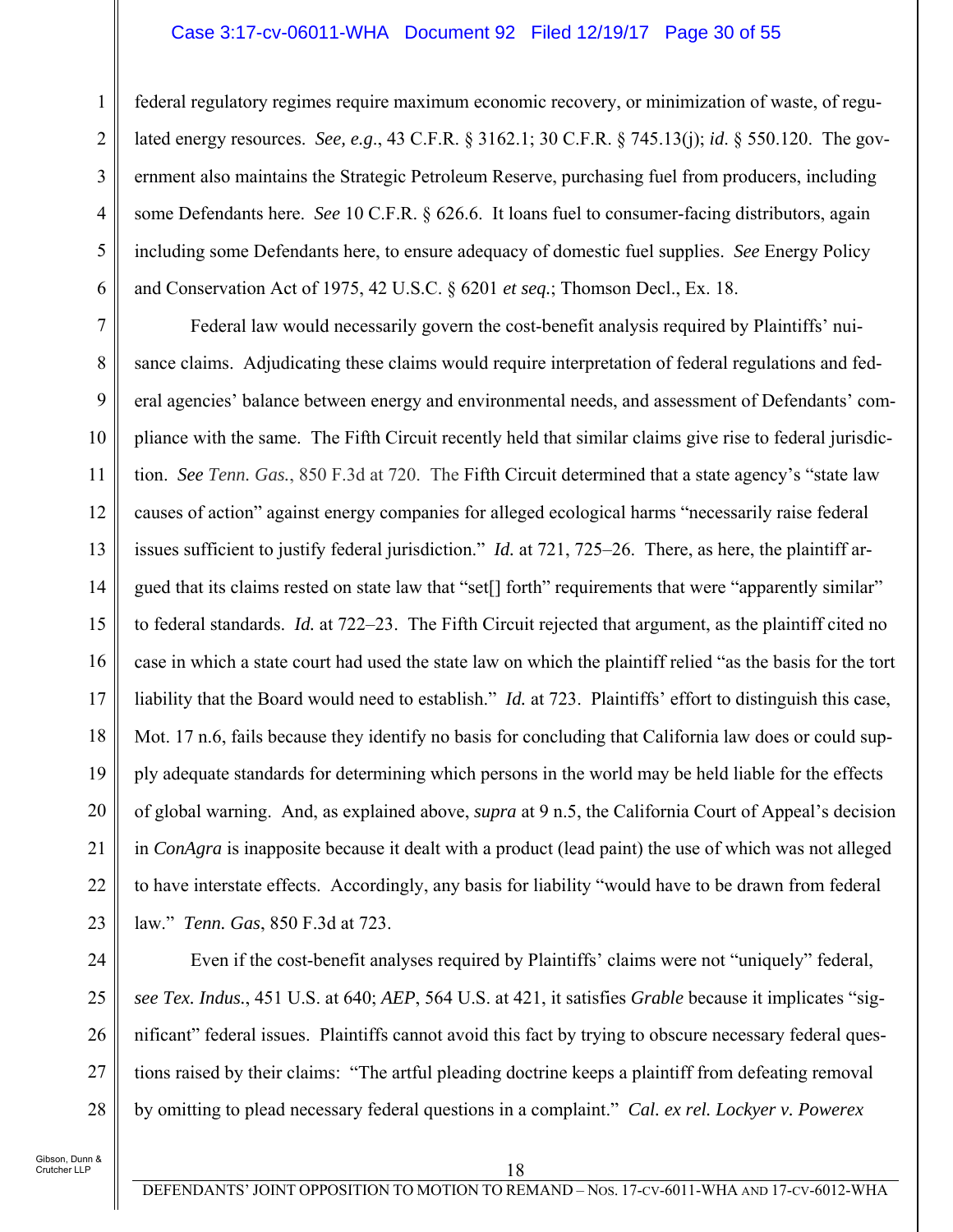1 2 3 4 5 6 7 8 *Corp.*, 2006 WL 997717, at \*2 (E.D. Cal. Apr. 14, 2006) (citations omitted), *aff'd*, 274 F. App'x 574 (9th Cir. 2008); *see also Cal. ex rel. Lockyer v. Dynegy, Inc.*, 375 F.3d 831, 840–41 (9th Cir. 2004) (as amended). The artful-pleading rule applies when the claim depends "on the resolution of a substantial, disputed federal question." *Powerex*, 2006 WL 997717, at \*2. In fact, Plaintiffs admit that a federal issue can be "embedded" in a state-law claim even when the complaint does not expressly invoke that issue. Mot. 20. When, as here, "the complaint is fairly read to require [the] kind of determination" that turns on federal law, it "presents a substantial, disputed federal question," and "removal [is] appropriate." *Powerex*, 2006 WL 997717, at \*3.14

9

### **c. Plaintiffs' Claims Are a Collateral Attack on Federal Decisions**

10 11 12 13 14 15 16 17 18 19 Federal jurisdiction under *Grable* also exists where, as here, a suit amounts to a "collateral attack" on a federal agency's regulatory decisions. *Bader Farms, Inc. v. Monsanto Co.*, 2017 WL 633815, at \*3 (E.D. Mo. Feb. 16, 2017). This principle is particularly salient in public nuisance cases, where courts are hesitant to find that conduct undertaken pursuant to "a comprehensive set of legislative acts or administrative regulations" is actionable. Restmt. § 821B cmt. f; *see San Diego Gas*, 13 Cal. 4th at 938 (relying on Restatement to define nuisance tort); *see also* Cal. Civ. Code § 3482 ("Nothing which is done or maintained under the express authority of a statute can be deemed a nuisance."). For good reason: In the context of a comprehensive scheme of regulation, nuisance claims amount to "a collateral attack on an entire regulatory scheme . . . premised on the notion that [the scheme] provides inadequate protection." *Tenn. Gas*, 850 F.3d at 724.

20

In general, Plaintiffs' public nuisance claims seek a different balancing of social harms and benefits than that struck by Congress, pursuant to a comprehensive scheme of federal statutes and

21

<sup>22</sup>

<sup>23</sup> 24 25 26 27 28  $\overline{1}$ 14 Neither *In re Methyl Tertiary Butyl Ether Products Liability Litig.*, 488 F.3d 112 (2d Cir. 2007) ("*MTBE*"), nor *Oregon ex rel. Kroger v. Johnson & Johnson*, 832 F. Supp. 2d 1250 (D. Or. 2011), supports Plaintiffs' position. *See* Mot. 18 n.10. The *MTBE* court did not consider *Grable* and instead applied *Merrell Dow Pharmaceuticals Inc. v. Thompson*, 478 U.S. 804 (1986). *See MTBE*, 488 F.3d at 135. And the *Kroger* court noted the likely presence of at least one necessary federal issue, but held that other *Grable* requirements were not met in light of Supreme Court decisions permitting similar claims under state law. *See Kroger*, 832 F. Supp. 2d at 1256–57 (relying on *Merrell Dow's* conclusion that federal issues in state tort suits against drug manufacturers generally do not support federal jurisdiction). More fundamentally, those cases do not support Plaintiffs because this case involves national and international environmental regulation—a matter "meet for federal law governance." *AEP*, 564 U.S. at 422; *see also Kivalina*, 696 F.3d at 855 (federal law "includes the general subject of environmental law and specifically includes ambient or interstate air and water pollution").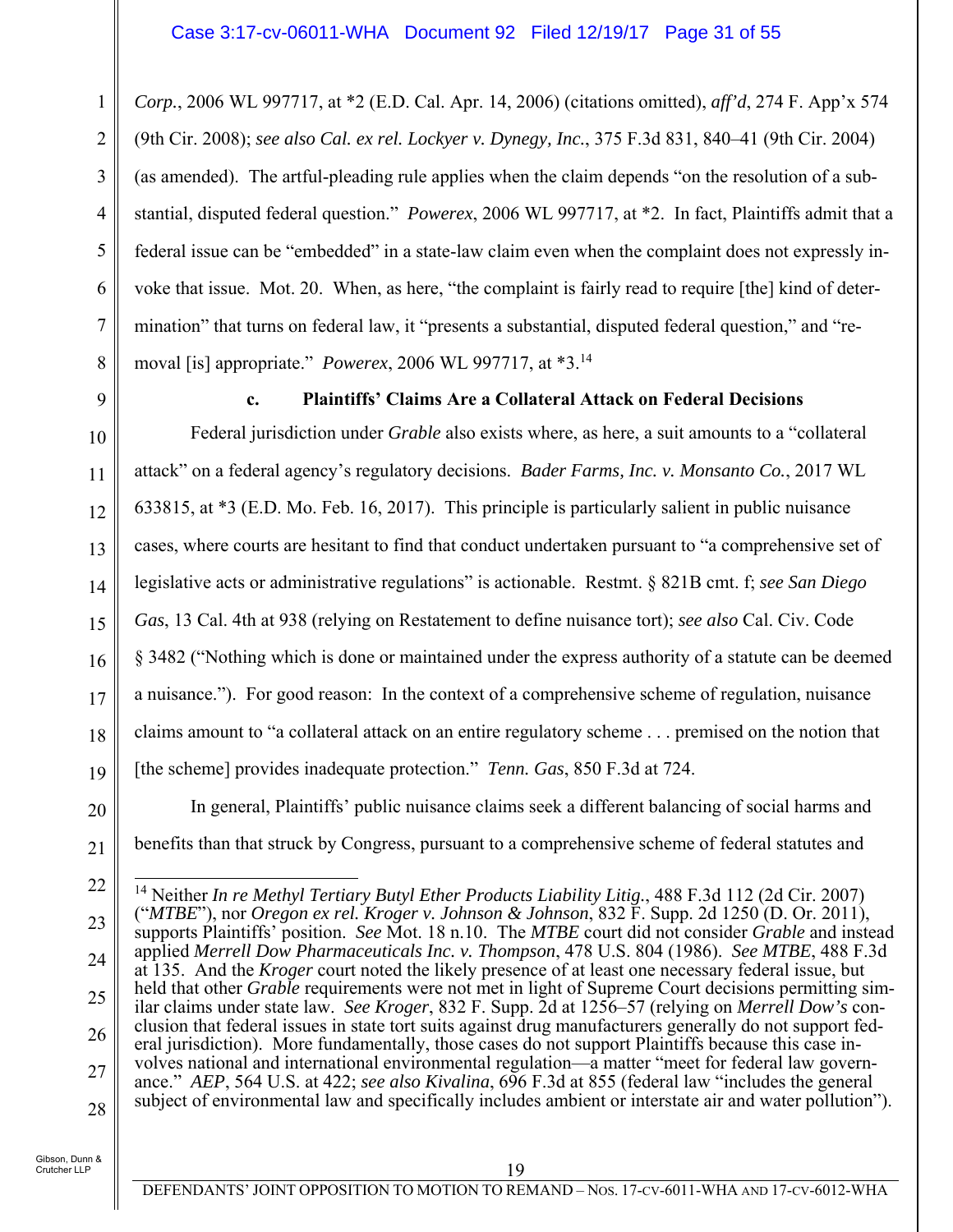#### Case 3:17-cv-06011-WHA Document 92 Filed 12/19/17 Page 32 of 55

regulations that both promote and constrain production and promotion of fossil fuel energy. Federal court jurisdiction over these claims, which attack the merits of that balancing, is required under *Grable*. *See id.* at 725 (removal under *Grable* appropriate where "the scope and limitations of a complex federal regulatory framework are at stake" in state law claims).Plaintiffs do not address this argument in their motion to remand, or the many decisions supporting it.<sup>15</sup>

6 7 8 9 10 11 12 13 14 15 16 17 And in particular, Plaintiffs plead nuisance under California Civil Code § 3479, which defines the claim in part as "[a]nything which . . . *unlawfully* obstructs the free passage or use, in the customary manner, of any navigable lake, or river, bay, stream, canal, or basin, or any public park, square, street, or highway." Cal. Civ. Code § 3479 (emphasis added); *see* Compl. ¶ 94. Thus, proving unlawfulness is part of Plaintiffs' cause of action. California law further provides that "nothing done or maintained under the express authority of a statute can be deemed a nuisance," Cal. Civ. Code § 3482, including under federal regulations promulgated under federal statutes. *Jones v. Union Pac. R.R. Co.*, 79 Cal. App. 4th 1053, 1067–68 (2000) (examining whether a nuisance claim was barred by § 3482 because the conduct allegedly giving rise to the alleged nuisance was authorized by federal regulations). Accordingly, Plaintiffs' nuisance claims necessarily raise substantial federal questions as to whether and to what extent the levels of global emissions to which Plaintiffs allege Defendants substantially contributed exceed the levels authorized by the CAA and other EPA regulations.

18

19

20

21

22

1

2

3

4

5

#### **d. Plaintiffs' Promotion Claims Implicate Federal Law Duties to Disclose**

Plaintiffs' claim—that Defendants waged a "public relations campaign . . . to deny and discredit the mainstream scientific consensus on global warming" to "increase sales," "protect market share," and, ultimately, avoid regulation—necessarily turns on federal issues. Compl.  $\P$  6–7. Be-

<sup>23</sup>

<sup>24</sup> 25 26 27 28  $\overline{a}$ <sup>15</sup> See Pet Quarters, Inc. v. Depository Tr. & Clearing Corp., 559 F.3d 772, 779 (8th Cir. 2009) (complaint "presents a substantial federal question because it directly implicates actions taken by" a federal agency); *McKay v. City & Cty. of S.F.*, 2016 WL 7425927, at \*4–6 (N.D. Cal. Dec. 23, 2016) (denying remand and finding *Grable* jurisdiction because state-law claims were "tantamount to asking the Court to second guess the validity of the FAA's decision"); *cf. Bennett v. Sw. Airlines Co*., 484 F.3d 907, 909 (7th Cir. 2007) (recognizing that *Grable* approved of federal jurisdiction "when the state proceeding amounted to a collateral attack on a federal agency's action"). Plaintiffs do not meaningfully engage this line of authority. *See* Mot. 17 nn.6 & 7. Plaintiffs' description of the *Pet Quarters* claim as attacking "the entire '*existence*' of a federal program," *id.* 17 n.6, supports federal jurisdiction over their attack on federal regulation of fossil fuels.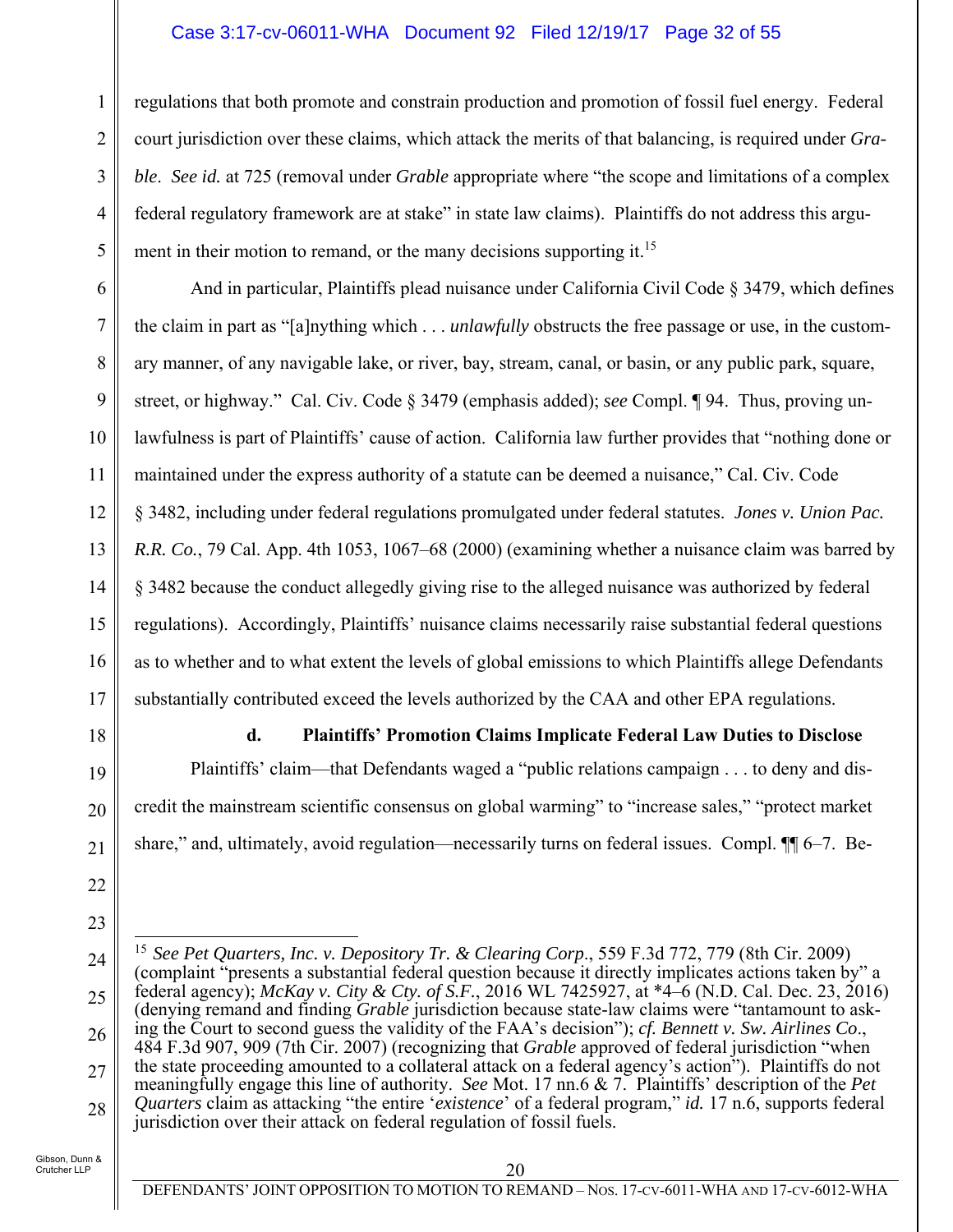#### Case 3:17-cv-06011-WHA Document 92 Filed 12/19/17 Page 33 of 55

cause Defendants' purported goal, according to plaintiffs, was to fool federal agencies and avoid regulation, showing that Defendants misled federal regulators is central to Plaintiffs' theory. *Id.* ¶¶ 7–8.

Put another way, Plaintiffs' claims rest on the premise that Defendants had a duty to inform federal regulators about known harms; that their statements were material to the regulators' decision not to curtail Defendants' conduct; and that Defendants' omissions made regulators unable to perform their duties. These questions of duty, materiality, and foreseeable impact are necessarily governed by the federal law regulating Defendants' conduct. Federal law governs claims of fraud on federal agencies, and "the relationship between a federal agency and the entity it regulates is inherently federal in character because the relationship originates from, is governed by, and terminates according to federal law." *Buckman Co. v. Pls.' Legal Comm*., 531 U.S. 341, 347 (2001); *see also Grable*, 545 U.S. at 314–15 (removal of state law claim challenging compatibility of agency action with federal statute).

13 14 15 16 17 18 19 20 21 22 23 24 25 Moreover, Plaintiffs' causation theory necessarily turns on the effect of Defendants' purportedly misleading "public relations campaign" on federal regulators. *See* Notice of Removal ("NOR") ¶ 31; *see also* Compl. ¶¶ 6–8, 56, 63. To understand if Defendants' alleged misrepresentations and omissions affected their relationship with their federal regulators will require the Court to construe federal law to determine what regulators should have been told and how they would have responded. *See Tenn. Gas*, 850 F.3d at 723 (finding necessary and disputed federal issue because state tort claims could not "be resolved without a determination whether multiple federal statutes create a duty of care that does not otherwise exist under state law"); *Bader Farms*, 2017 WL 633815, at \*3 (denying remand where plaintiff alleged federal agency failed to regulate "due to defendant's fraudulent concealment," since federal law "identifies the duty to provide information [to federal regulators] and the materiality of that information"); *Boyeson v. S.C. Elec. & Gas Co*., 2016 WL 1578950, at \*5 (D.S.C. Apr. 20, 2016) (removal proper where "allegations of negligence appear on their face to not reference federal law, [but] federal issues are cognizable as the source for the duty of care…").

This Court reached a similar conclusion in *County of Santa Clara v. Astra USA, Inc.*, 401 F. Supp. 2d 1022 (N.D. Cal. 2005). There, Santa Clara sued pharmaceutical companies in state court,

Gibson, Dunn & .<br>Crutcher LLP

26

27

28

1

2

3

4

5

6

7

8

9

10

11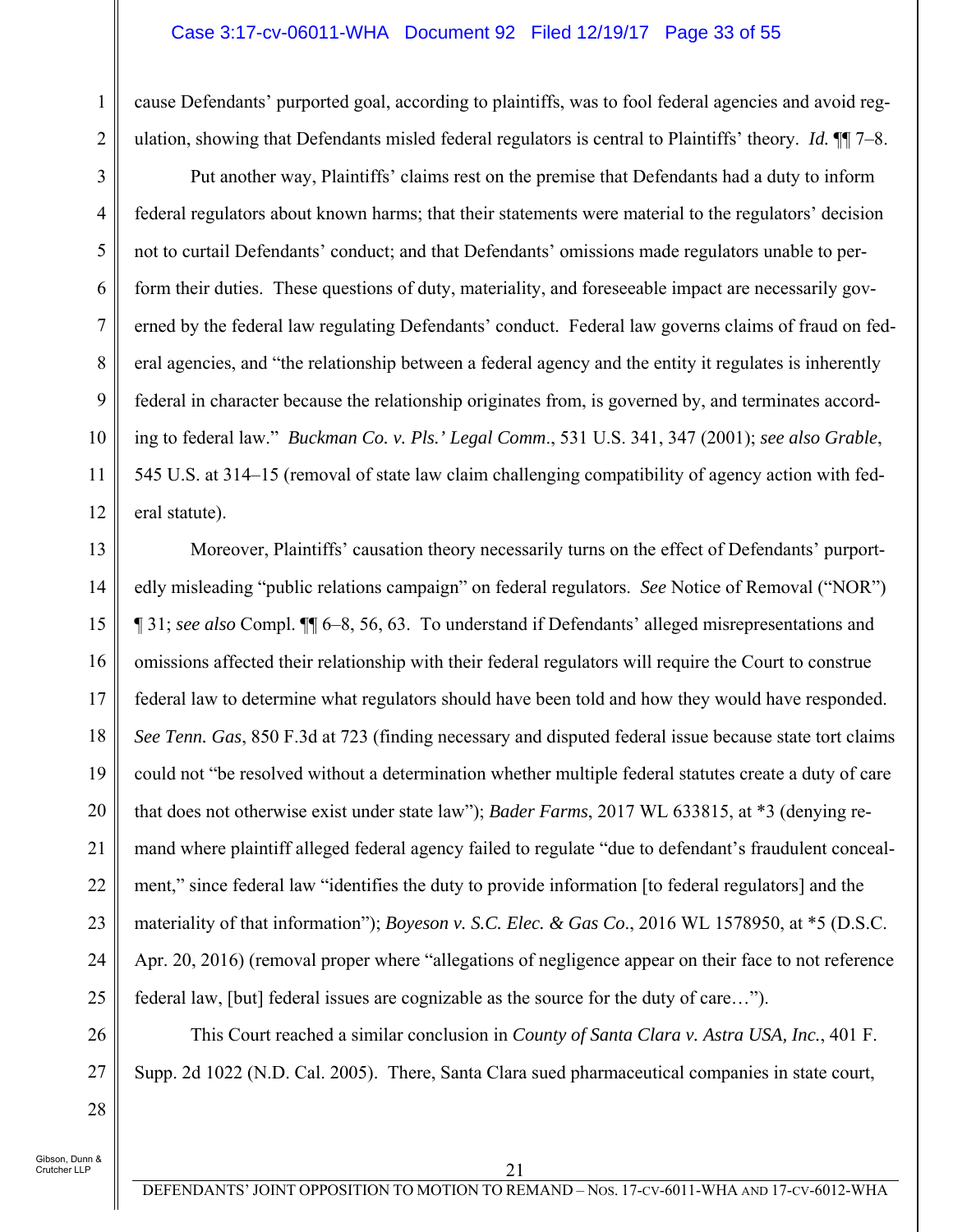### Case 3:17-cv-06011-WHA Document 92 Filed 12/19/17 Page 34 of 55

alleging that the companies had overcharged for drugs. *Id.* at 1024. To skirt the federal statutes, regulations, and contracts controlling what the companies could lawfully charge—and so to avoid litigating in federal court—the County argued that its claims required only a determination whether the companies "acted unfairly and fraudulently when they allegedly 'misrepresented and failed to disclose . . . the true facts regarding their prices.'" *Id.* at 1026. This Court concluded that federal-question jurisdiction under *Grable* supported removal because "there is simply no way to ignore federal law." *Id.* at 1027. Because federal law is the standard by which Plaintiffs' allegations of duty, materiality, and causation must be judged, federal jurisdiction is proper.

1

2

3

4

5

6

7

8

9

10

11

12

13

14

15

#### **2. The Federal Issues Are Disputed and Substantial**

Plaintiffs cannot deny that the federal questions presented here are actually disputed. The Complaints make that dispute plain. *See, e.g*., Compl. ¶¶ 6–8, 56, 95. Plaintiffs mischaracterize their complaints, saying that they "have no quarrel with any of the federal statutes or executive orders" cited in the Notices of Removal. Mot. 20. But Plaintiffs' entire pleading is a collateral attack on federal energy policy that expressly encouraged the conduct Plaintiffs now claim constitutes a public nuisance. *See supra* Section III.B.1(a)–(c).16

16 17 18 19 20 21 The necessary federal questions raised in this case are substantial issues warranting a federal forum under *Grable*. The Court must consider "the importance of the issue to the federal system as a whole." *Gunn*, 568 U.S. at 260. The issues here are of great importance: This case sits at the intersection of federal energy and environmental regulations, and implicates foreign policy and national security. The substantiality inquiry is satisfied when the federal issues in a case concern even one of those subjects.17 That the federal issues in this case concern all three subjects leaves no doubt that the

 $\overline{1}$ 

27 28 17 *See Bennett*, 484 F.3d at 910 (*Grable* "thought a federal forum especially appropriate for contests arising from a federal agency's performance of duties under federal law, doubly so given the effect on the federal Treasury"); *In re NSA Telecomms. Records Litig*., 483 F. Supp. 2d 934, 943 (N.D. Cal. 2007) (national security; ruling that state-law privacy claims conferred federal jurisdiction because of

<sup>22</sup>

<sup>23</sup> 24 25 26 16 The two cases Plaintiffs cite—*Shanks v. Dressel*, 540 F.3d 1082 (9th Cir. 2008), and *K2 Am. Corp. v. Roland Oil & Gas, LLC*, 653 F.3d 1024 (9th Cir. 2011)—have no bearing here. In *Shanks*, a neighborhood's listing on the National Register of Historic Places was "not controverted," and the plaintiff's "state-law claim turn[ed] entirely on Spokane's compliance with its own municipal code," rather than "the construction or application of federal law." 540 F.3d at 1093. In *K2*, the terms of the lease at issue were not in dispute. 653 F.3d at 1031–32. The court stressed that "the requirement of an actual dispute about the federal law is especially important in suits involving rights to land acquired under a law of the United States." *Id.* at 1032 (citations omitted).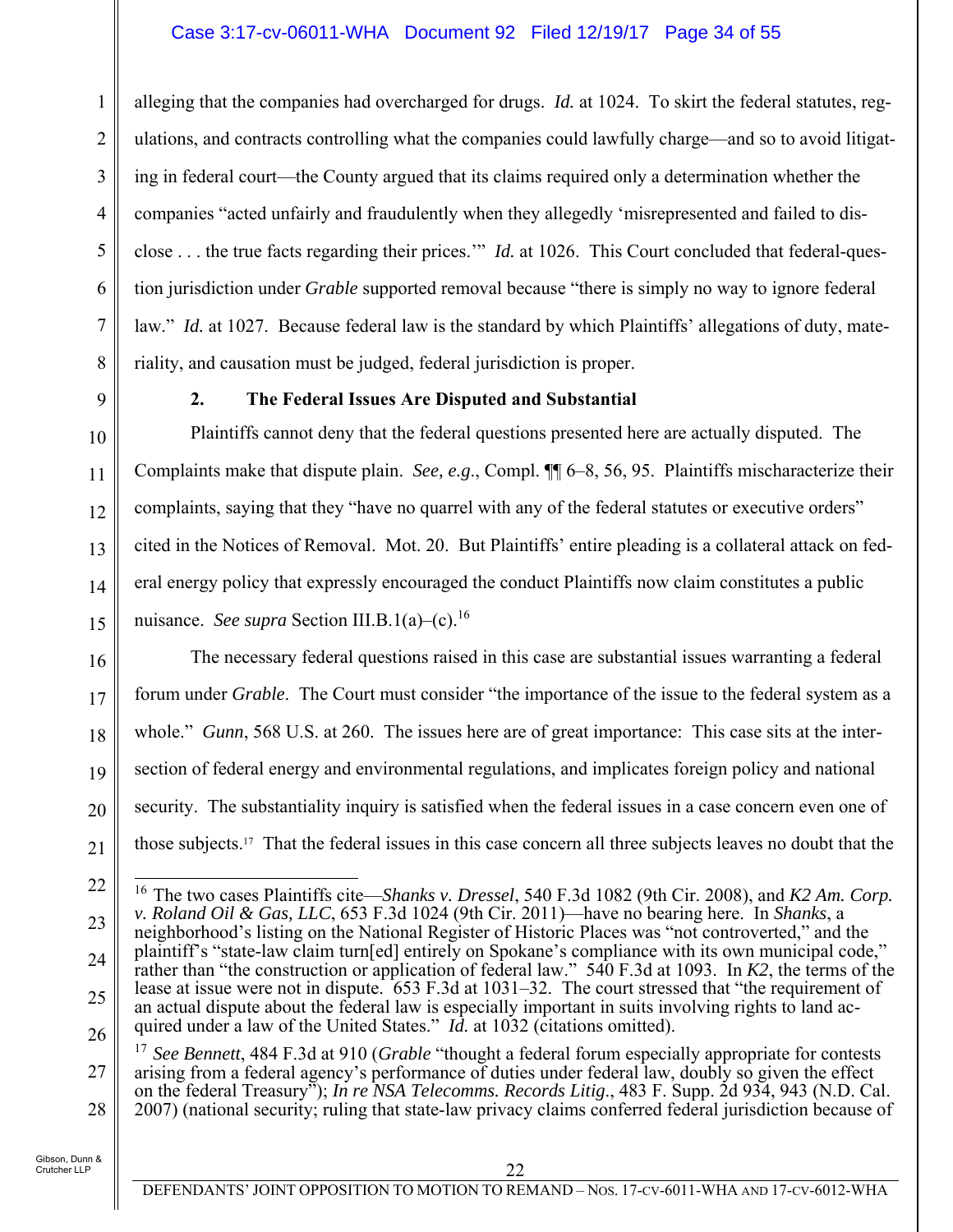issues are substantial enough to support federal jurisdiction under *Grable*.

Plaintiffs' effort to hold five large energy companies liable for the effects of global climate change, contrary to decades of federal policy under which Defendants' conduct was lawful and encouraged, would have effects far beyond California. The issues are of great "importance . . . to the federal system as a whole," making federal jurisdiction appropriate. *Gunn*, 568 U.S*.* at 260. As in *Tennessee Gas*, "the validity of [Plaintiffs'] claims would require that conduct subject to an extensive federal permitting scheme is in fact subject to implicit restraints that are created by state law." 850 F.3d at 724. "The implications for the federal regulatory scheme of the sort of holding that [Plaintiffs] seek[] would be significant, and thus the issues are substantial." *Id.* 

1

2

3

4

5

6

7

8

9

10

11

12

13

14

15

16

17

18

19

20

21

22

23

24

### **3. Federal Jurisdiction Does Not Upset Principles of Federalism**

Federal jurisdiction here is fully "consistent with congressional judgment about the sound division of labor between state and federal courts." *Grable*, 545 U.S. at 313. Federal jurisdiction comports with principles of federalism because the issues embedded in Plaintiffs' claims are traditional federal issues: specifically, regulation of vital national resources, foreign policy and national security, and federal revenue collection. Federal courts are the traditional forums for adjudicating such claims. The sheer volume of significant federal issues that must be adjudicated if Plaintiffs' claims proceed reinforces the propriety of federal jurisdiction here. *See* NOR ¶ 33.

In fact, permitting state courts to hear these claims would threaten the balance in federal-state relations. "Power over external affairs is not shared by the States; it is vested in the national government exclusively." *United States v. Pink*, 315 U.S. 203, 233 (1942). State governments must yield to the federal government in foreign affairs so that this exclusively national power is "entirely free from local interference." *Hines v. Davidowitz*, 312 U.S. 52, 63 (1941); *see also Gingery v. City of Glendale*, 831 F.3d 1222, 1228 (9th Cir. 2016) ("It is well established that the federal government holds the exclusive authority to administer foreign affairs."). Even more so should foreign policy matters be free from state *judicial* interference. Indeed, it would be inappropriate for the Supreme Court—let

25 26 27

28

 $\overline{a}$ 

the application of the state secrets doctrine); *Grynberg Prod. Corp. v. British Gas, p.l.c*., 817 F. Supp. 1338, 1356 (E.D. Tex. 1993) ("[Q]uestions of international relations are almost always substantial.").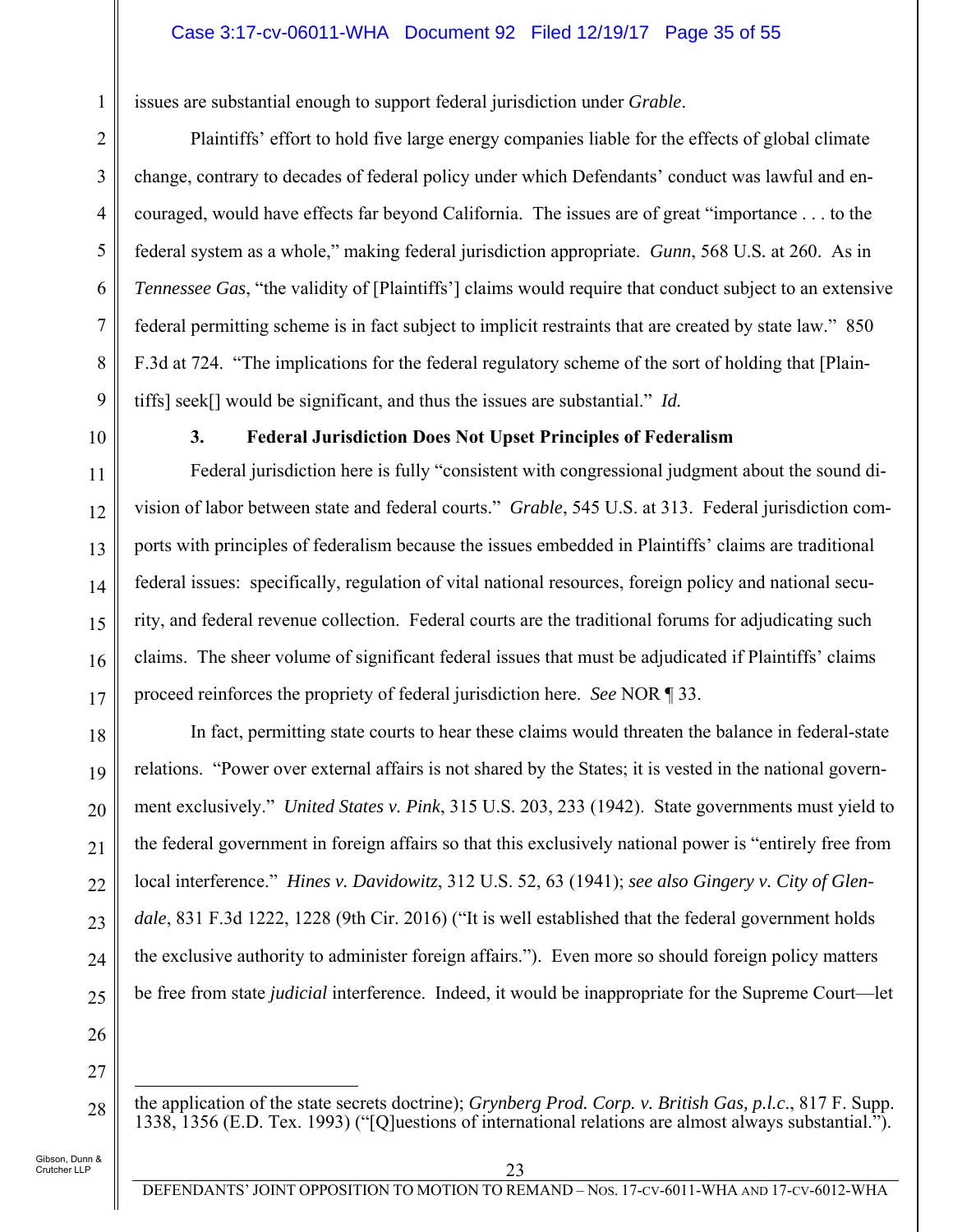#### Case 3:17-cv-06011-WHA Document 92 Filed 12/19/17 Page 36 of 55

alone a state court—"to judge the wisdom of the National Government's [foreign] policy; dissatisfaction should be addressed to the President or, perhaps, Congress." *Garamendi*, 539 U.S. at 427.

Plaintiffs do not deny that the "abatement" they seek is intended to have a regulatory effect on Defendants' worldwide conduct. "[S]tate regulation can be ... effectively exerted through an award of damages, and [t]he obligation to pay compensation can be, indeed is designed to be, a potent method of governing conduct and controlling policy." *Kurns v. R.R. Friction Prods. Corp.*, 565 U.S. 625, 637 (2012). But the "sovereign prerogatives" to force reductions in greenhouse gas emissions, negotiate emissions agreements, and exercise the police power to reduce emissions "are now lodged in the Federal Government." *Massachusetts*, 549 U.S. at 519. Plaintiffs seek to hold Defendants liable for "knowingly misle[ading] the American public *and the world* about the dangers of fossil-fuel drive climate change." Thomson Decl., Ex. 19 (emphasis added). The "balance of federal and state judicial responsibilities" requires a federal forum here. *Grable*, 545 U.S. at 314. And Plaintiffs' claim that "courts often reject *Grable* jurisdiction over traditional state torts," Mot. 20, ignores that Congress intended federal courts to resolve claims substantially similar to those asserted here.<sup>18</sup>

15 16 17 18 19 20 21 22 23 24 25 Congress has made clear that collateral challenges to CAA emissions standards belong exclusively in federal court. *See, e.g.*, 42 U.S.C. § 7607(b)(1). The CAA was designed to "channel[] review of final EPA action exclusively to the court of appeals, regardless of how the grounds for review are framed." *Cal. Dump Truck Owners Ass'n v. Nichols*, 784 F.3d 500, 506 (9th Cir. 2015) (emphasis omitted). Similarly, Congress vested the federal judiciary with jurisdiction to hear private enforcement actions under the CAA. *See* 42 U.S.C. § 7604(a). Thus, this case is different than *Kroger*, where the court addressed a statute that did *not* provide federal courts with jurisdiction to hear challenges akin to those brought by the plaintiffs. Mot. 20 (citing *Kroger*, 832 F. Supp. 2d at 1258); *see also, e.g.*, *McKay*, 2016 WL 7425927, at \*5 (finding removal proper where state law claims were based on pollution by changed flight paths over residences, because retaining jurisdiction "would reinforce the proper division between state and federal regulation of air flight" and remanding

Gibson, Dunn & Crutcher LLP

1

2

3

4

5

6

7

8

9

10

11

12

13

<sup>26</sup> 27 28  $\overline{a}$ <sup>18</sup>*Grable* rejected the notion that because no federal cause of action was available, "no federal jurisdiction" existed. 545 U.S. at 317. While the absence of a federal claim might weigh against federal jurisdiction in a "garden variety state tort" suit, *id*. at 318, this is not such a case. As in *Grable*, granting a federal forum here would not entail "threatening structural consequences," *id.* at 319, for the federal system.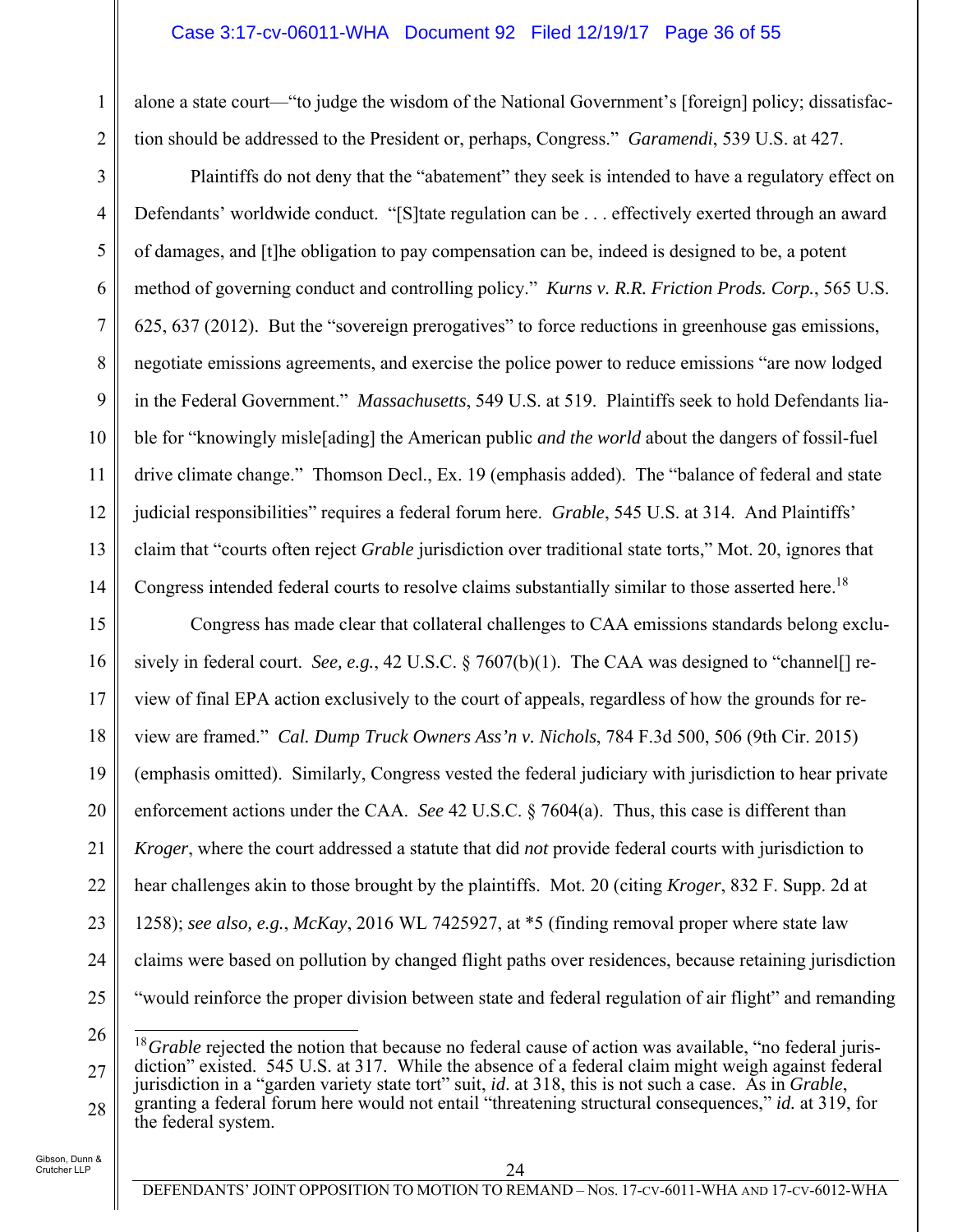#### Case 3:17-cv-06011-WHA Document 92 Filed 12/19/17 Page 37 of 55

would result in state court "potentially . . . examining the validity of federal regulations").

Plaintiffs wrongly assert that "[t]he potential for disrupting the 'federal-state balance' is higher [because] a state is the plaintiff." Mot. 20–21. The CAA expressly authorizes a state to "commence a civil action on [its] own behalf" in federal court to enforce or challenge federal emissions standards, as Plaintiffs do here. 42 U.S.C. § 7604; *see also id.* §§ 7602(e), 7607(b)(1). Where a state challenges agency action promulgating emissions standards, federal jurisdiction is exclusive. *Id.* § 7607(b)(1). Requiring a federal forum to entertain Plaintiffs' claims is therefore consistent with "Congress's intended division of labor between state and federal courts." *Grable*, 545 U.S. at 319. And nothing in *Grable* suggests that this basis of removal is unavailable where a state challenges emission standards via a public nuisance lawsuit. Rather, removal is proper where, as here, an "overriding federal interest" is served. *Nevada v. Bank of Am. Corp.*, 672 F.3d 661, 676 (9th Cir. 2012).

12

1

2

3

4

5

6

7

8

9

10

11

#### **C. The Actions Are Removable Because They Are Completely Preempted by Federal Law**

13 14 15 16 17 18 19 20 21 22 23 24 Complete preemption occurs when federal law has a "preemptive force . . . so powerful as to displace entirely any state cause of action," such that "any complaint that comes within the scope of the federal cause of action necessarily 'arises under' federal law," even if it asserts only state-law claims. *Franchise Tax Bd.*, 463 U.S. at 23–24. For the reasons set forth above, *supra* at 14–16, litigating in state court the inherently transnational activity challenged by these complaints would inevitably intrude on the foreign affairs power of the federal government and is completely preempted. *See Garamendi*, 539 U.S. at 418 ("[S]tate action with more than incidental effect on foreign affairs is preempted, even absent any affirmative federal activity in the subject area of the state [action], and hence without any showing of conflict."); *see also Gen. Motors Corp.*, 2007 WL 2726871, at \*14 (dismissing claims against automakers because the federal government "ha[s] made foreign policy determinations regarding the United States' role in the international concern about global warming," and a "global warming nuisance tort would have an inextricable effect on . . . foreign policy").

25 26 27 28 In addition, Plaintiffs' claims are completely preempted by the Clean Air Act, which "provide[s] the exclusive cause of action for the claim asserted." *Beneficial Nat'l Bank v. Anderson*, 539 U.S. 1, 8 (2003). Permitting a state-law cause of action here "would pose an obstacle to the purposes and objectives of Congress" by "duplicat [ing], supplement [ing], or supplant [ing] the [preemptive]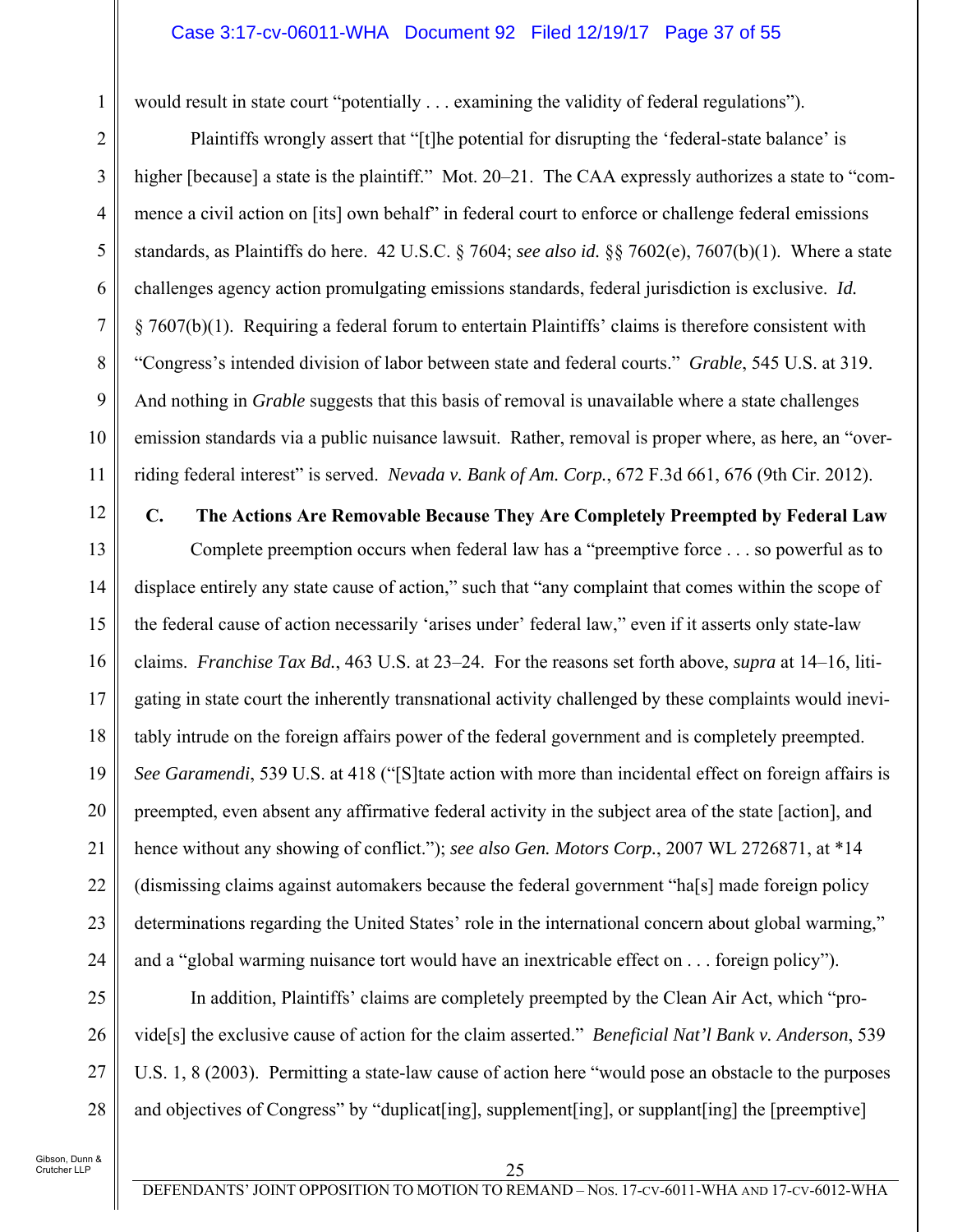civil enforcement remedy." *Aetna Health*, 542 U.S. at 209, 217 (citations omitted).

Plaintiffs say their claims are outside the CAA because they are "nuisance claim[s] for an abatement fund." Mot. 24. But Plaintiffs allege that "immediate reductions [a]re required to stabilize carbon dioxide concentrations," Compl. ¶ 46, and any state-law liability would necessarily require a finding that billions of actors exceeded some "acceptable" or "reasonable" global cap on emissions as a result of Defendants' promotion of fossil fuels, which led to climate change and higher ocean levels. Even to determine whether an abatement fund were warranted, a court would have to determine the level at which global emissions became actionable. *See* Cal. Civ. Code § 3482 ("Nothing which is done or maintained under the express authority of a statute can be deemed a nuisance.").

10 11 12 13 14 15 16 17 The Clean Air Act provides the exclusive cause of action for regulation of nationwide emissions. The CAA establishes a system by which federal and state resources are deployed to "protect and enhance the quality of the Nation's air resources so as to promote the public health and welfare and the productive capacity of its population."  $42 \text{ U.S.C.}$  § 7401(b)(1). At the heart of this system are the emission limits set by EPA, which reflect the CAA's dual goals of protecting both public health and welfare and the nation's productive capacity. Specific statutory provisions authorize or require emission standards to be set if certain findings are made, and such standards must comport with the statutory criteria set by Congress, consistent with the dual goals of the Act.

18 19 20 21 22 23 24 25 26 27 28 Once set, the CAA provides specific procedures for any person, including private parties and state and local governments, to challenge or change nationwide emissions standards. 42 U.S.C. § 7607(b), (d). Indeed, the State of California and local governments within California recently have exercised these rights on numerous occasions. *See, e.g.*, *State of New York et al. v. EPA et al.*, Case No. 17-1185 (D.C. Cir. filed Aug. 1, 2017) (challenge filed by 15 states—including California—to EPA decision extending deadline for promulgating initial area designations for the 2015 ozone national ambient air quality standards ("NAAQS")); *S. Coast Air Quality Mgmt. Dist. v. EPA*, 472 F.3d 882 (D.C. Cir. 2006) (challenge brought by local air quality management district and several states to EPA's 2004 ozone NAAQS implementation rule). In addition, a party can petition EPA to set new emissions standards or modify existing ones. 5 U.S.C. § 553(e). If unhappy with the results, the party may seek review in federal court. 42 U.S.C. § 7607(b)(1) (request for review "may be filed

Gibson, Dunn & Crutcher LLP

1

2

3

4

5

6

7

8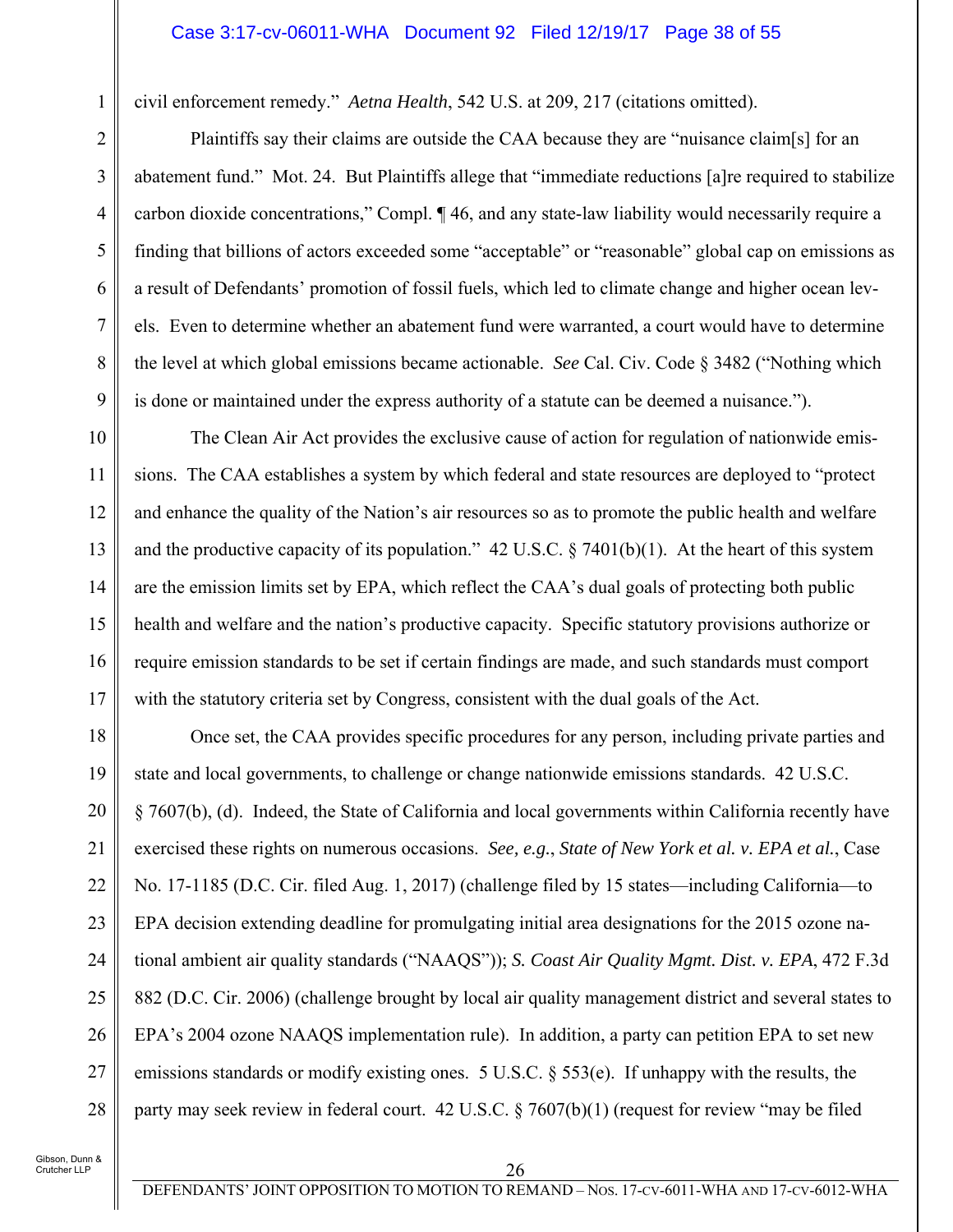#### Case 3:17-cv-06011-WHA Document 92 Filed 12/19/17 Page 39 of 55

only in the United States Court of Appeals . . . if such action is based on a determination of nationwide scope or effect"); *see also AEP*, 564 U.S. at 425 ("States and private parties may petition for a rulemaking on the matter, and EPA's response will be reviewable in federal court.").

These procedures are the exclusive means for judicial review. 42 U.S.C. § 7607(e). The CAA "'channels review of final EPA action exclusively to the courts of appeals, *regardless of how the grounds for review are framed*.'" *Cal. Dump Truck*, 784 F.3d at 506 (emphasis in original) (quoting *Virginia v. United States*, 74 F.3d 517, 523 (4th Cir. 1996)). Following this logic, the Second Circuit rejected an action "alleg[ing] that [a power company] maintained a common law nuisance by burning oil containing 2.8% sulphur" when the "use of high sulphur fuel was authorized specifically by the EPA" because "[a]ll claims against the validity of performance standards approved by final decision of the Administrator must be addressed to the courts of appeals on direct appeal." *New Eng. Legal Found. v. Costle*, 666 F.2d 30, 31, 33 (2d Cir. 1981).

13 14 15 16 17 18 19 20 21 22 23 24 25 Although the CAA's cooperative federalism approach authorizes states to establish standards and set certain requirements in state implementation plans for the purpose of attaining and maintaining NAAQS, those standards can only be applied within state boundaries. "Application of an affected State's law to an out-of-state source . . . would undermine the important goals of efficiency and predictability" underlying the federal regulatory system. *See Ouellette*, 479 U.S. at 496. This is the core insight of *Ouellette*, which held that Vermont landowners could not sue under Vermont law for harm from water pollution discharged by a New York source. *Id.* at 487. Applying Vermont law to the New York source "would compel the source to adopt different control standards and a different compliance schedule from those approved by the EPA, even though the affected State had not engaged in the same weighing of the costs and benefits." *Id*. at 495. "The inevitable result of such suits would be that Vermont and other States could do indirectly what they could not do directly—regulate the conduct of out-of-state sources," and defendants "would have to change [their] methods of doing business and controlling pollution to avoid the threat of ongoing liability." *Id.*

The Fourth Circuit described the problem: "If courts across the nation were to use the vagaries of public nuisance doctrine to overturn the carefully enacted rules governing airborne emissions, it would be increasingly difficult to determine what standards govern." *N.C. ex rel. Cooper*, 615 F.3d

26

27

28

1

2

3

4

5

6

7

8

9

10

11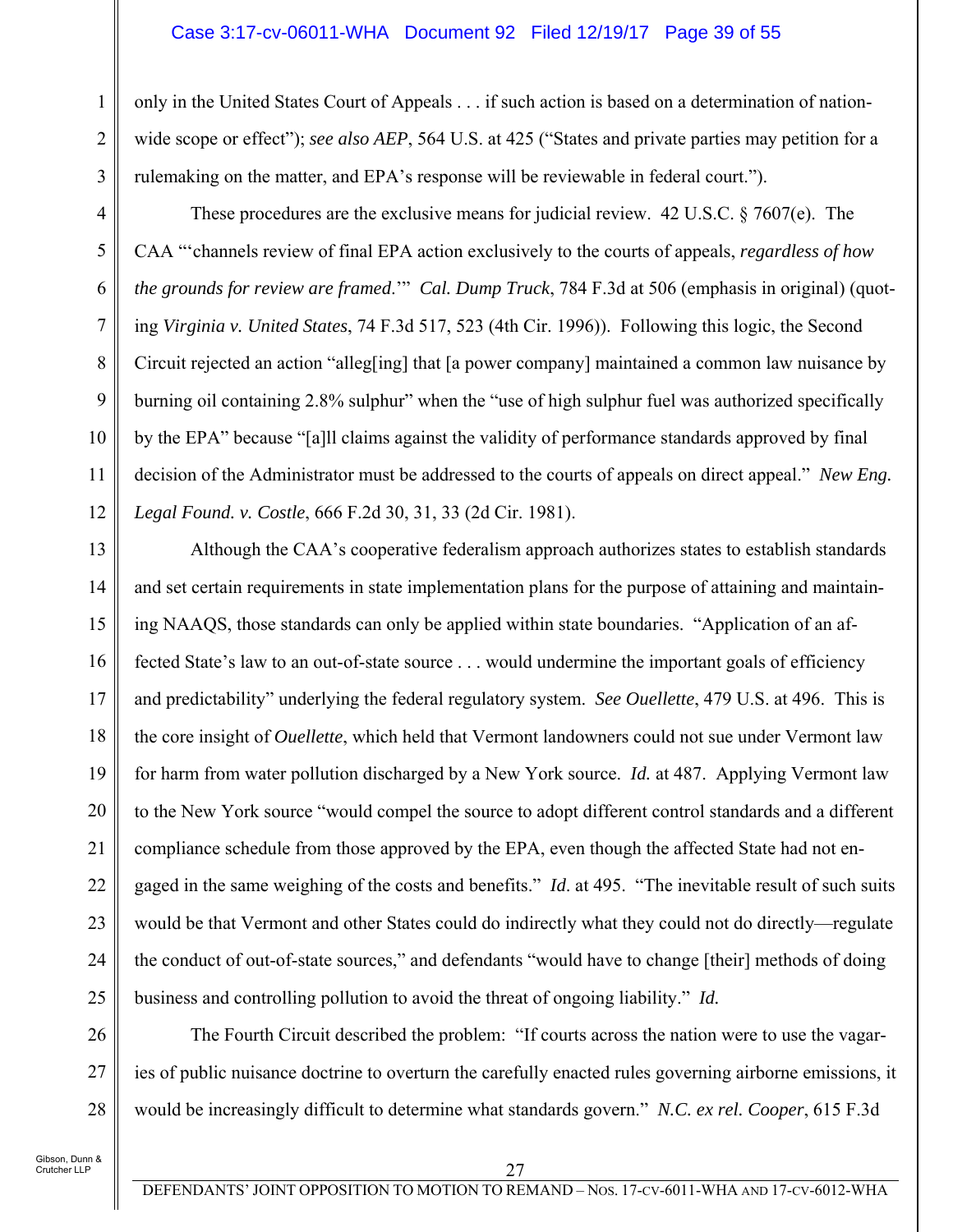at 298. "An EPA-sanctioned state permit may set one standard, a judge in a nearby state another, and a judge in another state a third. Which standard is the hapless source to follow?" *Id.* at 302. Indeed, there would be no effective *federal* standard.

Plaintiffs' arguments are unpersuasive. *First*, in arguing against CAA preemption, Plaintiffs accuse Defendants of "purport[ing] to locate the necessary clear manifestation of a congressional intent to federalize the People's state-law claims in CAA sections 304(a) and 307(b)," which they claim have no preemptive force. Mot. 22. But as explained above, the CAA's *comprehensive administrative scheme*, not just those two clauses, completely preempts these claims. Complete preemption applies where, as here, Congress "sets forth a comprehensive civil enforcement scheme that completely preempts state-law causes of action within the scope of these civil enforcement provisions." *Fossen v. Blue Cross & Blue Shield of Mont., Inc.*, 660 F.3d 1102, 1107 (9th Cir. 2011) (alterations omitted).

12 13 14 15 16 17 18 19 20 *Second*, Plaintiffs note that the Supreme Court has so far recognized complete preemption in only three contexts. Mot. 22. But federal courts in California have found many statutes to completely preempt state-law causes of action.<sup>19</sup> Plaintiffs point to cases that declined to find the CAA completely preempted the particular state-law claims asserted in those cases. *See* Mot. 23 & n.13. But those cases challenged in-state emissions*. See, e.g.*, *Her Majesty the Queen*, 874 F.2d at 343 ("[P]laintiffs are suing a Michigan facility under Michigan law"); *Cerny v. Marathon Oil Corp.*, 2013 WL 5560483, at \*8 (W.D. Tex. Oct. 7, 2013) ("[S]ource state nuisance claims are not preempted"); *Gutierrez v. Mobil Oil Corp.*, 798 F. Supp. 1280, 1284 (W.D. Tex. 1992) ("[S]tates have the right and jurisdiction to regulate activities occurring within the confines of the state").

21 22 23 *Third*, Plaintiffs contend that their claim is not preempted because "the CAA does not provide 'the exclusive cause of action' for air pollution" given that it "expressly preserves state law." Mot. 22. This misreads the CAA's savings clauses. As explained earlier, the CAA permits only a limited

24

1

2

3

4

5

6

7

8

9

10

11

27 28 *v. PMC-Sierra*, *Inc*., 164 F. Supp. 2d 1142, 1152 (N.D. Cal. 2001) (U.N. Convention on Contracts for the International Sale of Goods); *Worth v. Universal Pictures, Inc*., 5 F. Supp. 2d 816, 823 (C.D. Cal. 1997) (Copyright Act).

<sup>25</sup> 26  $\overline{a}$ <sup>19</sup> *See, e.g.*, *Hall v. N. Am. Van Lines*, *Inc*., 476 F.3d 683, 688–89 (9th Cir. 2007) (Carmack Amendment); *In re Miles*, 430 F.3d 1083, 1092 (9th Cir. 2005) (Section 303(i) of the Bankruptcy Code); *Botsford v. Blue Cross & Blue Shield of Mont. Inc.*, 314 F.3d 390, 399 (9th Cir. 2002) (Federal Employees Health Benefits Act); *Fadhliah v. Societe Air Fr.*, 987 F. Supp. 2d 1057, 1061 (C.D. Cal. 2013) (Montreal Convention); *Cont'l Ins. Co. v. Kawasaki Kisen Kasha Ltd.*, 542 F. Supp. 2d 1031, 1037 (N.D. Cal. 2008) (federal maritime law and Carriage of Goods by Sea Act); *Asante Techs.*, *Inc.*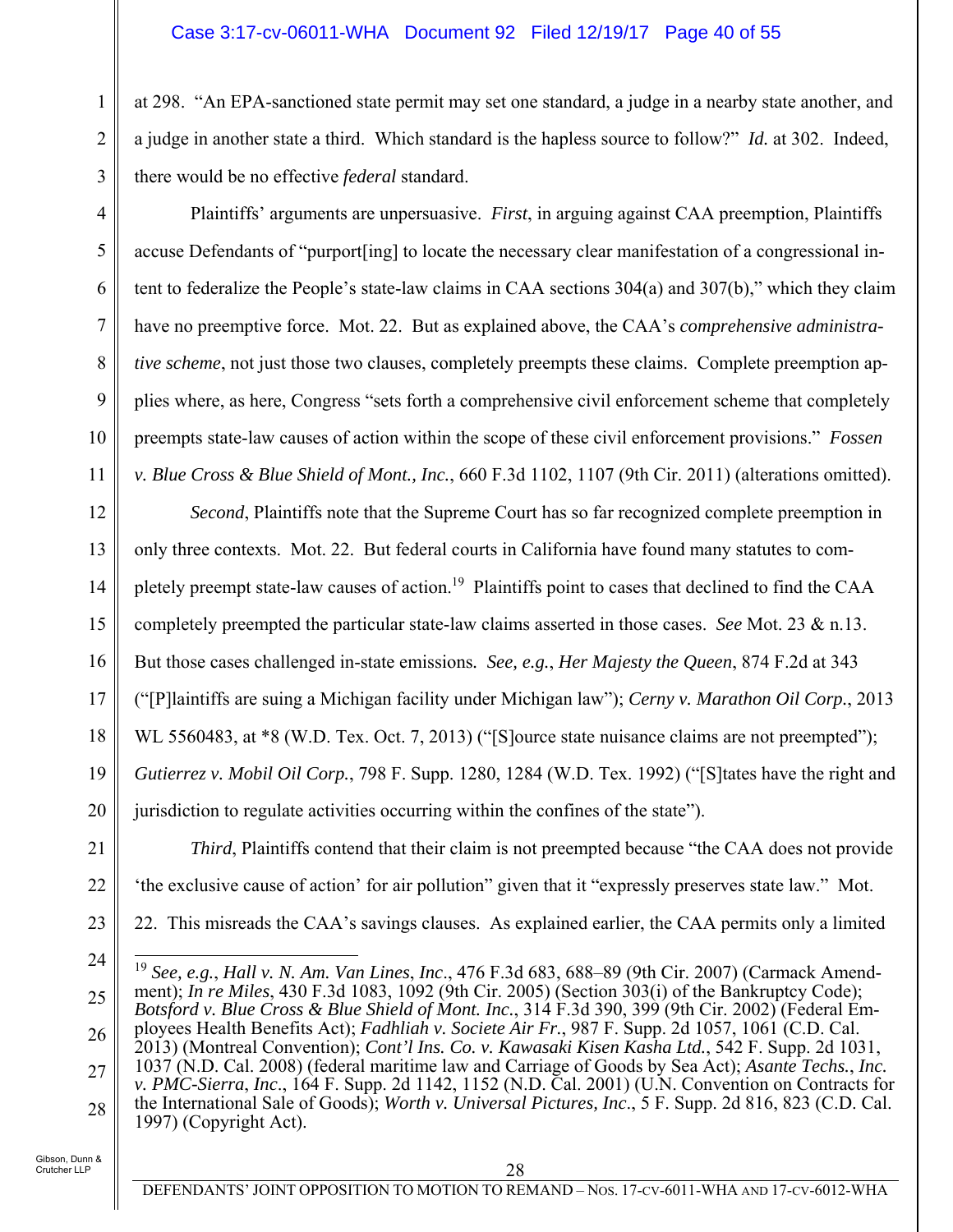### Case 3:17-cv-06011-WHA Document 92 Filed 12/19/17 Page 41 of 55

role for state common law and it cannot extend to the sort of inherently multi-state and multi-national emissions issues that Plaintiffs seek to address here. The CAA "entrusts such complex balancing to EPA in the first instance, in combination with state regulators." *AEP*, 564 U.S. at 427. This is sensible: "The expert agency is surely better equipped to do the job than individual . . . judges issuing ad hoc, case-by-case injunctions." *Id.* at 428. "Where Congress has chosen to grant states an extensive role in the [CAA's] regulatory regime . . . , field and conflict preemption principles caution at a minimum against according states a wholly different role and allowing state nuisance law to contradict joint federal-state rules so meticulously drafted." *N.C. ex rel. Cooper*, 615 F.3d at 303.<sup>20</sup>

9 10

11

12

13

14

15

16

17

18

19

20

21

1

2

3

4

5

6

7

8

**eral Lands and at the Direction of the Federal Government 1. The Actions Are Removable Under the Outer Continental Shelf Lands Act** 

**D. The Actions Are Removable Because They Are Based on Defendants' Activities on Fed-**

This Court has jurisdiction over these cases under OCSLA, 43 U.S.C. § 1331, *et seq.*, which grants federal district courts original jurisdiction over actions that "aris[e] out of, or in connection with . . . *any operation* conducted on the outer Continental Shelf which *involves exploration, development, or production* of the minerals, of the subsoil and seabed of the [OCS], or which involves rights to such minerals." 43 U.S.C. § 1349(b) (emphasis added). Plaintiffs do not dispute that Defendants<sup>21</sup> have significant operations on the OCS. Moreover, Plaintiffs allege that *all* of Defendants' extraction and production activities—including those on the OCS—were a factor that caused Plaintiffs' injuries. *See, e.g.*, Compl.  $\P$ [3, 10, 52, 56. Accordingly, both elements of OCSLA jurisdiction are satisfied: (1) Defendants' complained-of activities "constituted an 'operation' 'conducted on the [OCS]' that  $\overline{\phantom{a}}$ 20 Plaintiffs' reliance on *Marin General Hospital v. Modesto & Empire Traction Co.*, 581 F.3d 941 (9th Cir. 2009), is misplaced. There, plaintiffs' claims were not preempted by ERISA because they

- 22 23 24 related to a separate, oral contract outside the scope of the ERISA plan, creating an "independent legal duty." *Id.* at 950–51. Here, however, Plaintiffs' claims fall squarely within the scope of the CAA. Plaintiffs' position that there can never be complete preemption if there is an independent legal duty is "nothing short of bizarre," see Mot. 24, as every complete preemption case necessarily entails an alleged violation of an independent legal duty under state law, which is displaced by operation of the federal law. *See, e.g.*, *Aetna Health*, 542 U.S. at 204 (finding state law claims completely
- 25 preempted by ERISA); *Botsford*, 314 F.3d at 399 (finding state-law fraud claim completely preempted by Federal Employees Health Benefits Act).
- 26 27 28 21 As noted earlier, in assessing its removal jurisdiction, the Court must assume *arguendo* that Plaintiffs are correct in contending that all of the actions of Defendants' various subsidiaries and affiliates (some of which occurred on the OCS and in federal enclaves) may be imputed to the parent companies that Plaintiffs have chosen to sue. *See supra* at 7 n.4. Several of the actual Defendants sued here (as opposed to their affiliates) deny that they have any such operations in the OCS or in the U.S.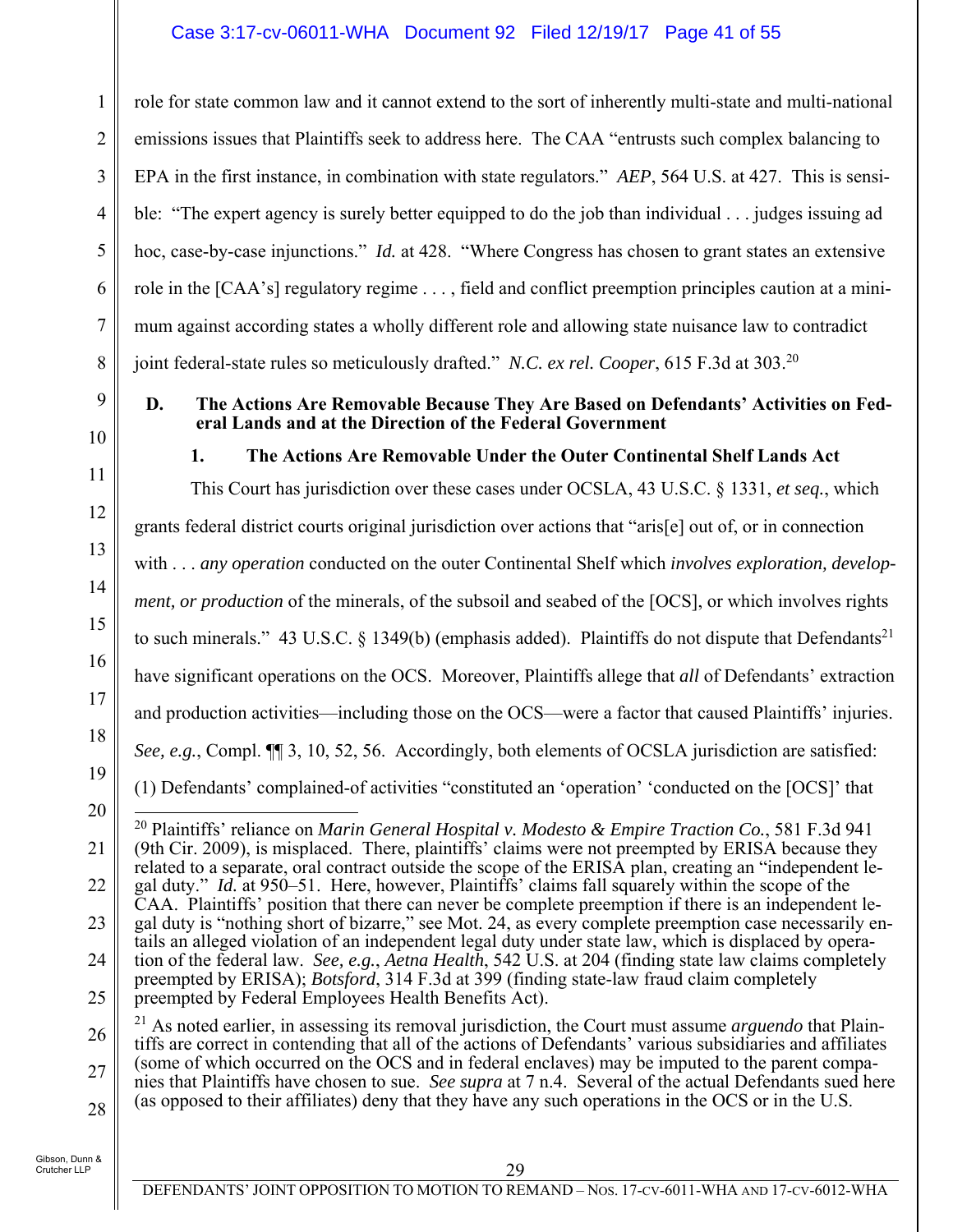#### Case 3:17-cv-06011-WHA Document 92 Filed 12/19/17 Page 42 of 55

involved the exploration and production of minerals," and (2) the "case 'arises out of, or in connection with' the operation." *Deepwater Horizon*, 745 F.3d at 163.

Defendants easily satisfy the first prong of OCSLA's jurisdictional test. Defendants and/or their affiliates operate a large share of the "more than 5,000 active oil and gas leases on nearly 27 million OCS acres" administered by the Department of the Interior ("DOI") under OCSLA. NOR ¶ 52. Defendants historically have produced a substantial volume of oil and gas from the OCS—federal data suggests as much as a third of domestic production in some years. *Id*.<sup>22</sup> Plaintiffs target this conduct, alleging that Defendants have caused a public nuisance by "engag[ing] in massive fossil fuel production." Compl. ¶¶ 3, 52, 55. Plaintiffs acknowledge that their claims sweep in all of Defendants' production, which necessarily includes substantial production on the OCS. *See* Mot. 25 (acknowledging that Plaintiffs' claims are "not dependent on any one subset of defendants' fossil fuel production activities"). The allegedly tortious activities thus necessarily include operations conducted on the OCS that involve the "exploration and production of minerals." *Deepwater Horizon*, 745 F.3d at 163.

15 16 17 18 19 20 21 22 23 Plaintiffs claim the first element for OCSLA jurisdiction fails because these cases do not "involv[e] injuries caused by a single catastrophic oil spill from a blowout on a platform on the OCS." Mot. 25. But OCSLA jurisdiction is not reserved for oil-spill cases, and courts have adopted a "broad reading of the jurisdictional grant of section 1349." *EP Operating Ltd. P'ship v. Placid Oil Co.*, 26 F.3d 563, 569 (5th Cir. 1994); *see also Laredo Offshore Constructors, Inc. v. Hunt Oil Co.*, 754 F.2d 1223, 1228–29 (5th Cir. 1985) (OCSLA jurisdiction in dispute over nonpayment of contract for construction of OCS platform); *Amoco Prod. Co. v. Sea Robin Pipeline Co.*, 844 F.2d 1202, 1203–04 (5th Cir. 1988) (OCSLA jurisdiction in contract dispute over sale of natural gas from the OCS). Defendants also satisfy the second prong of OCSLA's jurisdictional test, because under Plain-

tiffs' own theory, their claims "arise[] out of or in connection with" OCS operations. *Deepwater* 

25

24

1

2

3

4

5

6

7

8

9

10

11

12

13

14

<sup>26</sup> 27 28  $\overline{a}$  $^{22}$  In 2005, a DOI official testified before Congress that leases on the OCS accounted for 30 percent of America's domestic oil production. Thomson Decl., Ex. 20. For example, BOEM data suggests that active producing leases on the OCS associated with subsidiaries or affiliates of Defendants Chevron, Shell, Exxon, and BP are lessees or operators have produced over 4 billion barrels of crude oil and over 29 billion MCF of natural gas. Couvillion Decl. ¶¶ 9, 12 & Ex. C.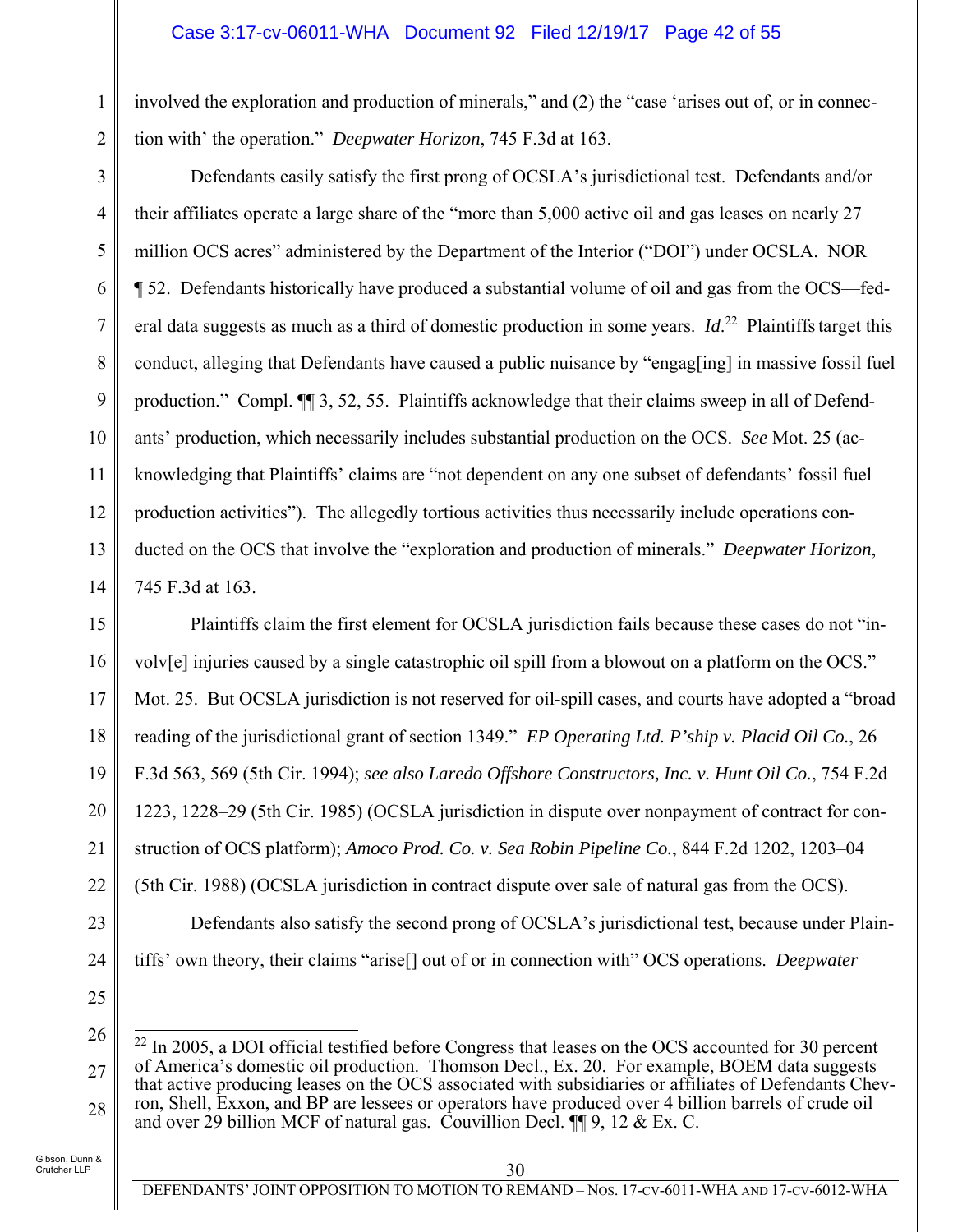#### Case 3:17-cv-06011-WHA Document 92 Filed 12/19/17 Page 43 of 55

*Horizon*, 745 F.3d at 163. Plaintiffs' theory of causation is as follows: (1) "Defendants have produced massive quantities of fossil fuels that, when combusted, emit carbon dioxide, the most important greenhouse gas"; (2) the "greenhouse gases from the usage of defendants' fossil fuels remain in the atmosphere for long periods of time"; and (3) the "cumulative greenhouse gases in the atmosphere attributable to each Defendant has increased the global temperature and contributed to sea level rise[.]" Compl. ¶ 52. Based on Plaintiffs' allegations, their alleged injuries necessarily arise out of, or in connection with, the substantial OCS extraction. Compl. ¶¶ 3, 52, 55. The fact that Plaintiffs' alleged injuries "occurred because of the [Defendants'] 'operations' in exploring for and producing oil on the [OCS] cannot be contested." *See Deepwater Horizon*, 745 F.3d at 163. Thus, unless Plaintiffs disavow their own theory of the case, they cannot contest this element.

11 12 13 14 15 16 17 18 19 20 21 22 23 Plaintiffs argue that OCSLA's second prong is not satisfied unless Defendants can show that Plaintiffs "would have suffered *no* global warming injury . . . in the absence of defendants' operations on the OCS." Mot. 25 (emphasis added). But, taking Plaintiffs' theory as true, some portion of their injuries—*i.e.*, some amount of sea-level rise—is attributable to Defendants' fossil-fuel extraction on the OCS. Having alleged that Defendants' "massive" worldwide production of fossil fuels caused their injuries, Plaintiffs cannot claim the substantial portion of that production occurring on the OCS did *not* cause their injuries. The "arises out of, or in connection with" test "implies a broad jurisdictional grant under § 1349," and by Plaintiffs' own causal theory, some portion of their alleged injuries would not have occurred absent Defendants' operations on the OCS. *Tenn. Gas Pipeline v. Hous. Cas. Ins. Co.*, 87 F.3d 150, 155 (5th Cir. 1996); *see also Ronquille v. Aminoil Inc.*, 2014 WL 4387337, at \*2 (E.D. La. Sept. 4, 2014) (finding second prong satisfied because "*at least part* of the work that Plaintiff allege[d] caused his exposure to asbestos arose out of or in connection with Shell's OCS operations" (emphasis added)).

24

25

26

27

28

1

2

3

4

5

6

7

8

9

10

Plaintiffs again seek to have it both ways by arguing that OCSLA removal cannot be based on downstream "sales and consumption" of oil extracted on the OCS and that removal here would "open federal courts to all kinds of cases having any connection at all to fossil fuels that originated from production on the OCS." Mot. 26 (citing *ANR Pipeline Co. v. Conoco, Inc.*, 646 F. Supp. 439, 444 (W.D. Mich. 1986)). Unlike in *ANR Pipeline* and the other cases Plaintiffs cite, Plaintiffs claim that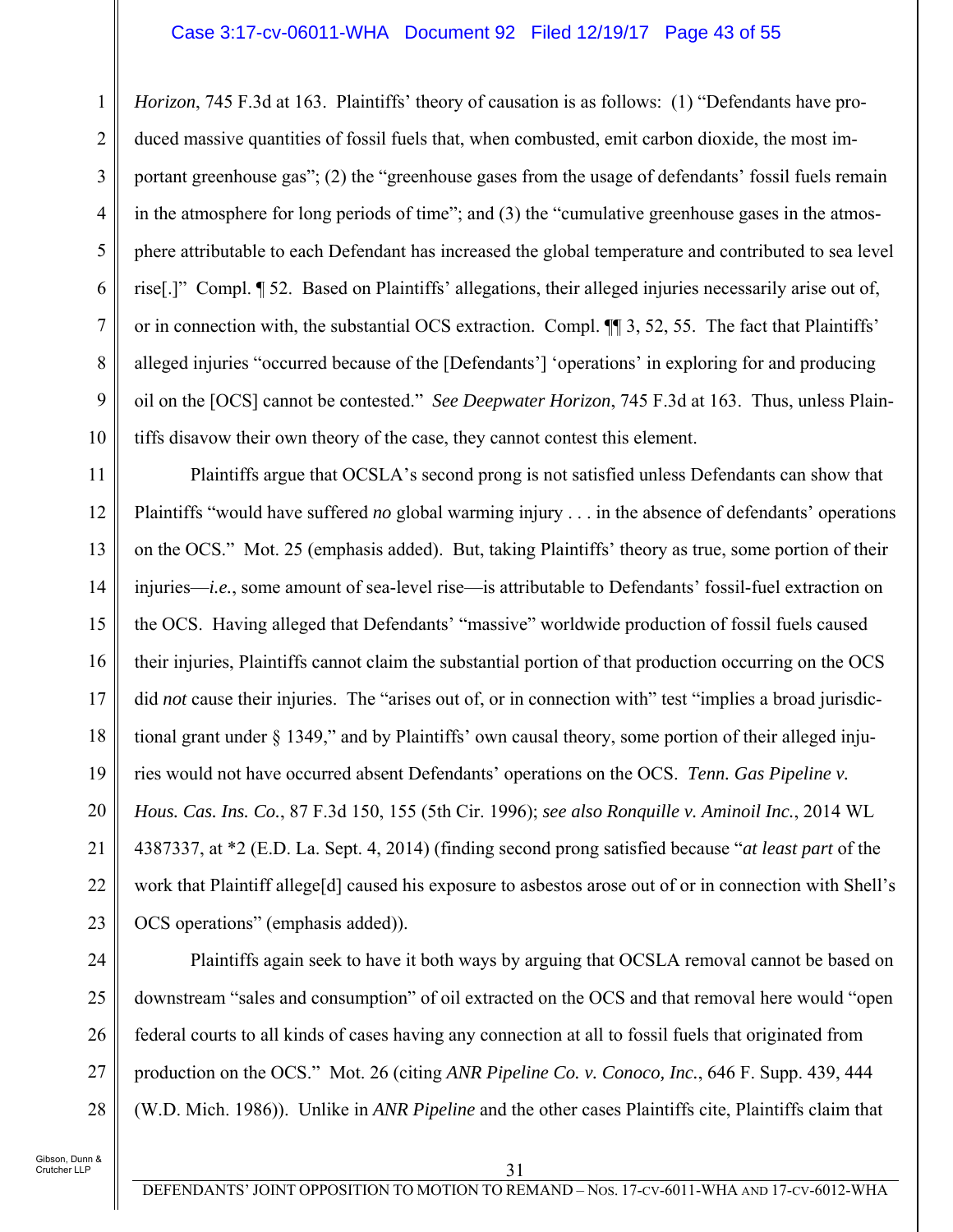#### Case 3:17-cv-06011-WHA Document 92 Filed 12/19/17 Page 44 of 55

Defendants created a public nuisance by *extracting* fossil fuels, including from the OCS. Indeed, Plaintiffs deliberately opted *not* to sue the downstream emitters—including themselves—who purchased and used the fossil fuels. Because the allegations are focused on fossil-fuel *production*, finding OCSLA jurisdiction here would not open the courts to run-of-the-mill breach-of-contract cases only "remotely" connected to "offshore wells." *See ANR Pipeline*, 646 F. Supp. at 444.<sup>23</sup>

6 7 8 9 10 11 12 13 14 15 16 17 18 19 Courts have also held that OCSLA provides federal jurisdiction over any dispute that could "alter[]the progress of production activities on the OCS" and thus "threaten[] to impair the total recovery of the federally-owned minerals from the reservoir or reservoirs underlying the OCS." *Amoco Prod. Co.*, 844 F.2d at 1210; *see also EP Operating*, 26 F.3d at 570 (applying "impaired recovery" test); *United Offshore Co. v. S. Deepwater Pipeline Co.*, 899 F.2d 405, 407 (5th Cir. 1990) (same). Here, Plaintiffs seek potentially billions of dollars in abatement funds to provide for infrastructure purportedly made necessary by the alleged nuisance. *See* Compl., Relief Requested. That extraordinary relief would discourage substantial OCS production and impact the future viability of the federal OCS leasing program, potentially costing the federal government hundreds of millions of dollars. Because this action could substantially interfere with OCSLA's congressionally-mandated goal of obtaining the largest "total recovery of the federally-owned minerals" underlying the OCS, *Amoco Prod. Co.*, 844 F.2d at 1210, it falls within the "legal disputes . . . relating to resource development on the [OCS]" that Congress intended to be heard in the federal courts, *Laredo Offshore*, 754 F.2d at 1228. *See* 43 U.S.C. §§ 1802(1), (2).

20

1

2

3

4

<sup>21</sup> 22 23 24 25 26 27 28  $\overline{a}$ <sup>23</sup> Plaintiffs' reliance on *ANR Pipeline* is thus misplaced. There, the plaintiff sought a declaration that it was not required to purchase natural gas from the defendant under certain offshore and onshore Gas Purchase contracts due to a *force majeure*. 646 F. Supp. at 440. The defendant removed under OCSLA, but the court remanded the declaratory judgment action because it disagreed that the anticipated breach-of-contract action would necessarily arise under OCSLA. *Id.* at 444. The court did "not believe that Congress intended that every offshore contract for the *sale* and/or resale of natural gas be looked at as a contract which involves the exploration, development or production of minerals of the subsoil and seabed of the OCS." *Id. ANR Pipeline* thus has no bearing on this case, which does not involve a contract for the sale of offshore gas, but rather involves the extraction of fossil-fuel on the OCS. The other cases cited by Plaintiffs are similarly inapposite. *See Stutes v. Gulfport Energy Corp.*, 2017 WL 4286846, at \*9 (W.D. La. June 30, 2017) (granting motion to remand where "[i]t was undisputed that . . . *none* of the operations that gave rise to the alleged violations . . . occurred on the OCS" (emphasis added)); *Bd. of Comm'rs of the Se. La. Flood Prot. Auth.-E. v. Tenn. Gas Pipeline Co., LLC*, 29 F. Supp. 3d 808, 837, 864 (E.D. La. 2014) (declining to find OCSLA jurisdiction where plaintiffs limited the complaint to non-OCS oil and gas activities allegedly causing erosion).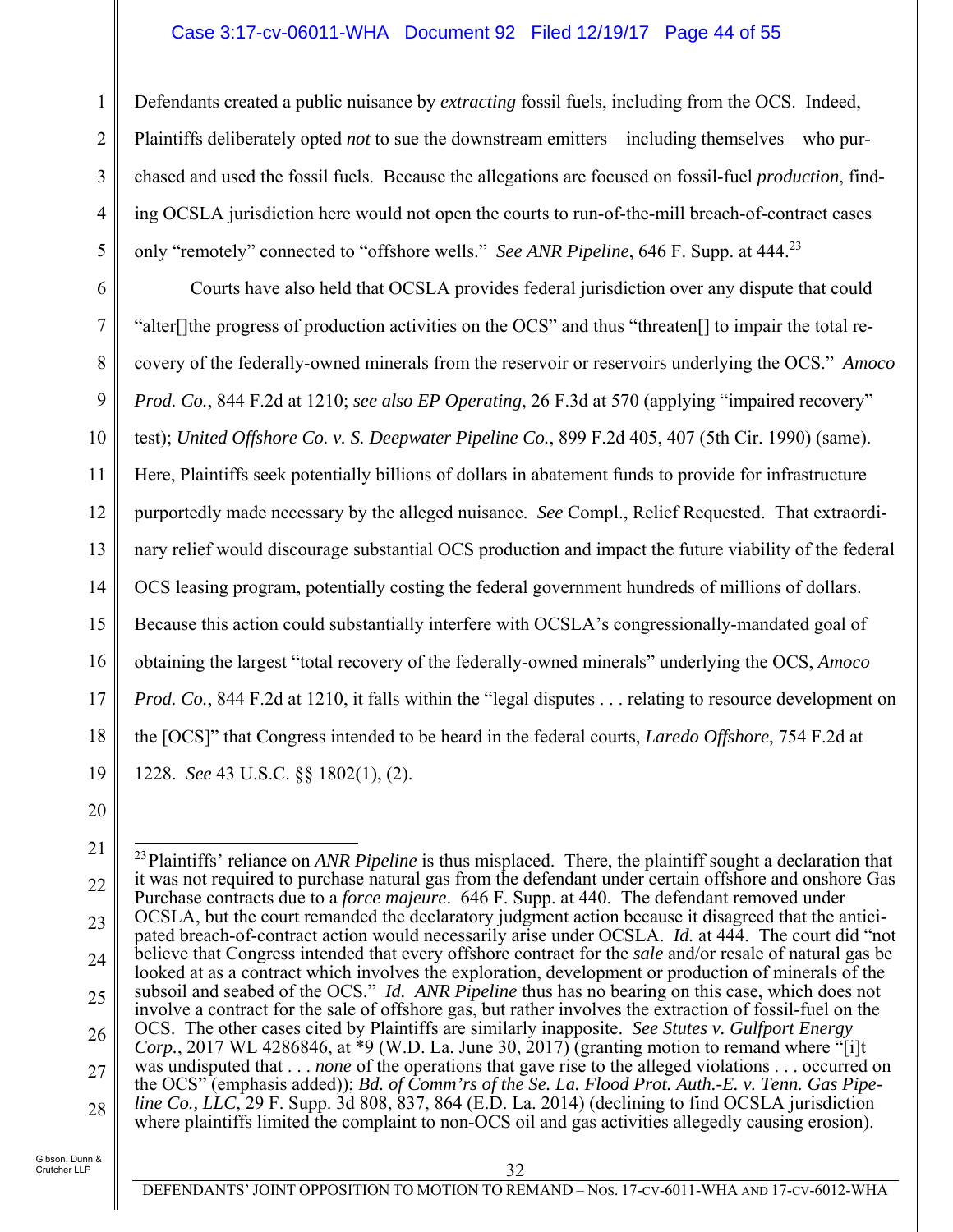#### **2. The Actions Are Removable As Arising From Acts on Federal Enclaves**

Plaintiffs base their claims on conduct and injuries suffered on federal enclaves. "Federal courts have federal question jurisdiction over tort claims that arise on 'federal enclaves.'" *Durham*, 445 F.3d at 1250; *see also Klausner v. Lucas Film Entm't Co., Ltd.*, 2010 WL 1038228, at \*4 (N.D. Cal. Mar. 19, 2010) (identifying where the "alleged unlawful acts took place" and holding that federal enclave doctrine applied).

Defendants have long engaged in producing and promoting fossil fuels on federal enclaves. *See, e.g.*, Compl. ¶¶ 2–5. Plaintiffs do not challenge the federal enclave status of the property at issue in these cases, and Defendants maintained production operations on federal enclaves and promoted the use of fossil fuels across the country, including on military bases and other federal enclaves. For example, Standard Oil Co. (Chevron's predecessor) operated Elk Hills Naval Petroleum Reserve (the "Reserve"), a federal enclave, for most of the twentieth century. *See* NOR, Ex. H; Thomson Decl., Exs. 21–23 (Executive Order and California statutes relating to federal jurisdiction); *see also infra* Section III.D.3; *Azhocar v. Coastal Marine Servs., Inc*., 2013 WL 2177784, at \*1 (S.D. Cal. May 20, 2013) (federal enclaves include military bases, federal facilities, and national forests and parks).

16 17 18 19 20 21 22 23 24 25 26 27 28 Federal enclave jurisdiction will lie as long as "pertinent events" on which liability is based took place on a federal enclave. *See Rosseter v. Indus. Light & Magic*, 2009 WL 210452, at \*2 (N.D. Cal. Jan. 27, 2009); *see also Stiefel v. Bechtel Corp.*, 497 F. Supp. 2d 1138, 1148 (S.D. Cal. 2007); *Klausner*, 2010 WL 1038228, at \*1, \*4 (finding federal enclave jurisdiction for employment discrimination claim where "alleged unlawful acts" took place on the federal enclave even though plaintiffs' employment was based elsewhere). Plaintiffs' reliance on *Ballard v. Ameron International Corp*., 2016 WL 6216194 (N.D. Cal. Oct. 25, 2016), is misplaced. Federal jurisdiction over a claim is proper even if conduct occurs both inside and outside of a federal enclave if the "federal interest" in regulating the conduct at issue is high enough. *See id*. at \*3. Unlike in *Ballard*, where the defendant did not "offer[] any facts" to establish the requisite federal interest, *id.*, Defendants here have identified a plethora of federal interests, from federalism to foreign affairs. *See supra* Sections III.A–B. Similarly, *In re High-Tech Employee Antitrust Litigation* is distinguishable because unlike here, no elements of the claim occurred on a federal enclave. 856 F. Supp. 2d 1103, 1126 (N.D. Cal. 2012).

8

9

10

11

12

13

14

15

1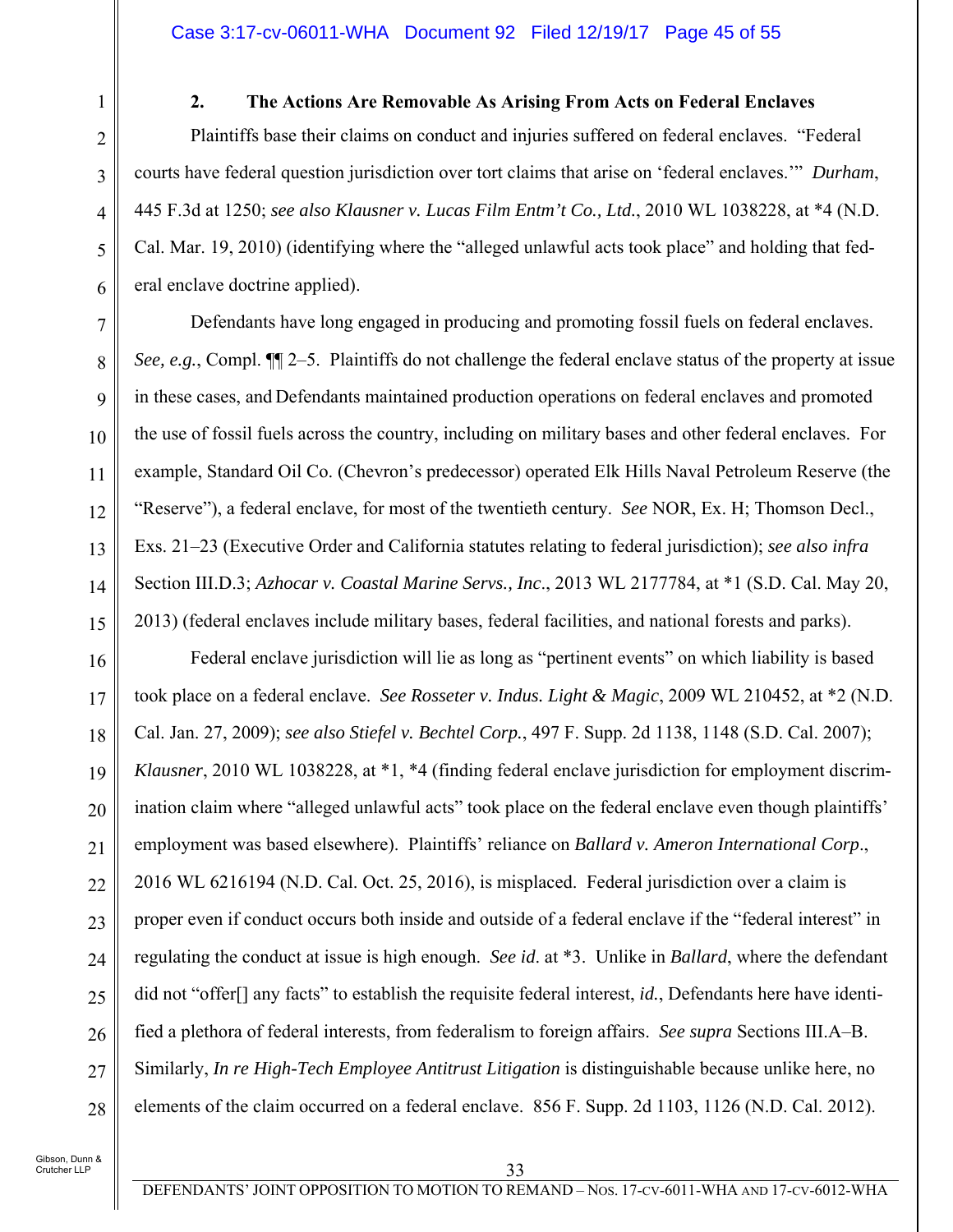### Case 3:17-cv-06011-WHA Document 92 Filed 12/19/17 Page 46 of 55

Federal jurisdiction is also proper here because Plaintiffs allege injuries to federal enclaves within their territory. Plaintiffs broadly assert damages to all of the property within their boundaries, *see* Compl. ¶¶ 84–91; SF Compl. ¶¶ 85–92, which includes federal enclaves, including the Presidio, which is waterfront property. *See Klausner*, 2010 WL 1038228, at  $*2-3$ .<sup>24</sup>

### **3. The Actions Are Removable Under the Federal Officer Removal Statute**

These actions are also removable under the Federal Officer Removal Statute (28 U.S.C. § 1442) because Plaintiffs base liability on activities undertaken at the direction of the federal government. Section 1442(a)(1) provides that removal of an action against "any officer (or any person acting under that officer) of the United States or of any agency thereof . . . for or relating to any act under color of such office" is proper. Jurisdiction under the Federal Officer Removal Statute is afforded a "generous interpretation," *Durham*, 445 F.3d at 1252, and "the policy favoring removal 'should not be frustrated by a narrow, grudging interpretation of § 1442(a)(1).'" *Arizona v. Manypenny*, 451 U.S. 232, 242 (1981) (quoting *Willingham v. Morgan*, 395 U.S. 402, 407 (1969)).

"A party seeking removal under section 1442 must demonstrate that (a) it is a 'person' within the meaning of the statute; (b) there is a causal nexus between its actions, taken pursuant to a federal officer's directions, and plaintiff's claims; and (c) it can assert a 'colorable federal defense.'" *Durham*, 445 F.3d at 1251 (citations omitted). Plaintiffs concede the first element. Mot. 27.

Defendants also satisfy the second and third elements. *First*, there is a clear causal nexus between Plaintiffs' claims and Defendants' conduct "acting under" federal officers, a term that is liberally construed. *See Goncalves*, 865 F.3d at 1245. Defendants engaged in the extraction, production, and sale of fossil fuels, conduct that forms the core of Plaintiffs' allegations, under the supervision, direction, and control of federal officers. *See Leite v. Crane Co.*, 749 F.3d 1117, 1124 (9th Cir.

2014). Defendants thus "acted under" federal officers. *Goncalves*, 865 F.3d at 1249.

24

1

2

3

4

5

6

7

8

9

10

11

12

13

14

15

16

17

18

19

20

21

22

23

25

and control of the Navy, providing the government with oil it needed for national security in wartime.

For example, Chevron extracted oil at Elk Hills for the Reserve under the direct supervision

<sup>26</sup> 27 28  $\overline{a}$ <sup>24</sup> Plaintiffs' purported disclaimer of damages on federal property cannot defeat federal jurisdiction because they have not "stipulated" not to pursue such damages and Plaintiffs' allegations include federal enclaves. *Cf. Washington v. Monsanto Co*., 2017 WL 3492132, at \*5 (W.D. Wash. July 28, 2017) (declining federal enclave jurisdiction because plaintiff "avowedly does not seek relief for contamination of federal territories, [meaning] none of its claims arise on federal enclaves").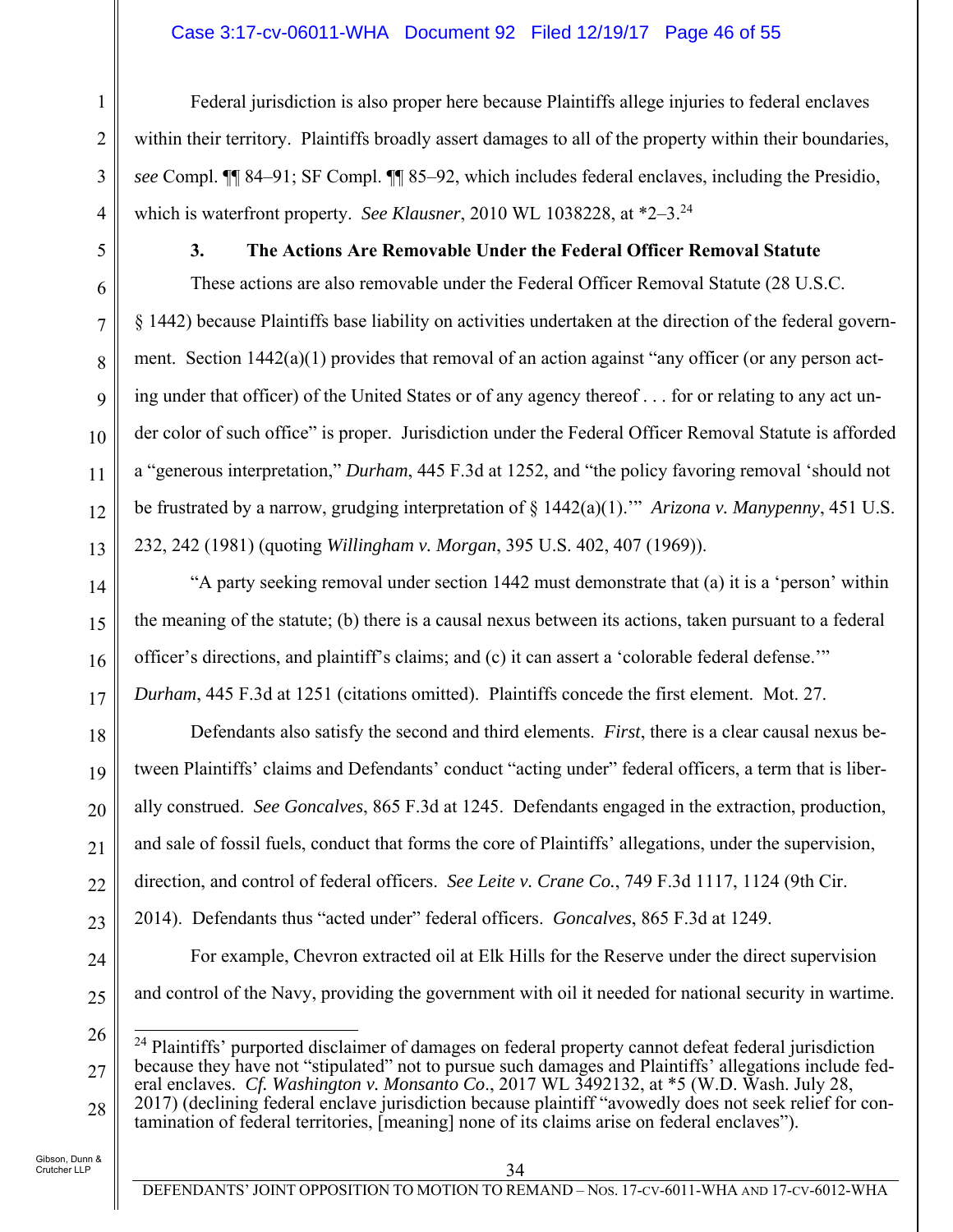| 1                          | See NOR, Ex. H. This Unit Plan Contract ("UPC"), which President Franklin D. Roosevelt approved                                                                                                                                                                                                                                                                                                                                                                                                                                                                                                                                                                                                                                                  |
|----------------------------|--------------------------------------------------------------------------------------------------------------------------------------------------------------------------------------------------------------------------------------------------------------------------------------------------------------------------------------------------------------------------------------------------------------------------------------------------------------------------------------------------------------------------------------------------------------------------------------------------------------------------------------------------------------------------------------------------------------------------------------------------|
| 2                          | and which Standard Oil (a predecessor of Defendant Chevron) signed only under threat of eminent                                                                                                                                                                                                                                                                                                                                                                                                                                                                                                                                                                                                                                                  |
| 3                          | domain condemnation, obligated Standard Oil to produce oil, stating that "the Reserve shall be devel-                                                                                                                                                                                                                                                                                                                                                                                                                                                                                                                                                                                                                                            |
| $\overline{4}$             | oped and operated" to produce "not less than 15,000 barrels of oil per day" until Standard had re-                                                                                                                                                                                                                                                                                                                                                                                                                                                                                                                                                                                                                                               |
| 5                          | ceived its share, thereafter still producing enough oil to cover Standard's operating costs subject to                                                                                                                                                                                                                                                                                                                                                                                                                                                                                                                                                                                                                                           |
| 6                          | the Navy's discretion to change the amount. <i>Id.</i> , Ex. H $\S$ 4(b), 5(f) (emphasis added). The UPC's                                                                                                                                                                                                                                                                                                                                                                                                                                                                                                                                                                                                                                       |
| $\overline{7}$             | terms show the federal government's "full and absolute" power and "complete control" over fossil                                                                                                                                                                                                                                                                                                                                                                                                                                                                                                                                                                                                                                                 |
| 8                          | fuel exploration, production, and sales at the Reserve:                                                                                                                                                                                                                                                                                                                                                                                                                                                                                                                                                                                                                                                                                          |
| 9<br>10                    | The plan was designed to "[a]fford [the] Navy a means of acquiring <i>complete control over</i><br>the development of the entire Reserve and the production of oil therefrom." Id., Ex. H,<br>Recitals $\S 6(d)(i)$ (emphases added).                                                                                                                                                                                                                                                                                                                                                                                                                                                                                                            |
| 11<br>12                   | "[The] Navy shall, subject to the provisions hereof, have the exclusive control over the<br>exploration, prospecting, development, and operation of the Reserve <sup>[.]"</sup> <i>Id.</i> , Ex. H $\S$ 3(a).                                                                                                                                                                                                                                                                                                                                                                                                                                                                                                                                    |
| 13<br>14<br>15             | "[The] Navy shall have full and absolute power to determine from time to time the rate of<br>prospecting and development on, and the quantity and rate of production from, the Re-<br>serve, and may from time to time shut in wells on the Reserve if it so desires." Id., Ex. H<br>$\S$ 4(a) (emphasis added).                                                                                                                                                                                                                                                                                                                                                                                                                                 |
| 16<br>17<br>18<br>19<br>20 | "[A] exploration, prospecting, development, and producing operations on the Reserve"<br>occurred "under the supervision and direction of an Operating Committee" tasked with<br>"supervis[ing]" operations and "requir[ing] the use of sound oil field engineering practices<br>designed to achieve the maximum economic recovery of oil from the reserve." <i>Id.</i> , Ex. H<br>§ 3(b). In the event of disagreement, "such matter shall be referred to the Secretary of the<br>Navy for determination; and his decision in each such instance shall be final and binding<br>upon Navy and Standard." Id., Ex. H § 9(a); accord United States v. Standard Oil Co. of<br>Cal., 545 F.2d 624, 628 (9th Cir. 1976) (confirming this arrangement). |
| 21<br>22                   | The Navy retained ultimate and even "absolute" discretion to suspend production, de-<br>crease the minimum amount of production per day that Standard was entitled to receive,<br>or increase the rate of production. NOR, Ex. H $\S$ 4(b), 5(d)(1).                                                                                                                                                                                                                                                                                                                                                                                                                                                                                             |
| 23                         | The UPC demonstrates that Defendants' activities under federal officers went far beyond sim-                                                                                                                                                                                                                                                                                                                                                                                                                                                                                                                                                                                                                                                     |
| 24                         | ple compliance with the law or participation in a regulated industry. Indeed, Chevron's Elk Hills ac-                                                                                                                                                                                                                                                                                                                                                                                                                                                                                                                                                                                                                                            |
| 25                         | tivity increased as directed by the federal government in response to the 1970s energy crisis when                                                                                                                                                                                                                                                                                                                                                                                                                                                                                                                                                                                                                                               |
| 26                         | Congress enacted the Naval Petroleum Reserves Production Act in 1976. See Chevron U.S.A., Inc. v.                                                                                                                                                                                                                                                                                                                                                                                                                                                                                                                                                                                                                                                |
| 27                         | United States, 110 Fed. Cl. 747, 754 (2013). This law "directed" the Secretary of the Navy to pro-                                                                                                                                                                                                                                                                                                                                                                                                                                                                                                                                                                                                                                               |
| 28                         | duce oil from Elk Hills "at the maximum efficient rate consistent with sound engineering practices                                                                                                                                                                                                                                                                                                                                                                                                                                                                                                                                                                                                                                               |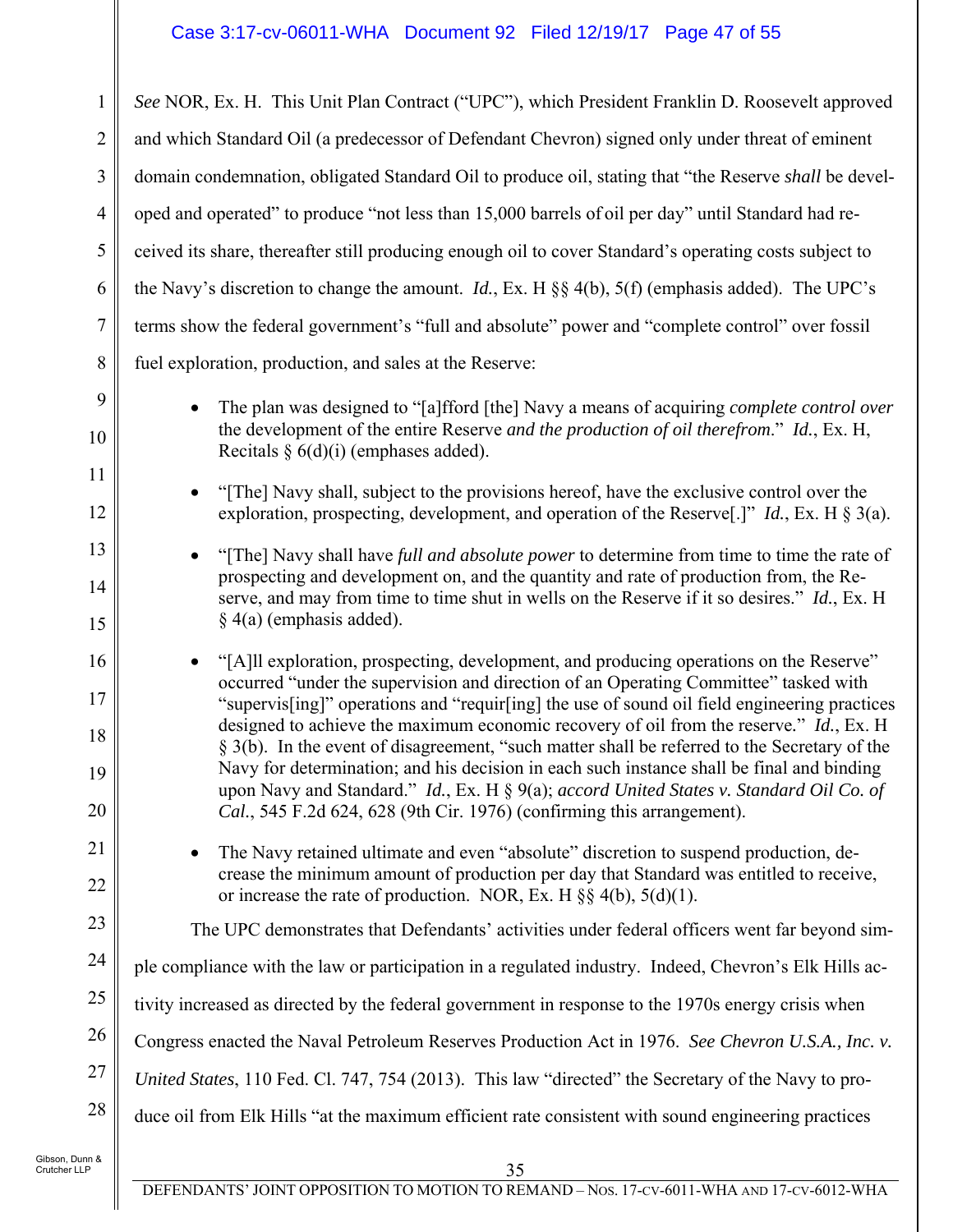### Case 3:17-cv-06011-WHA Document 92 Filed 12/19/17 Page 48 of 55

for a period not to exceed six years after the date of enactment of such Act."25 Pub. L. No. 94-258, 90 Stat. 303 (1976) (codified as amended at 10 U.S.C. § 7422(c)(1)(B)).

3 4 5 6 7 8 9 10 11 12 13 14 15 16 17 In addition, Defendants "acted under" federal officials by extracting and selling oil from OCSLA leases or strategic petroleum reserve leases. *See* NOR ¶¶ 58–59; *supra* Section III.D.1.26 In keeping with OCSLA's objective of "expeditious development of OCS resources," *California v. Watt*, 668 F.2d 1290, 1316 (D.C. Cir. 1981), the Secretary of the Interior is mandated to develop serial leasing schedules "which he determines will best meet national energy needs for the five-year period," 43 U.S.C. § 1344(a). Those leases provide that the lessee-Defendants "*shall*" drill for oil and gas pursuant to *government approved* exploration plans or face cancellation of the lease. NOR, Exs. F, G § 9 (emphasis added); *see also* 30 C.F.R. § 250.180 (noting leases expire at the end of their primary term unless the lessee is engaged in "drilling, well-reworking, or production in paying quantities"). In addition, DOI leases identify entities to whom operator-Defendants *must* sell oil and gas (such as small or independent refiners). NOR, Ex. G. § 15. The leases further require minimum royalty payments on the total value of oil and gas produced. *Id.*, Exs. F, G §§ 5–6. The Strategic Petroleum Reserve, which the DOE is required to maintain as insurance against "the short-term consequences of interruptions in supplies of petroleum products," is supported by both monetary and "inkind" royalties. 42 U.S.C. §§ 6231(a), 6234, 6240; *see also* Thomson Decl., Ex. 24.

There is thus no question that Defendants assist the government in "produc[ing] an item that it needs," and "perform[ing] a job that," without them, "the Government itself would have had to perform." *Watson v. Philip Morris Cos., Inc*, 551 U.S. 142, 153–54 (2007).27 By aiding federal officials in exploring for and extracting fossil fuels at both Elk Hills and on the OCS, Defendants assisted the

Gibson, Dunn & Crutcher LLP

18

19

20

21

22

1

<sup>23</sup> 24  $\overline{\phantom{a}}$ 25 Plaintiffs claim that the Elks Hills UPC requires only "*curtailing* oil" and that it called for "the *reduction* of fossil fuel production." Mot. 29–30. But this ignores the contract's plain language setting a minimum floor of production and Congress's revisions to the UPC, explained above, which ordered that the reserves be operated at maximum capacity for at least 6 six years, subject to extension.

<sup>25</sup>  $26$  Plaintiffs' criticism that the leases attached to the NOR are blank form leases is of no moment because they are representative of signed leases. *See* Couvillion Decl., ¶ 1.

<sup>26</sup> 27 28  $27$  It is irrelevant that Defendants made "voluntary contractual agreements" that place them under control of the federal government. Mot. 27. Under Plaintiffs' theory, the machinists in *Leite* would not have been "act[ing] under" federal officers because they voluntarily chose to work on the naval shipyard and were paid for doing so. But the Ninth Circuit held otherwise. 749 F.3d at 1124.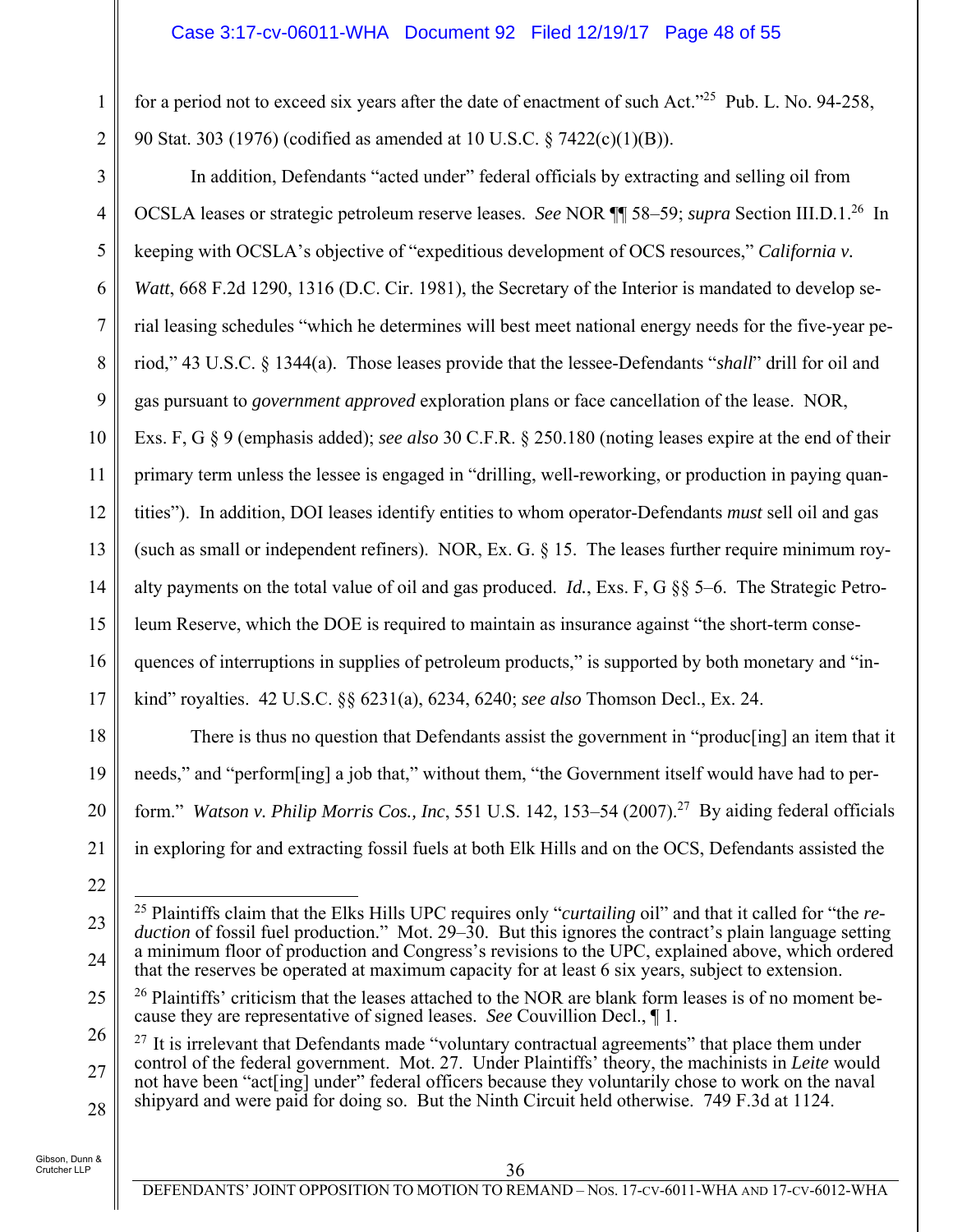#### Case 3:17-cv-06011-WHA Document 92 Filed 12/19/17 Page 49 of 55

government in achieving its objectives of, among other things, promoting "expedited exploration and development of the [OCS] in order to achieve national economic and energy policy goals [and] assure national security." *See Nat. Res. Def. Council, Inc. v. Hodel*, 865 F.2d 288, 291–92 (D.C. Cir. 1988) (citing 43 U.S.C. § 1802).28

5 6 7 8 9 10 11 12 13 14 15 16 17 18 19 20 21 Moreover, under Plaintiffs' own theory, Defendants' actions taken under a federal officer are causally connected to Plaintiffs' claims, a low hurdle that requires Defendants to "show only that the challenged acts occurred *because of* what they were asked to do by the Government." *Goncalves*, 865 F.3d at 1244 (emphasis in original). Defendants engaged in "exploration, prospecting, development, and producing operations," conduct that Plaintiffs allege caused them harm, because Defendants were "asked to do [so] by the Government."29 *Id.*; *see also* Compl. ¶¶ 16, 19, 22, 25, 28 (premising liability on defendants "participat [ing] in the process by which fossil fuels, including raw crude oil, are produced, transported, refined, stored, distributed, marketed, and/or sold"). These types of contractual obligations have routinely been found sufficient to support federal officer removal. For example, in *Goncalves*, a private health insurer's contractual obligation to a federal agency to make "reasonable efforts" to pursue known subrogation claims satisfied the causal-connection prong. 865 F.3d at 1245.30 In *Leite*, the Ninth Circuit found a causal relationship between the plaintiffs' alleged harm—injury from exposure to asbestos used in and around equipment sold to the Navy—and the products provided to the Navy pursuant to a contract. 749 F.3d at 1124. And in *Perez v. Consolidated Tribal Health Project, Inc.*, a causal nexus existed in a slip-and-fall case where a government agency agreement obligated the defendant to maintain and manage its facilities. 2013 WL 1191242, at \*3 (N.D. Cal. Mar. 21, 2013).

22

1

2

3

4

23

24

25

26

27

28

meritorious federal defenses' that are 'more than colorable.'" Mot. 30 (citing NOR ¶ 62). On the

Plaintiffs wrongly contend that Defendants "simply assert that they 'intend to raise numerous

<sup>30</sup> *See also Savoie v. Huntington Ingalls, Inc.*, 817 F.3d 457, 465–66 (5th Cir. 2016) (finding a causal nexus to plaintiff's strict liability claim where defendant was compelled to use asbestos under its contract with the government and the government exercised control to ensure compliance).

 $\overline{a}$ <sup>28</sup> *See also, e.g.*, *Ruppel v. CBS Corp.*, 701 F.3d 1176, 1178 (7th Cir. 2012) (reversing remand where private company supplied to the Navy turbines built with asbestos); *Benson v. Russell's Cuthand Creek Ranch, Ltd.*, 183 F. Supp. 3d 795, 802 (E.D. Tex. 2016) (remand denied where authority delegated to a non-profit to construct levee on private land pursuant to the government's easement).

<sup>29</sup> *See* NOR, Exs. G § 9, H § 3(a)–(b).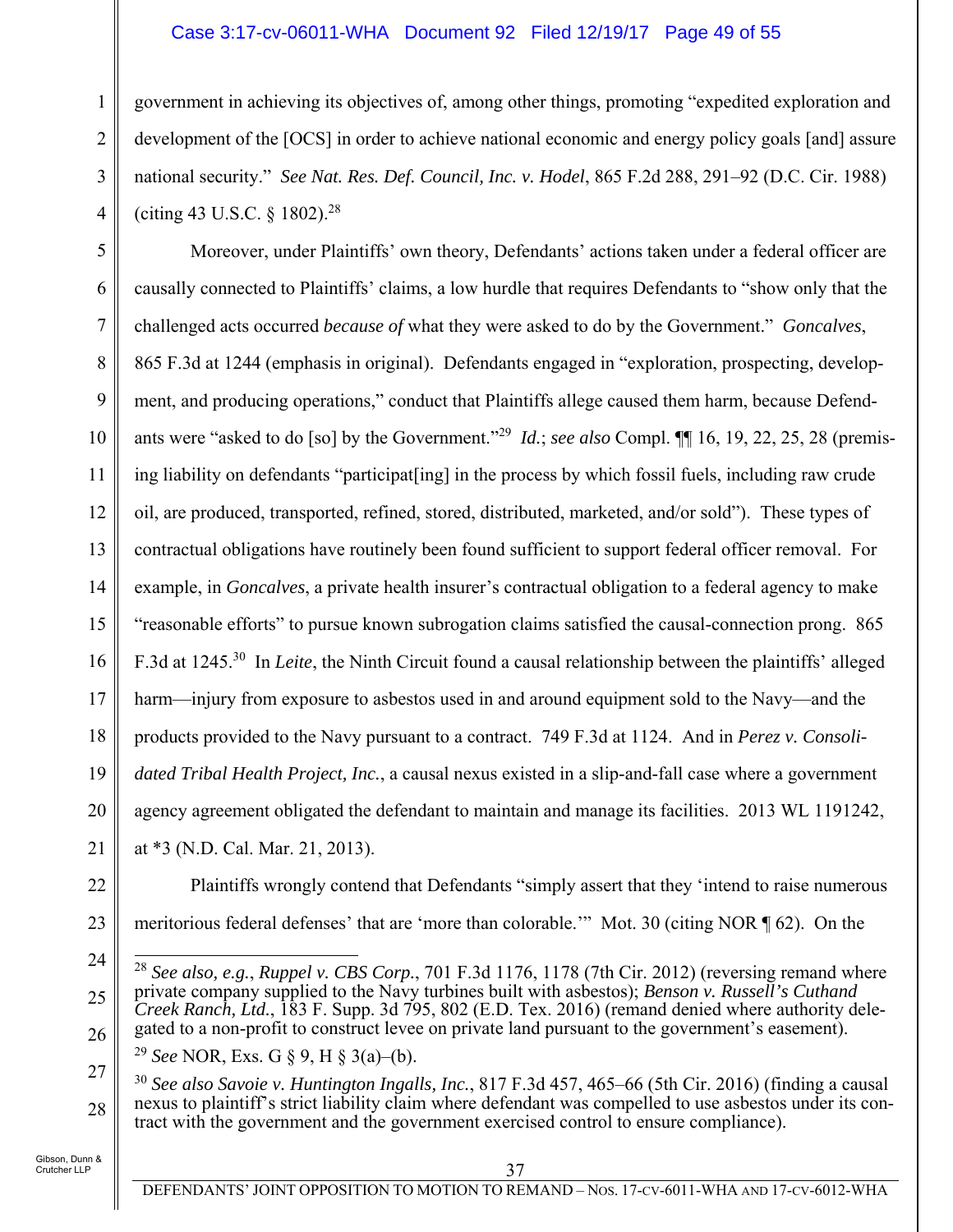#### Case 3:17-cv-06011-WHA Document 92 Filed 12/19/17 Page 50 of 55

contrary, Defendants have shown a more than colorable defense in the form of federal preemption, most notably pursuant to the Clean Air Act. *See supra* Section III.C; *Goncalves*, 865 F.3d at 1249 (holding that preemption is a colorable defense). Plaintiffs admit this defense is colorable enough to warrant a "day in court." Mot. 11 n.3, 13. It is certainly colorable enough to support federal officer removal, as one of the most important justifications for the doctrine is to have immunities sounding in federal law decided in a federal forum. *Watson*, 551 U.S. at 150.

7

1

2

3

4

5

6

8

9

10

#### **E. The Actions Are Removable Under the Bankruptcy Removal Statute**

Plaintiffs contend that (1) the suits are not "related to" any bankruptcy case, (2) they have sued Defendants as an exercise of their governmental police powers, and (3) in any event, equitable factors should compel this Court to remand this case. Not so.

11 12 13 14 15 16 17 18 19 20 21 22 The Bankruptcy Removal Statute, 28 U.S.C. § 1452(a), permits removal of "any claim or cause of action in a civil action other than . . . a civil action by a governmental unit to enforce . . . police or regulatory power . . . if such district court has jurisdiction . . . under Section 1334 of this title," which supplies jurisdiction over cases or matters "*related to*" bankruptcy cases, 28 U.S.C. § 1334(b) (emphasis added). As the Ninth Circuit has underscored, "'related to' jurisdiction is very broad, including nearly every matter directly or indirectly related to [a] bankruptcy." *Sasson v. Sokoloff* (*In re Sasson*), 424 F.3d 864, 868 (9th Cir. 2005) (citations omitted). Actions are removable if they "'could *conceivably* have *any effect* on [an] estate being administered in bankruptcy.'" *In re Fietz*, 852 F.2d at 457 (citation omitted) (emphasis added). Removal is proper even after a bankruptcy plan has been confirmed, where the case "'affect[s] the interpretation, implementation, consummation, execution, or administration of the confirmed plan.'" *In re Wilshire Courtyard*, 729 F.3d 1279, 1289 (9th Cir. 2013) (citation omitted) (alteration in original).

28

Here, Plaintiffs' claims will have an impact on a number of bankruptcy proceedings. Defendants' Notice of Removal asserts that "there are hundreds of non-joined necessary and indispensable parties" and, thus, "many other Title 11 cases that may be related." NOR  $\parallel$  68. Texaco's bankruptcy was offered "[a]s just one example" of a Chapter 11 plan that would be affected by Plaintiffs' claims. *Id.*  $\P$  69. Plaintiffs' broadside attack on the fossil fuel industry will implicate many bankrupt entities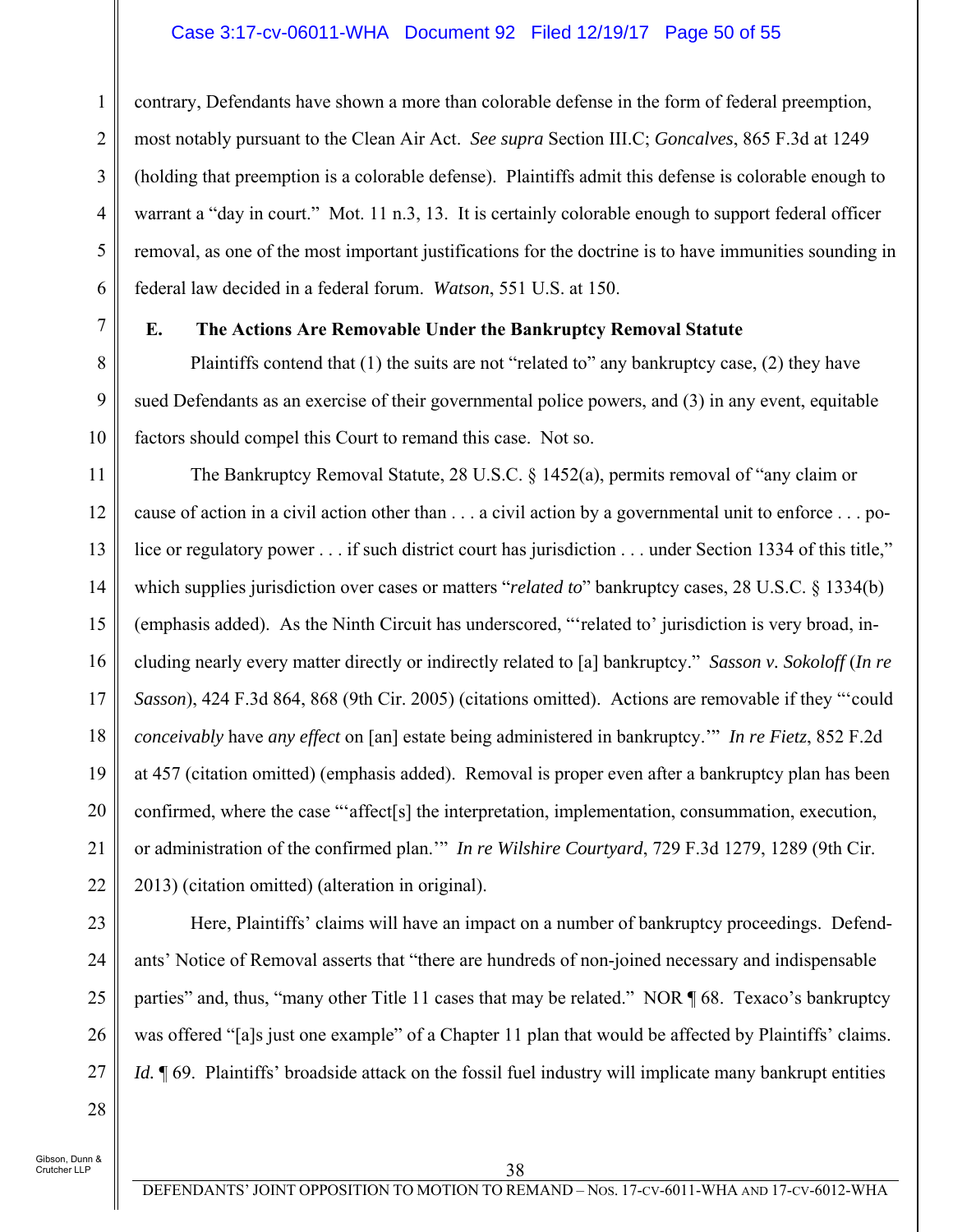#### Case 3:17-cv-06011-WHA Document 92 Filed 12/19/17 Page 51 of 55

in addition to Texaco because the complaint seeks to impose liability for many decades of Defendants' "production and promotion of . . . fossil fuels." Compl. ¶ 95.

3 4 5 6 7 8 9 10 11 12 13 14 15 16 17 18 19 20 21 22 Any liability created for "production and promotion" of "fossil fuels" will not, and cannot, be limited to the named Defendants. The California Supreme Court in "*American Motorcycle* [*Ass'n v. Superior Court*, 20 Cal. 3d 578 (1978),] held . . . that plaintiffs should no longer have the unilateral right to determine which defendant or defendants should be included in an action." *Evangelatos v. Superior Court*, 44 Cal. 3d 1188, 1197 (1988). As a result, the named Defendants possess claims for equitable indemnity against all others engaged in the "production and promotion" of fossil fuels. There are hundreds of such companies, and a substantial number are now, or have previously been, in bankruptcy—thus exposing their estates to liability.<sup>31</sup> Two such companies—Arch Coal and Peabody Energy—are defending against indistinguishable claims in parallel litigation and have already sought relief from the courts administering their bankruptcy proceedings. *See* Mot. for Order Enforcing Discharge, *In re Arch Coal, Inc.*, No. 16-40120 (Bankr. E.D. Mo. Oct. 4, 2017), ECF No. 1598; Mot. for Order Enforcing Discharge, *In re Peabody Energy Corp.*, No. 16-42529 (Bankr. E.D. Mo. Aug. 28, 2017), ECF No. 3362. As Peabody successfully argued, Plaintiffs' claims are irreconcilable with the "implementation, consummation, execution, [and] administration of [Peabody's] confirmed plan." *In re Wilshire*, 729 F.3d at 1289; Mem. Op., *In re Peabody Energy Corp*., No. 16-42529 (Bankr. E.D. Mo. Oct. 24, 2017), ECF No. 3514. This action is thus "related to" those cases and therefore removable. *See, e.g.*, *Parke v. Cardsystems Sols., Inc.*, 2006 WL 2917604, at \*4 (N.D. Cal. Oct. 11, 2006) ("[R]ecent case law suggests that the possibility of indemnification or contribution by the debtor, even in the absence of a formal indemnification agreement, constitutes a conceivable effect so as to trigger 'related to' jurisdiction under Section 1452.").

23 24 25

26

27

28

1

2

Plaintiffs assert that even if their claims *are* "related to" a bankruptcy proceeding, the Court lacks jurisdiction because this litigation was brought "to protect public safety and welfare." Mot. 33. But the exemption for government exercises of police power "is intended to be given a narrow construction" and does not apply where an action "primarily seeks to protect the government's pecuniary interest" or seeks money to pad local budgets rather than vindicate public rights—which is precisely

 $\overline{a}$ <sup>31</sup> *See* Thomson Decl., Ex 25.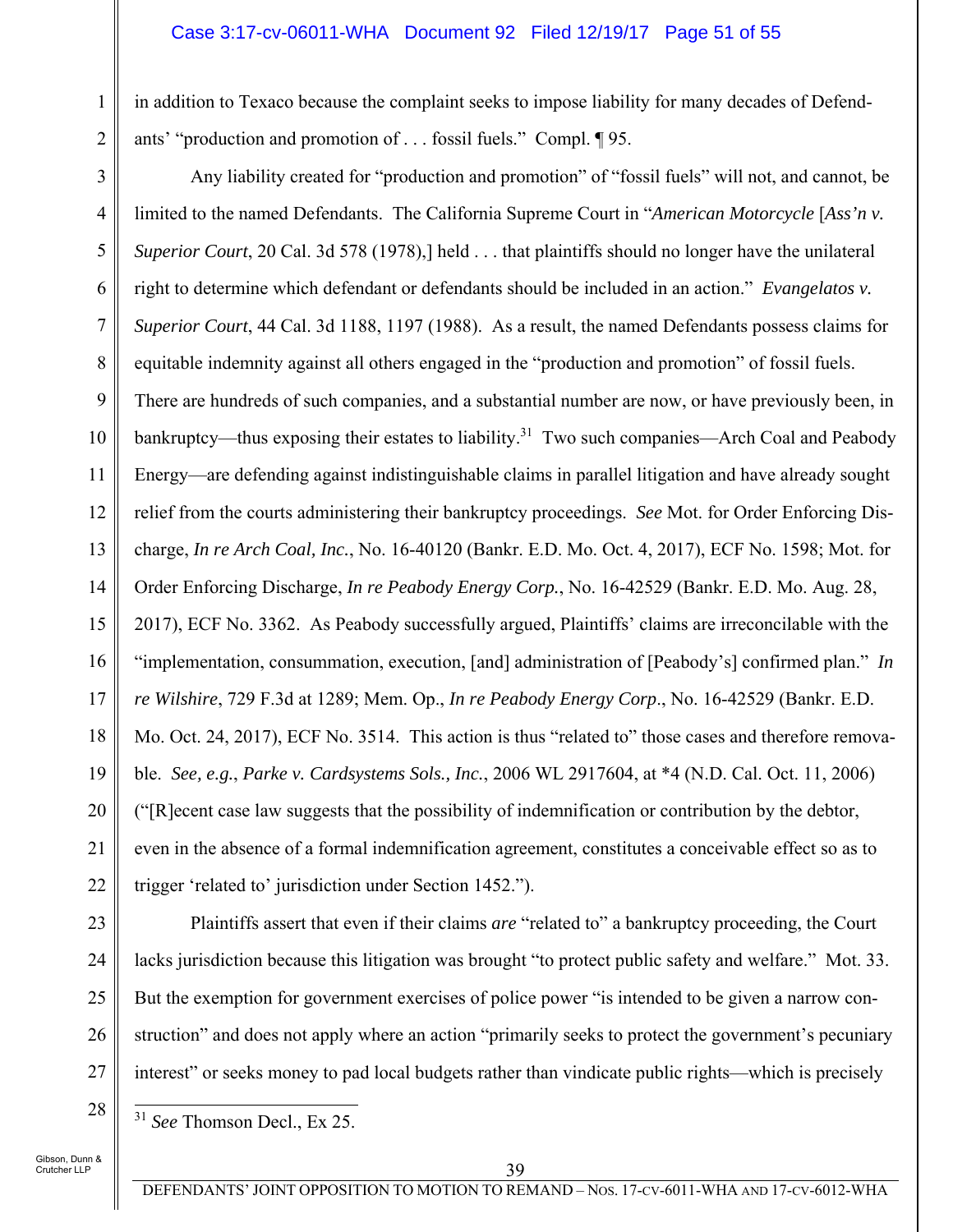#### Case 3:17-cv-06011-WHA Document 92 Filed 12/19/17 Page 52 of 55

what the instant case does. *City & Cty. of S.F. v. PG&E Corp.*, 433 F.3d 1115, 1124 & n.9 (9th Cir. 2006). A March 2015 memorandum authored by counsel-of-record Matthew Pawa, shopping this lawsuit to prospective plaintiffs by touting the pecuniary gain that governments could reap, is telling: "Potential Global Warming Lawsuit for California *to Recover Global Warming Damages*." Thomson Decl., Ex. 26 (emphasis added). Mr. Pawa's memo attempts to persuade putative plaintiffs of imminent profits, positing that the money could be used for all manner of unrelated public infrastructure projects. Mr. Pawa notes, for example, that California could use climate-change litigation to "pay for ... improvements" to the state water system even though "some portion of these costs may be unrelated to global warming." *Id.* at 2–3.

Under these circumstances, Plaintiffs are most aptly described as "seek[ing] to protect the government's pecuniary interest," *PG&E Corp.*, 433 F.3d at 1124, and asserting a claim in the nature of a "private right[]" of contribution or indemnity rather than "effectuat[ing any] public policy," *id.* at 1125. Although couched as an "equitable" remedy, Plaintiffs seek a multi-billion dollar "fund" they can use for selected infrastructure projects.

15 16 17 18 19 20 21 Finally, the Court should decline Plaintiffs' invitation to abstain under so-called equitable principles pursuant to 28 U.S.C. § 1452(b). The Supreme Court has cautioned that "[i]n the main, federal courts are obliged to decide cases within the scope of federal jurisdiction." *Sprint Commc'ns, Inc. v. Jacobs*, 134 S. Ct. 584, 588 (2013). Plaintiffs rely on the assertion that their claims are creatures of state law, as well as on supposed "comity" concerns. Mot. 35. These arguments do not support the abdication of jurisdiction over a case with potentially worldwide impacts, and no legitimate comity interest would be served by remand.

**IV. CONCLUSION** 

1

2

3

4

5

6

7

8

9

10

11

12

13

14

22

23

24

25

26

27

28

For the foregoing reasons, and those set forth in Defendants' Notice of Removal, the Court should deny Plaintiffs' motion to remand.

December 18, 2017 Respectfully submitted,

Gibson, Dunn & .<br>Crutcher LLP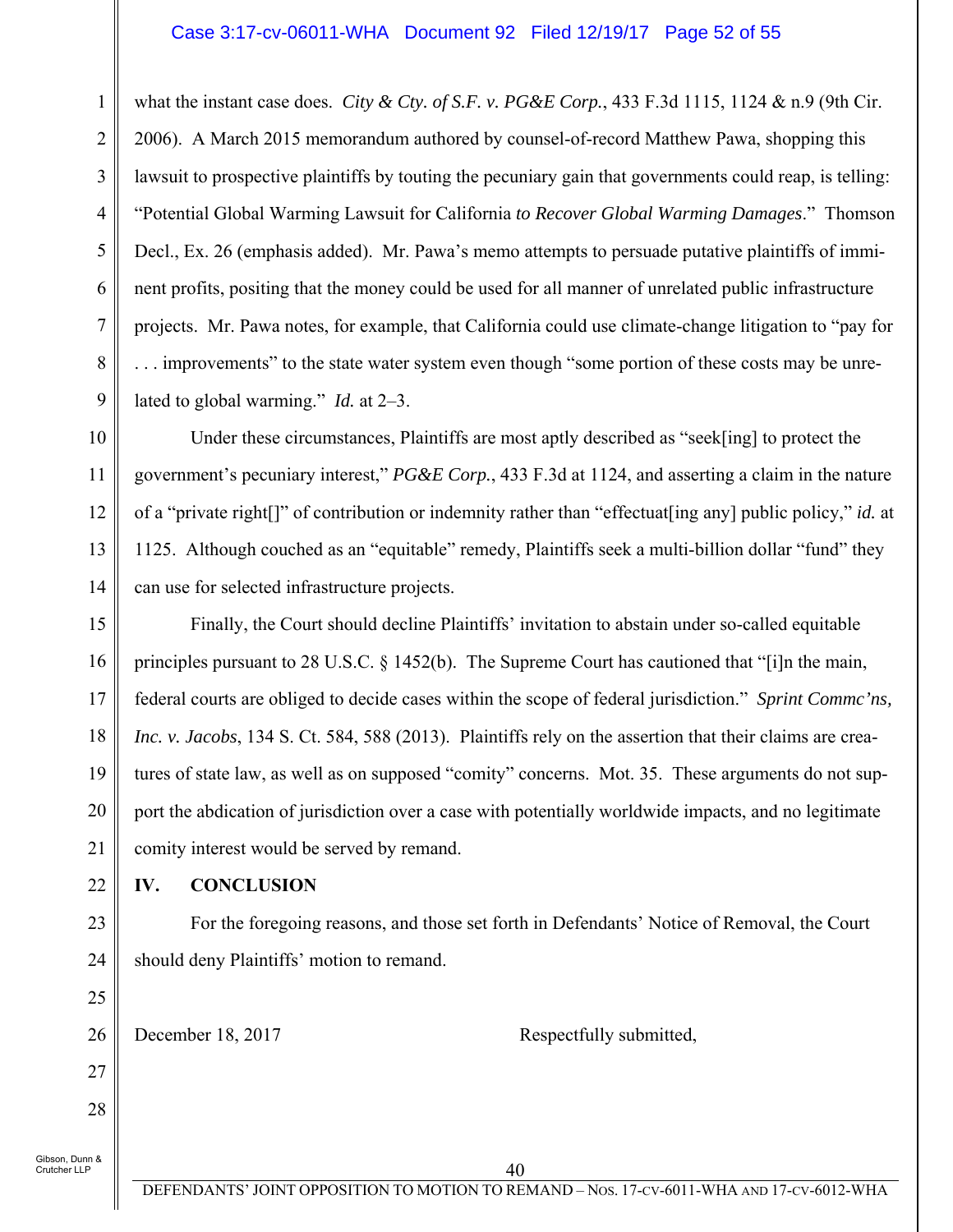# Case 3:17-cv-06011-WHA Document 92 Filed 12/19/17 Page 53 of 55

By: \*\**/s/ Jonathan W. Hughes*

1

| $\overline{2}$ | Jonathan W. Hughes (SBN 186829)<br>ARNOLD & PORTER KAYE SCHOLER                                           |
|----------------|-----------------------------------------------------------------------------------------------------------|
| $\overline{3}$ | LLP                                                                                                       |
| $\overline{4}$ | Three Embarcadero Center, 10th Floor<br>San Francisco, California 94111-4024<br>Telephone: (415) 471-3100 |
| 5              | Facsimile: (415) 471-3400<br>E-mail: jonathan.hughes@apks.com                                             |
| 6              |                                                                                                           |
| $\overline{7}$ | Matthew T. Heartney (SBN 123516)<br>John D. Lombardo (SBN 187142)<br>ARNOLD & PORTER KAYE SCHOLER         |
| 8              | <b>LLP</b><br>777 South Figueroa Street, 44th Floor                                                       |
| 9              | Los Angeles, California 90017-5844<br>Telephone: (213) 243-4000                                           |
| 10             | Facsimile: (213) 243-4199                                                                                 |
| 11             | E-mail: matthew.heartney@apks.com<br>E-mail: john.lombardo@apks.com                                       |
| 12             | Philip H. Curtis (pro hac vice)<br>Nancy Milburn (pro hac vice)                                           |
| 13             | ARNOLD & PORTER KAYE SCHOLER<br><b>LLP</b>                                                                |
| 14             | 250 West 55th Street<br>New York, NY 10019-9710                                                           |
| 15             | Telephone: (212) 836-8383                                                                                 |
| 16             | Facsimile: (212) 715-1399<br>E-mail: philip.curtis@apks.com                                               |
| 17             | E-mail: nancy.milburn@apks.com                                                                            |
| 18             | <b>Attorneys for Defendant</b><br>BP P.L.C.                                                               |
| 19             |                                                                                                           |
| 20             |                                                                                                           |
| 21             |                                                                                                           |
| 22             |                                                                                                           |
| 23             |                                                                                                           |
| 24             |                                                                                                           |
| 25             |                                                                                                           |
| 26             |                                                                                                           |
| 27             |                                                                                                           |
| 28             |                                                                                                           |
|                |                                                                                                           |

By: */s/ Theodore J. Boutrous* 

Theodore J. Boutrous, Jr. (SBN 132099) Andrea E. Neuman (SBN 149733) William E. Thomson (SBN 187912) Ethan D. Dettmer (SBN 196046) Joshua S. Lipshutz (SBN 242557) GIBSON, DUNN & CRUTCHER LLP 333 South Grand Avenue Los Angeles, CA 90071 Telephone: (213) 229-7000 Facsimile: (213) 229-7520 E-mail: tboutrous@gibsondunn.com E-mail: aneuman $\widetilde{\omega}$ gibsondunn.com E-mail: wthomson $\overline{\omega}$ gibsondunn.com E-mail: edettmer@gibsondunn.com E-mail: jlipshutz@gibsondunn.com

Herbert J. Stern (*pro hac vice*) Joel M. Silverstein (*pro hac vice*) STERN & KILCULLEN, LLC 325 Columbia Turnpike, Suite 110 Florham Park, NJ 07932-0992 Telephone: (973) 535-1900 Facsimile: (973) 535-9664 E-mail: hstern@sgklaw.com E-mail: jsilverstein@sgklaw.com

Neal S. Manne (SBN 94101) Johnny W. Carter (*pro hac vice*) Erica Harris (*pro hac vice*) Steven Shepard (*pro hac vice*) SUSMAN GODFREY LLP 1000 Louisiana, Suite 5100 Houston, TX 77002 Telephone: (713) 651-9366 Facsimile: (713) 654-6666 E-mail: nmanne@susmangodfrey.com E-mail:  $jcarter@swsmangodfrey.com$ E-mail:  $\text{charris}\overline{a}$ susmangodfrey.com E-mail: sshepard@susmangodfrey.com

*Attorneys for Defendant CHEVRON CORPORATION*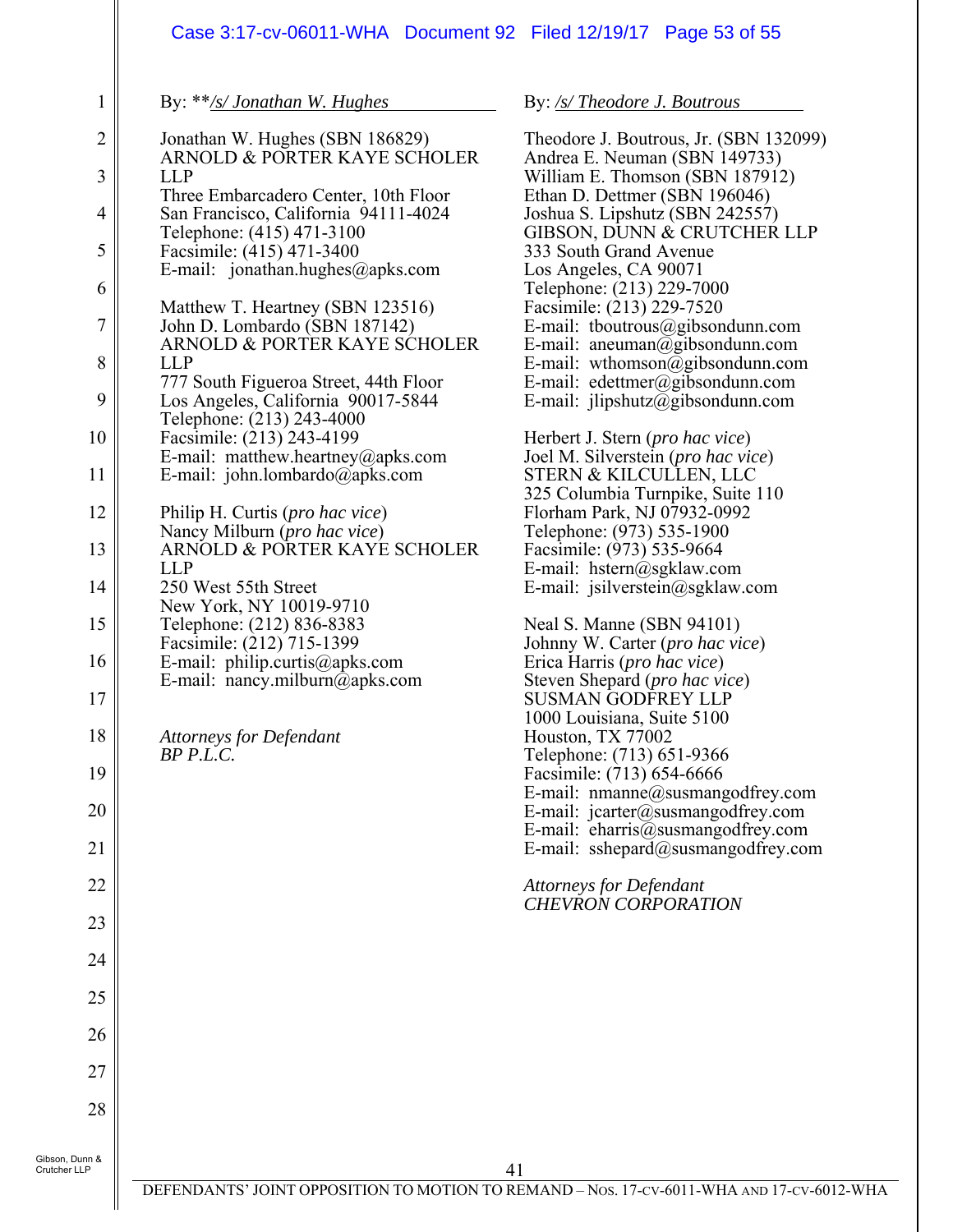# Case 3:17-cv-06011-WHA Document 92 Filed 12/19/17 Page 54 of 55

By: \*\**/s/ Megan R. Nishikawa*

1

| Ŧ.              | υу.<br><u>/3/1998/1018 N. INStitutivu</u>                                          |
|-----------------|------------------------------------------------------------------------------------|
| $\overline{2}$  | Megan R. Nishikawa (SBN 271670)                                                    |
| 3               | KING & SPALDING LLP<br>101 Second Street, Suite 2300                               |
| 4               | San Francisco, California 94105<br>Telephone: (415) 318-1200                       |
| 5               | Facsimile: (415) 318-1300<br>Email: mnishikawa@kslaw.com                           |
| 6               | Tracie J. Renfroe ( <i>pro hac vice</i> )                                          |
| $\overline{7}$  | Carol M. Wood (pro hac vice)<br>KING & SPALDING LLP                                |
| 8               | 1100 Louisiana Street, Suite 4000<br>Houston, Texas 77002                          |
| 9               | Telephone: (713) 751-3200<br>Facsimile: (713) 751-3290                             |
| 10              | Email: trenfroe@kslaw.com<br>Email: cwood@kslaw.com                                |
| 11              | Justin A. Torres ( <i>pro hac vice</i> )<br>KING & SPALDING LLP                    |
| 12              | 1700 Pennsylvania Avenue, NW<br>Suite 200                                          |
| 13              | Washington, DC 20006-4707                                                          |
| 14              | Telephone: (202) 737 0500<br>Facsimile: (202) 626 3737<br>Email: jtorres@kslaw.com |
| 15              | <b>Attorneys for Defendant</b>                                                     |
| 16              | CONOCOPHILLIPS COMPANY                                                             |
| 17              |                                                                                    |
| 18              |                                                                                    |
| 19              |                                                                                    |
| 20              |                                                                                    |
| $\overline{21}$ |                                                                                    |
| 22              |                                                                                    |
| 23              |                                                                                    |
| 24              |                                                                                    |
| 25              |                                                                                    |
| 26              |                                                                                    |
| 27              |                                                                                    |
| 28              |                                                                                    |
|                 |                                                                                    |

By: \*\**/s/ Dawn Sestito*

M. Randall Oppenheimer (SBN 77649) Dawn Sestito (SBN 214011) O'MELVENY & MYERS LLP 400 South Hope Street Los Angeles, California 90071-2899 Telephone: (213) 430-6000 Facsimile: (213) 430-6407 E-Mail: roppenheimer@omm.com E-Mail: dsestito@omm.com Theodore V. Wells, Jr. (*pro hac vice*)

Daniel J. Toal (*pro hac vice*) Jaren E. Janghorbani (*pro hac vice*) PAUL, WEISS, RIFKIND, WHARTON & GARRISON LLP 1285 Avenue of the Americas New York, New York 10019-6064 Telephone: (212) 373-3000 Facsimile: (212) 757-3990 E-Mail: twells@paulweiss.com E-Mail: dtoal@paulweiss.com E-Mail: jjanghorbani@paulweiss.com

*Attorneys for Defendant EXXON MOBIL CORPORATION*